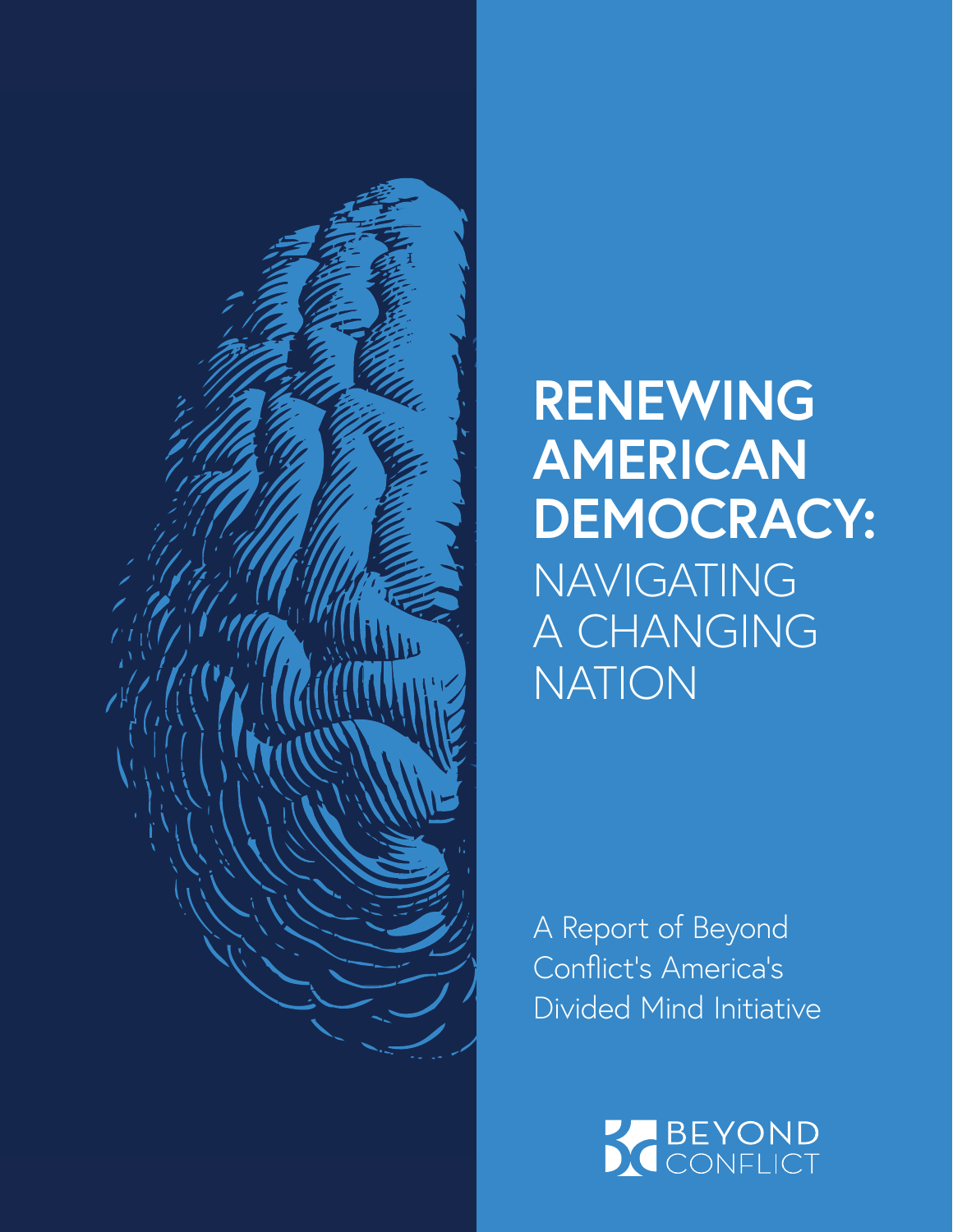### **About**

### **About Beyond Conflict**

Beyond Conflict is a global nonprofit organization that combines three decades of experience in conflict resolution with brain and behavioral science to strengthen peacebuilding processes around the world. Over the past several years we have been deploying research to address some of the most intractable challenges—from deepening identity-based polarization to preempting racism. In partnership with leading universities and using a science-based approach, we seek to better understand the social, psychological, and political factors that shape human behavior, consciously and unconsciously. In partnership with affected communities, we then develop evidencebased tools and resources that are measurable and deployable to address these challenges.

### **About the America's Divided Mind Initiative**

The *America's Divided Mind* initiative seeks to understand the causes of social division and provide insights that will strengthen social cohesion and strengthen American democracy. Following release of the first America's Divided Mind report, [Understanding](https://beyondconflictint.org/americas-divided-mind/)  [the Psychology of What Drives Us Apart](https://beyondconflictint.org/americas-divided-mind/), Beyond Conflict expanded its focus on identitybased polarization into a multi-pronged initiative to explore the range of psychological drivers of social division that threaten American democracy. This initiative includes support for a robust program of applied social scientific research designed to inform practical approaches to cultivating an enabling environment for transformational social change and democratic renewal in the US.

In 2021, Beyond Conflict convened an academic US Policy Advisory Group, co-chaired by nationally renowned scholar and researcher, Dr. Linda R. Tropp, and composed of eminent social psychologists, sociologists, and political scientists. The following prominent scholars comprise the membership of the US Policy Advisory Group: Dr. Larry Bobo, Dr. Maureen Craig, Dr. Ashley Jardina, Dr. Eric Knowles, Dr. Lilliana Mason, Dr. Jonathan Metzl, Dr. Diana Mutz, Dr. Sam Perry, Dr. Jennifer Richeson, and Dr. Clara Wilkins. The US Policy Advisory Group is Co-Chaired by Tim Phillips and Dr. Linda Tropp: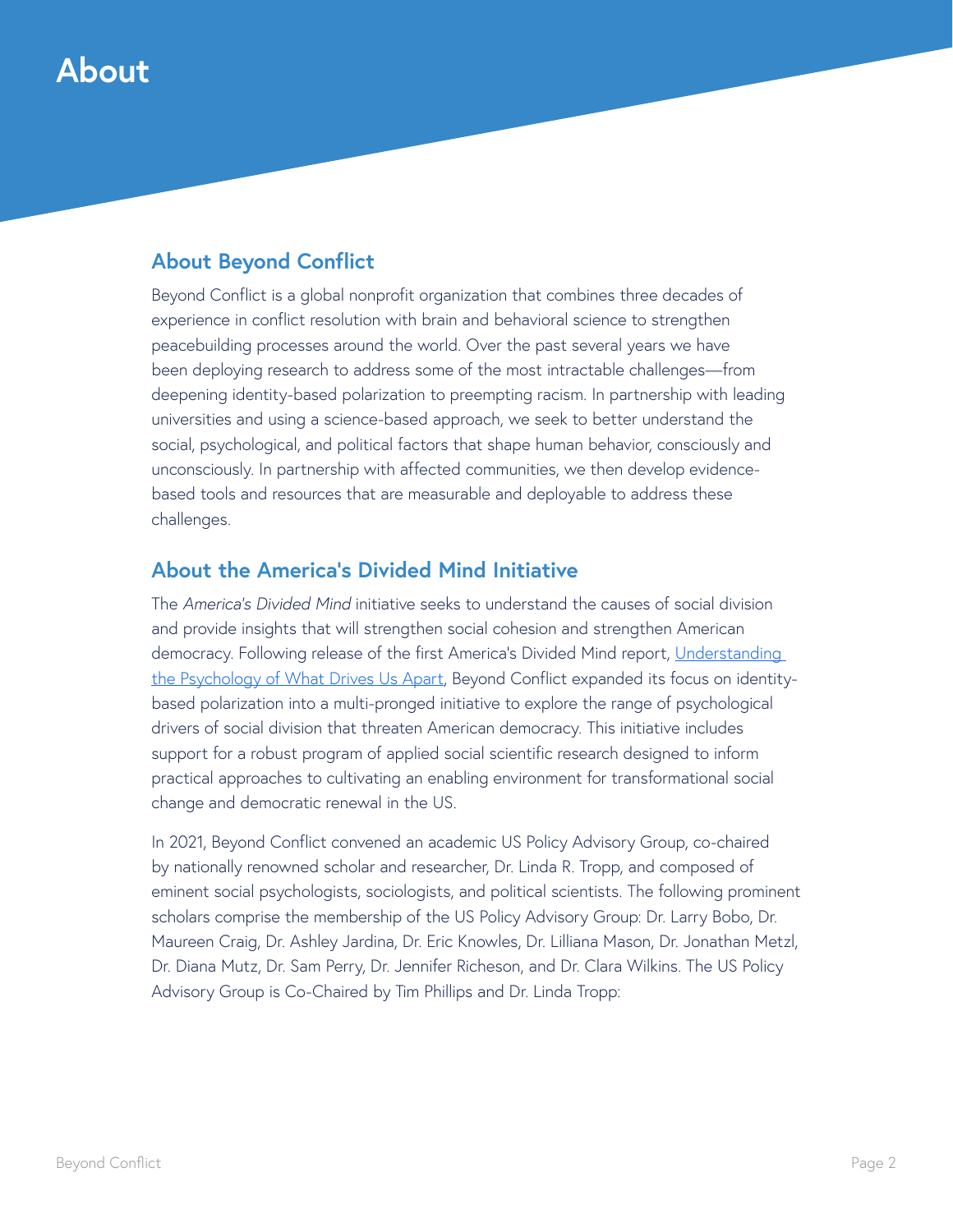

**Tim Phillips CEO & Founder, Beyond Conflict** 

Tim Phillips is a pioneer in the field of conflict resolution and reconciliation and is globally recognized for his contributions to peace and reconciliation in several countries including Northern Ireland, South Africa and El Salvador. Phillips' work is credited with catalyzing the field of transitional justice in the early 1990's and helped facilitate the conversations that led to the Truth and Reconciliation Commission in South Africa. More recently, under his leadership, Beyond Conflict has led efforts to bring insights and research from brain and behavioral science to issues of social conflict and social change. Phillips has taught at several universities, advised the US State Department and the United Nations, and received an honorary doctorate from Suffolk University in 2018.



**Dr. Linda R. Tropp Professor of Social Psychology, UMass Amherst** 

Tropp studies how members of different social groups experience contact with each other, and how group differences in status affect cross-group relations. For more than two decades, she has sought to promote the dual goals of fostering positive relations between groups while achieving ever-greater social equality and justice. Tropp has worked with national organizations to promote racial integration and equity, and with nongovernmental organizations to evaluate programs that bridge group differences in divided societies. She is a Fellow of the American Psychological Association and has received distinguished research and teaching awards from several other professional societies. Dr. Tropp is coauthor of *When Groups Meet: The Dynamics of Intergroup Contact* (2011) and editor of books including the *Oxford Handbook of Intergroup Conflict* (2012) and *Making Research Matter* (2018).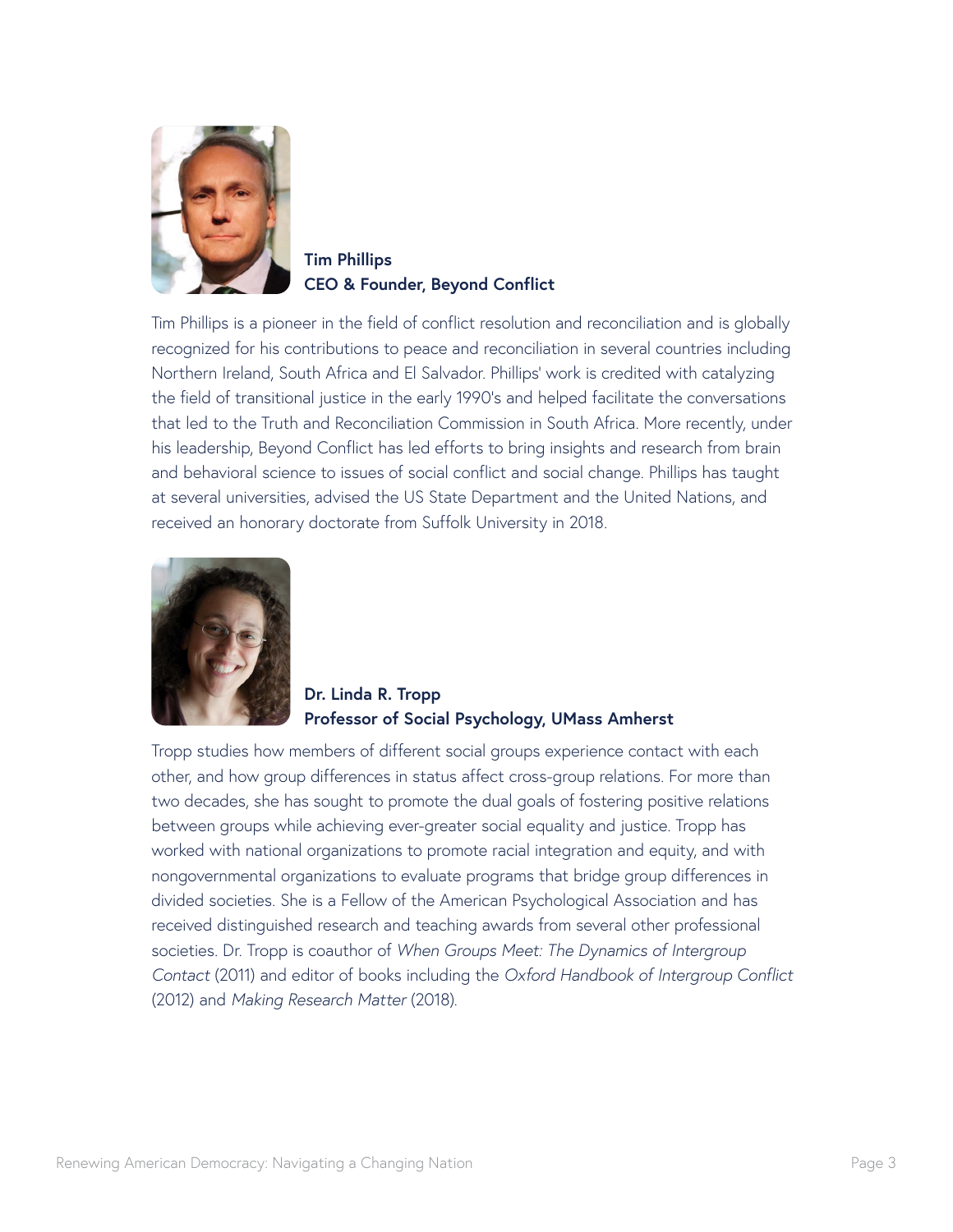### **Acknowledgements**

This report synthesizes multidisciplinary academic insights from leading scholars on the drivers of social division in the US and interventions that may be effective for addressing those divisions. The synthesis is informed by a summary of written submissions and voluntary contributions provided by US Policy Advisory Group members in advance of a virtual convening held on 18 May 2021, in addition to capturing the main points of discussion during the convening itself. For that, we owe a debt of gratitude to Dr. Larry Bobo, Dr. Maureen Craig, Dr. Ashley Jardina, Dr. Eric Knowles, Dr. Lilliana Mason, Dr. Jonathan Metzl, Dr. Diana Mutz, Dr. Sam Perry, Dr. Jennifer Richeson, and Dr. Clara Wilkins. We are also grateful to the many thought leaders, practitioners, and policymakers who provided valuable input that informed and shaped the recommended interventions detailed in this report, including, but not limited to: Jose Maria Argueta, Susan Bales, Mohammad Bhabha, Tom Breedon, Dr. William Casebeer, Farai Chideya, Wendy Feliz, David French, Maria Jacqueline Hauser, Dr. Katherine Hayhoe, Dr. Fathali Moghaddam, Eric Nonacs, John Podesta, john a. powell, Doug Tanner, and Nat Turner.

### **Author Contributions**

Michelle Barsa compiled, edited, and served as lead author for this report, which includes significant contributions, listed in alphabetical order, from: Trisha A. Dehrone, Dr. Vivian Khedari, Alex Landry, Dr. Michael H. Pasek, Tim Phillips, Jasmine Ramsey, and Dr. Linda R. Tropp.

#### Suggested Citation:

Barsa, M., Dehrone, T. A., Khedari, V., Landry, A., Pasek, M. H., Phillips, T., Ramsey, J., & Tropp, L. R., (2022). *Renewing American Democracy: Navigating A Changing Nation*. Beyond Conflict.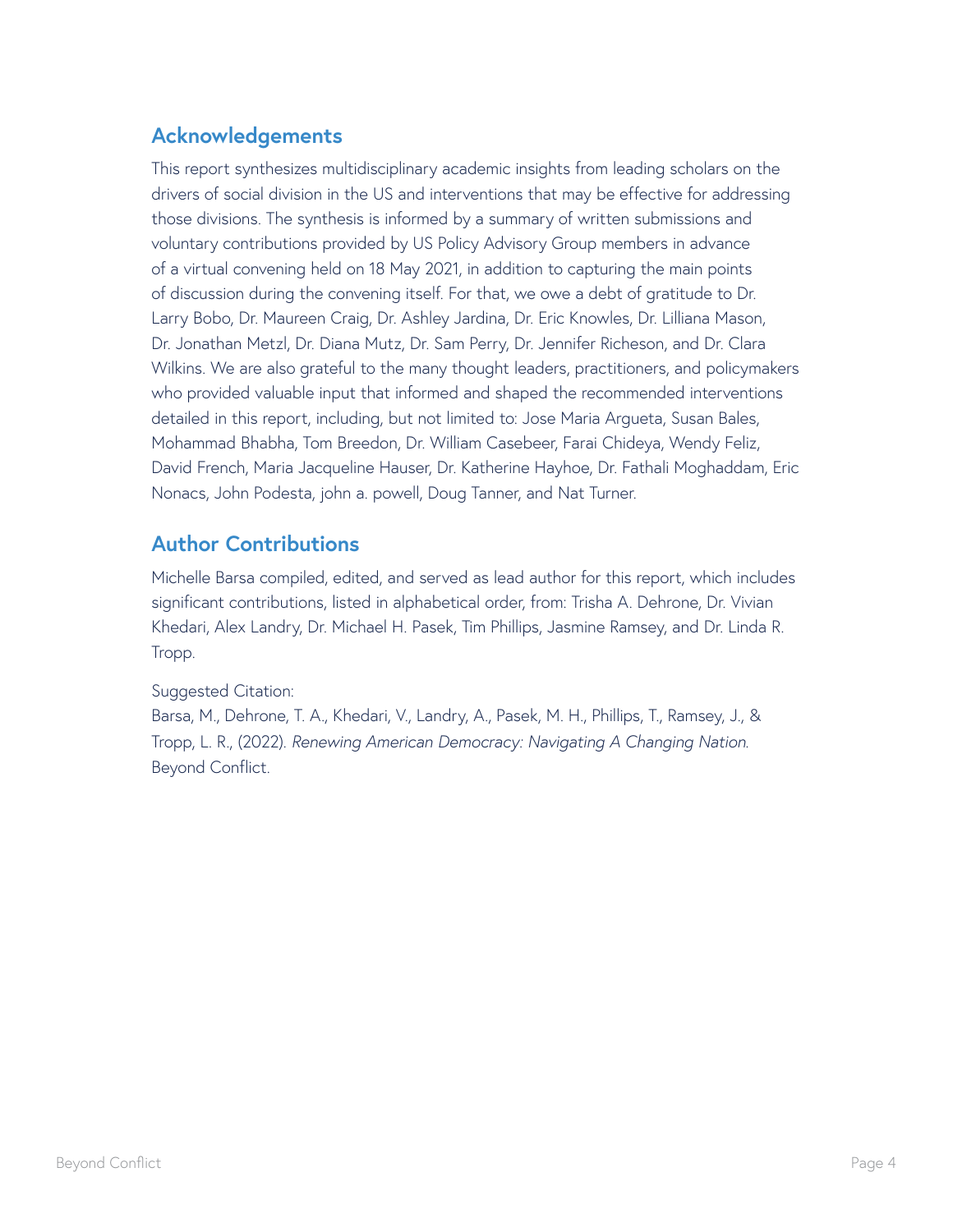### **Table of Contents**

| <b>LETTER FROM THE CEO</b>                             | 6  |
|--------------------------------------------------------|----|
| <b>EXECUTIVE SUMMARY</b>                               | 8  |
| <b>INTRODUCTION</b>                                    | 13 |
| <b>INTERPLAY OF THE MIND AND DEMOCRACY</b>             | 14 |
| THREAT, COMPETITION, & EXCLUSION IN THE US             | 17 |
| <b>PATHS FOR INTERVENTION</b>                          | 19 |
| FACTIONALISM & PARTISAN SORTING                        | 21 |
| RESIDENTIAL SEGREGATION & DECLINING SOCIAL TRUST       | 25 |
| <b>INFORMATION ECHO CHAMBERS</b>                       | 28 |
| DIVERGENT RACIAL ATTITUDES & SUPPORT FOR RACIAL EQUITY | 32 |
| <b>CONCLUSION</b>                                      | 36 |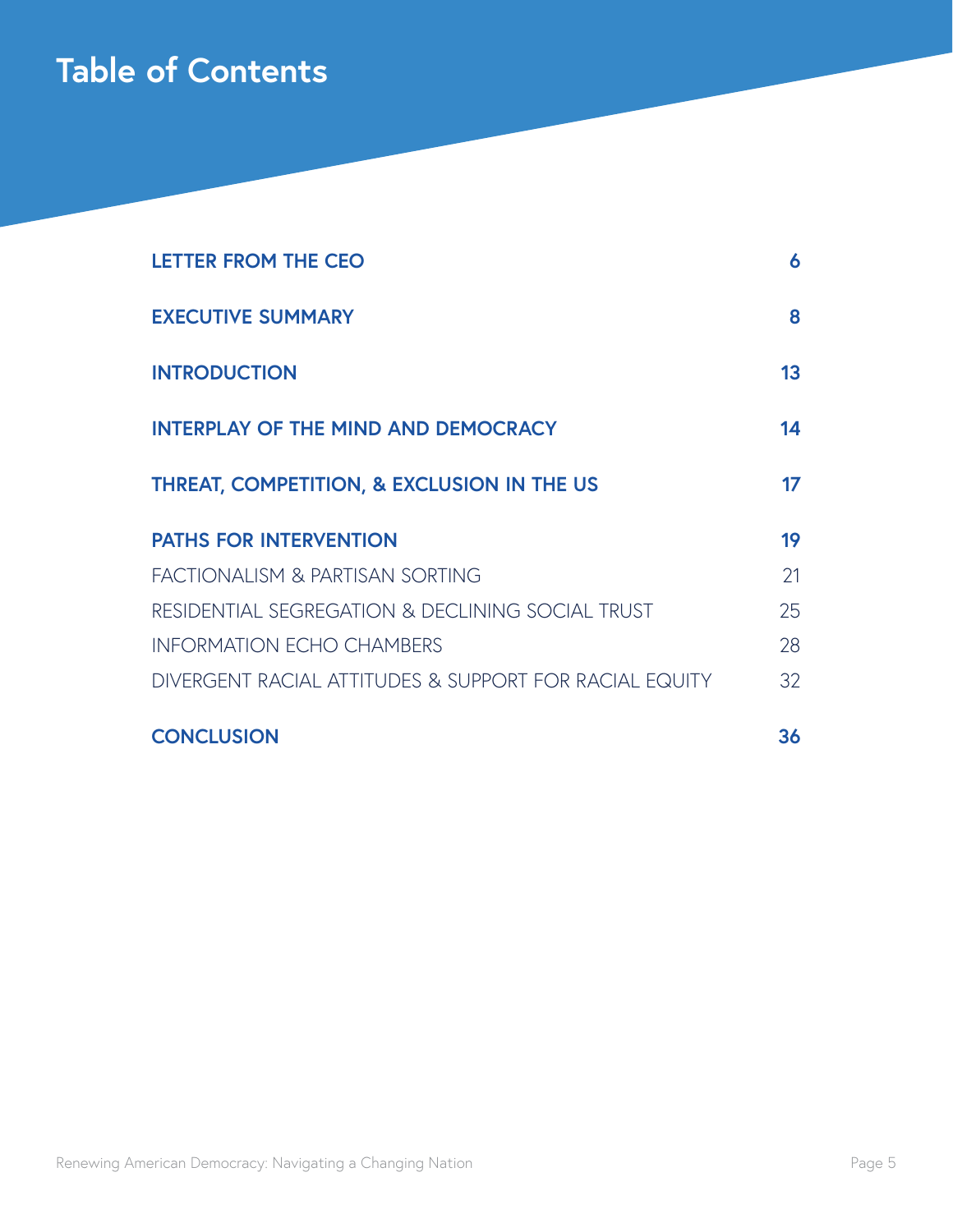### **Letter from the CEO**

#### Dear Reader,

As the United States and the global community of democracies confront profound challenges from authoritarian governments abroad and growing populism at home, it's important to remind ourselves that democracy is strengthened and renewed when citizens come together to solve the most pressing challenges facing them. History shows us that the most resilient democracies are those that recognize that cooperation and dialogue—among people from different backgrounds, representing different points of view—are the most effective approaches to solve common problems and build the foundations of trust and understanding that are essential for democracy to succeed and be sustained.

As we face these crises and more, it's important to remind ourselves that **the American people have come together many times—often in the midst of deep division—to address shared and urgent challenges**. When the US could no longer ignore the threat of fascism in Europe and Asia in the twentieth century, Americans across divides of race, religion, ethnicity, class, and gender, served at home and abroad to protect the nation and defend the values of democracy and freedom. When natural disasters ravage communities across the nation, volunteers and officials from local, state, and federal government join forces with people from every walk of life to respond, recover, and seek to rebuild what was lost.

These examples of shared effort and common cause are not isolated or rare moments in American history. They reflect a long tradition of Americans coming together and recognizing that there is strength in unity and power in the recognition of mutual interest and shared purpose. This is one of our finest legacies as a people. Maintaining this tradition, nurturing it, and expanding it, is our collective responsibility as Americans.

Our success in this common effort is not inevitable. **Americans increasingly fear that we are growing further apart from each other and that we are losing the capacity to find common ground and solve our shared problems.** We see ourselves divided into competing camps, with Americans growing more segregated by race, religion, income, education, and political party, in almost every dimension of our lives. We align ourselves under rigid partisan identities, tune in to different media sources, and socialize with like-minded friends and neighbors, and believe we have little in common with those we may read or hear about, but with whom we have little interaction on a regular basis.

The first step to overcoming our divisions is to understand them. And while our current divides may seem immense, it turns out that we actually have much more in common than we realize.

**We tend to greatly overestimate how divided we are as Americans on major issues and attitudes about each other.** We think the other side of the political divide dislikes us and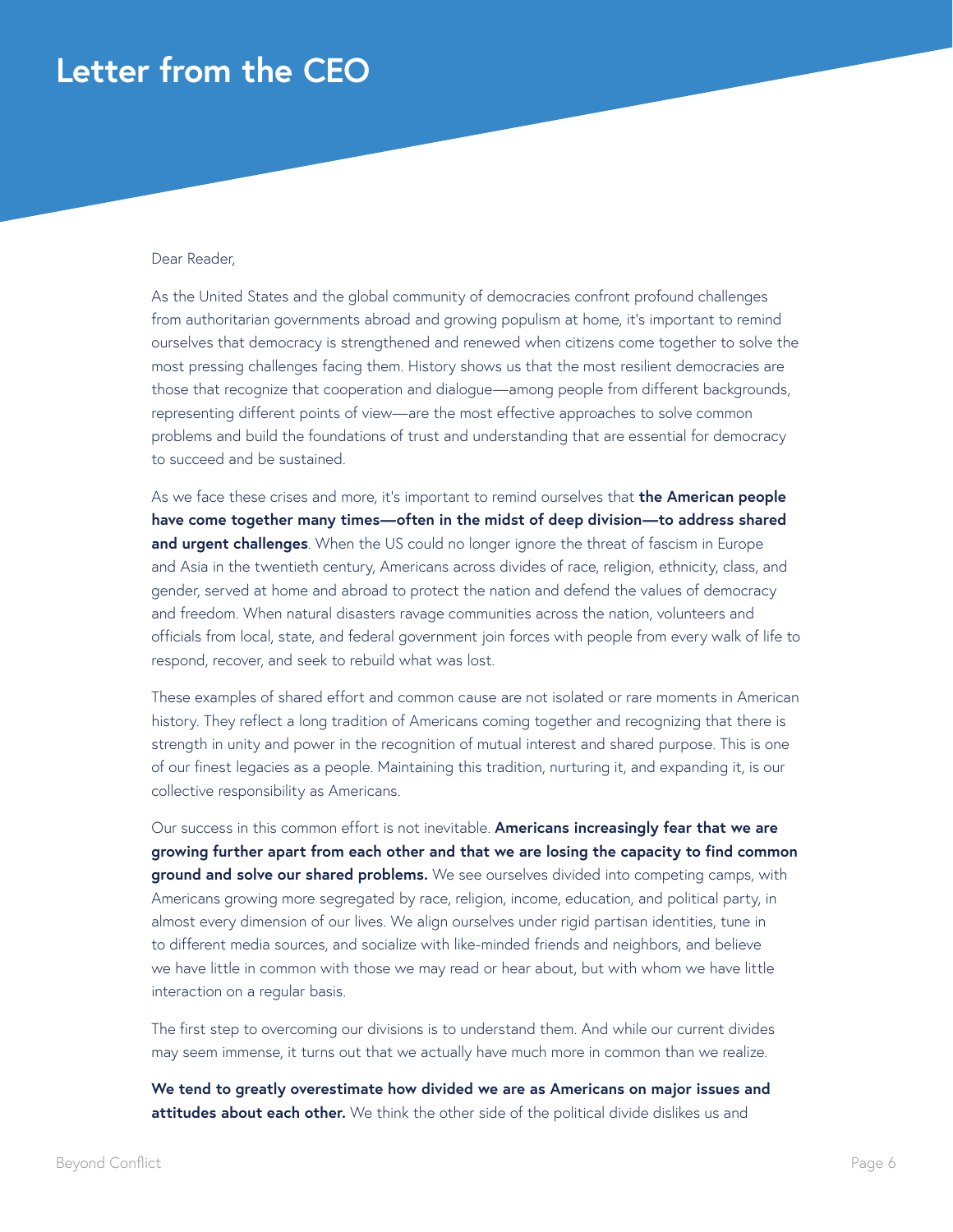disagrees with us much more than they actually do. Across political parties, most Americans desire equity and fairness, and strongly support and value democratic norms. Even more telling, we share hopes for a better future for our families and we share real anxieties about the state of our changing nation and our place within it.

Yet, while we would like to believe that our shared hopes and fears would lead us to a shared purpose—our concerns about the state of the nation and how our minds work can get in the way. The human brain evolved to protect us against threats, both real and imagined, and we find protection and meaning in groups, often leading us to perceive and act in ways that may, at times, actually undermine us rather than serve our best interests. When our brains perceive threats, the fear that is elicited deepens our group bonds, drives us further into an us-versus-them mindset, and erodes our capacity to solve problems that can be addressed only through cooperation. And while our capacity to perceive threats has served humankind for generations, the fear that is generated can be exploited, manufactured, and weaponized in ways that tear our country apart and weaken the foundations of democracy when democracies are under threat around the world.

As Americans seek to renew their democracy and make it more reflective of the nation we live in, we need to better understand how our brain shapes how we think and act as humans. Much of *how we think* is below the level of conscious awareness and we do ourselves a great injustice when we ignore what science tells us about what it is to be human. Everything we experience, every emotion we feel, every thought we have, is processed in the brain in ways that can help us build a more resilient democracy—or fall under the grip of fear and uncertainty that only serves to drive us further apart.

The United States is changing at the same time that democracy is under threat by autocracy and the politics of fear. Beyond Conflict has spent the past few years seeking to understand how our psychology is impacted by deepening polarization and how we can be reunited as Americans. We have the capacity as a nation to come together, to find common cause, and renew democracy for generations to come.

By having a better understanding of how we think as humans, we will be better equipped to recognize that fear and uncertainty are natural human emotions that are no more powerful than feelings of hope, which can be harnessed and deployed to help us shape a vision for a shared and more inclusive nation.

Respectfully,

nur

Tim Phillips Founder & CEO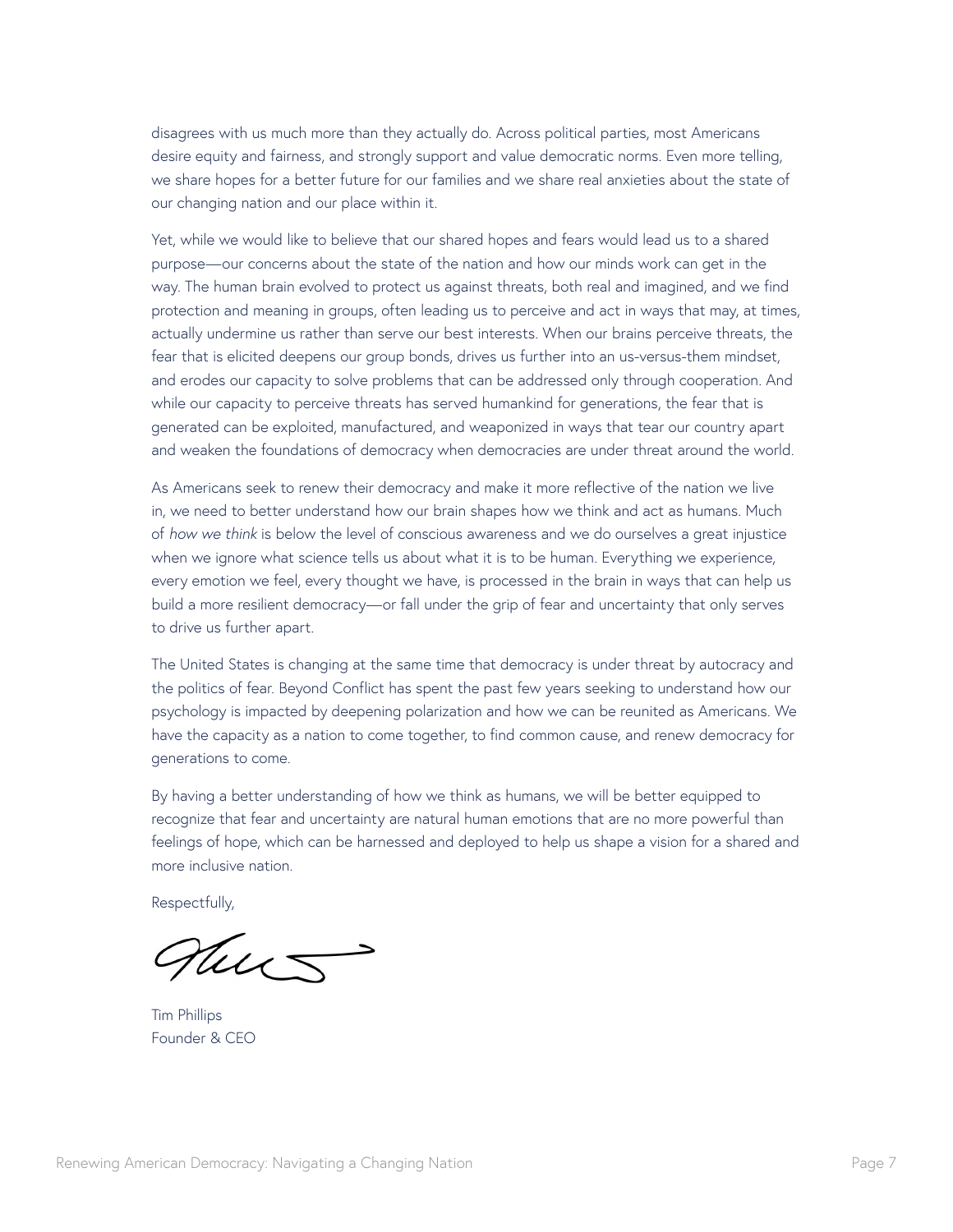### **Executive Summary**

Hyperpartisanship—and the social divisions that drive it—are undermining Americans' ability to come together across lines of differences to devise solutions to common problems. From a stalemated Congress, to local school boards embroiled in conflict, to families and friends torn apart, these dynamics touch every part of our lives and threaten the very core of our democracy.

Threats to the health and function of democracy in the United States (US) have individual, collective, and systemic causes. Yet, organized responses tend to be concentrated at the individual and institutional levels. What is often missing from this analysis is critical attention to motivations and drivers borne of social identity. Launched in 2018, Beyond Conflict's *America's Divided Mind* initiative, seeks to address this gap by expanding understanding of the psychological drivers of social division in the US and identifying science-informed approaches for intervention.

*Renewing American Democracy: Navigating A Changing Nation* builds on Beyond Conflict's earlier research on partisan divides and its *Understanding the Psychology that Drives us Apart* report, by expanding the focus beyond polarization to explore a broader range of psychological processes that drive social division and threaten American democracy. To inform this current study, Beyond Conflict convened an academic US Policy Advisory Group, co-chaired by nationally renowned scholar and researcher, Dr. Linda R. Tropp, and composed of eminent social psychologists, sociologists, and political scientists, to develop an interdisciplinary diagnosis of the factors driving deepening social division. To translate the scientific diagnoses identified into viable recommendations for policy and practice, Beyond Conflict convened and consulted with thought leaders from politics, public policy, and the media whose work contends with social divisions and democratic practices to advance a more inclusive and cohesive nation.

#### **Overview**

The US is rapidly changing in a way that heightens uncertainty, triggers perceptions of threat, and increases the impulse to protect what feels safe and familiar.<sup>3</sup> The nation's racial, ethnic, and religious landscape is evolving such that majority populations, which are White and Christian, are projected to have decreased demographic representation and socio-cultural influence<sup>5</sup> in the decades to come. Simultaneously, mobilization of the largest civil rights movement in our nation's history<sup>6</sup> is inviting a national reckoning on race, forcing us to confront the consequences of centuries of structural inequality,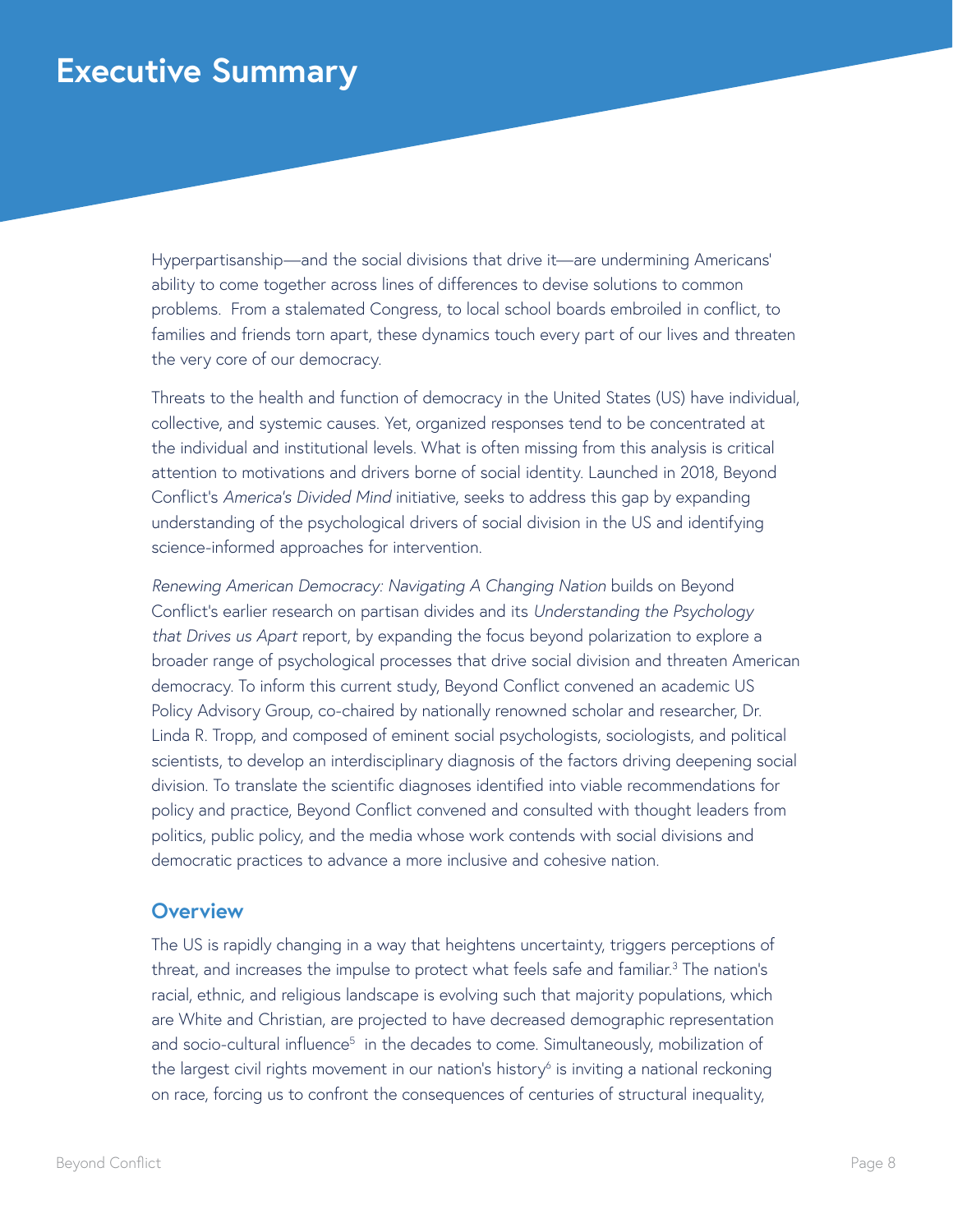segregation, and marginalization. Levels of economic inequality are at an unprecedented high, trending in tandem with national-level polarization.<sup>7</sup> At the same time, COVID-19 has disrupted any sense of normalcy, highlighting our interdependence while providing fodder for our divisions.

For majority groups, these changes could be perceived as identity threats––particularly as fear, conscious or subconscious, over losing their relative power and status. Increases in perceptions of identity threat among majority group members, can lead to greater support for populism $^8$  and authoritarian tactics, $^9$  making it more difficult to see ourselves as a unified American people and work cooperatively together to solve the pressing challenges of our time.

**Investigating the psychology behind social divisions in the US reveals how identity threat, competitive victimhood, and feelings of exclusion combine to interfere with healthy democratic practice.** The report begins with an overview of the psychology behind group identity and its relationship to democratic behavior. Three themes undergird the specific identity-related drivers of division suggested as focus areas for intervention:

- **Threat.** Analogous to a person's desire to feel a sense of physical safety, threats to the status or wellbeing of the social groups to which we belong can elicit defensive and self-protective responses. When individuals belong to powerful groups, they can view the influence of lower status groups as threats to their group's standing, while individuals belonging to less powerful groups can be motivated to challenge the status quo to improve their group's position.
- **Competition.** Identity threats can be inflamed by competitive victimhood––the tendency for adversarial groups to claim that their group has suffered more than the other. In this way, competitive victimhood might further underpin the zero-sum perceptions that there will be "winners" and "losers," and that one group's needs can only be met when the other side compromises or accepts defeat.
- **Exclusion.** The more we socially exclude members of other groups from dialogue and decision making, the more this undermines the other side's sense of security that allows them to feel open to differing perspectives. Social inclusion, on the other hand, particularly that which extends across groups, has been shown to reduce prejudice and correspond with greater support for equity-driven policies.

When levels of identity threat are high, they can interfere with the effectiveness of intergroup dialogue, bridge-building, and negotiation efforts. When we reduce identity threat by increasing feelings of safety and security, people can feel motivated to connect with others different from themselves and explore worldviews beyond their own.<sup>10</sup>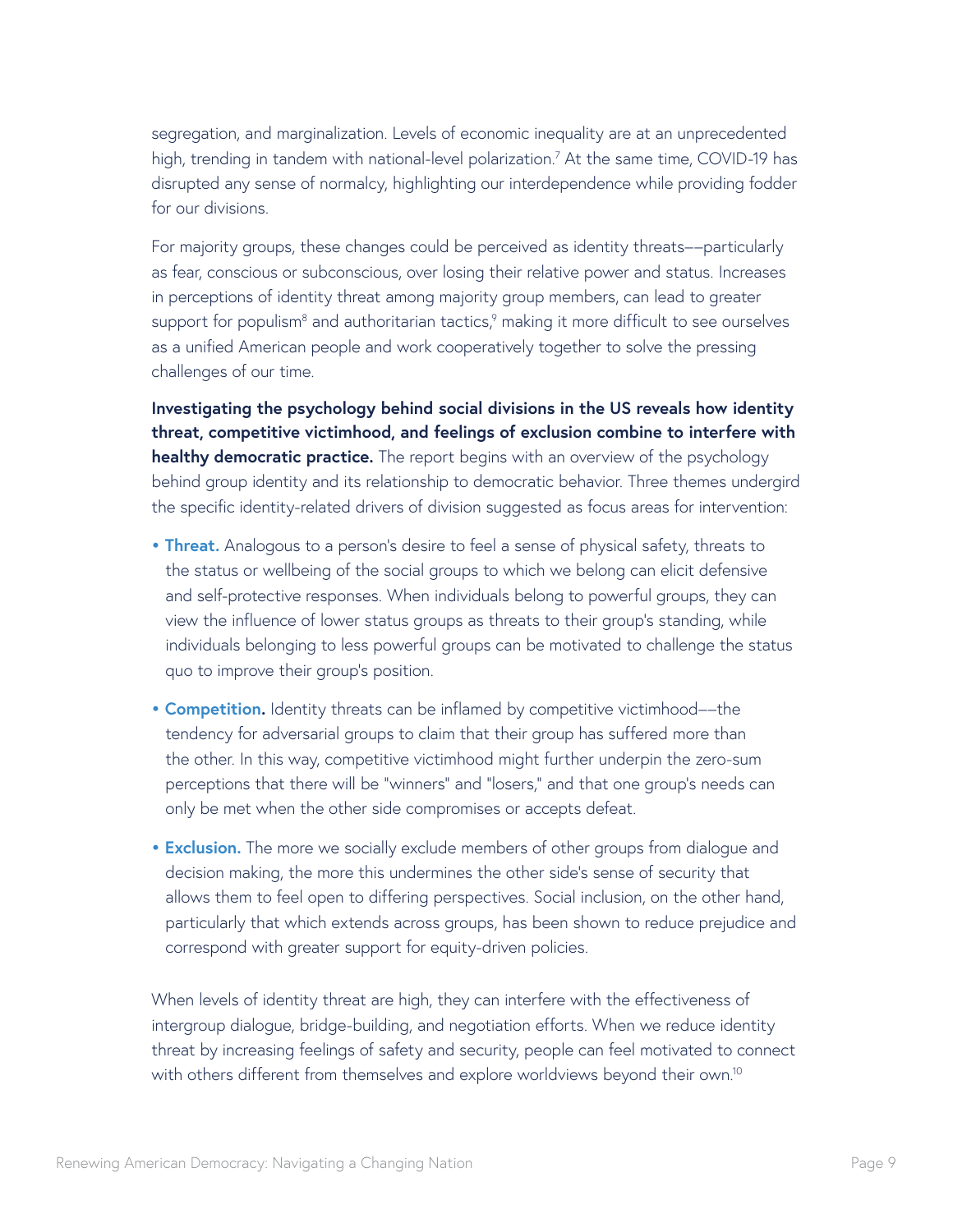### **Paths for Intervention**

Defining remedies for how to contend with the psychology behind America's social divides is not a clear cut exercise. There is no single response that can address all causes at once. The specific drivers of division discussed in this report were identified by academic Advisory Group members and are supported by the available social science evidence. Importantly, this analysis is not meant to supplant the critical work that identifies and remedies structural drivers of division and democratic decline. Rather, this analysis is meant to complement these efforts and enhance their chances of success.

We offer interrelated and interdependent intervention paths designed around four primary identity-related drivers of social division in the US: (1) **Factionalism and Partisan Sorting**; (2) **Residential Segregation and Declining Social Trust**; (3) **Information Echo Chambers**; and (4) **Divergent Racial Attitudes and Support for Racial Equity**. The interventions identified are intended to be illustrative rather than comprehensive in the hopes that they stimulate creative innovation and application by the many policymakers, practitioners, advocates, and philanthropists dedicated to reinvigorating American democracy–

### **Factionalism and Partisan Sorting**

Political affiliation has become increasingly linked with other important social identities, such as race, ethnicity, religion, and nationality. Republicans increasingly identify as 'White,' Christian,' and 'rural,' and Democrats as 'Black,' 'Latino,' 'Asian,' 'secular,' and 'urban.' This alignment increases political polarization and distrust across party lines.tt

#### **Intervention Pathways:**

- Increase openness toward informed and realistic intergroup engagement
- Highlight identities that include and cut across partisan differences, creating space to redefine American identity
- Normalize disagreement as central to democracy
- Increase use of electoral methods that encourage cross-party coalitions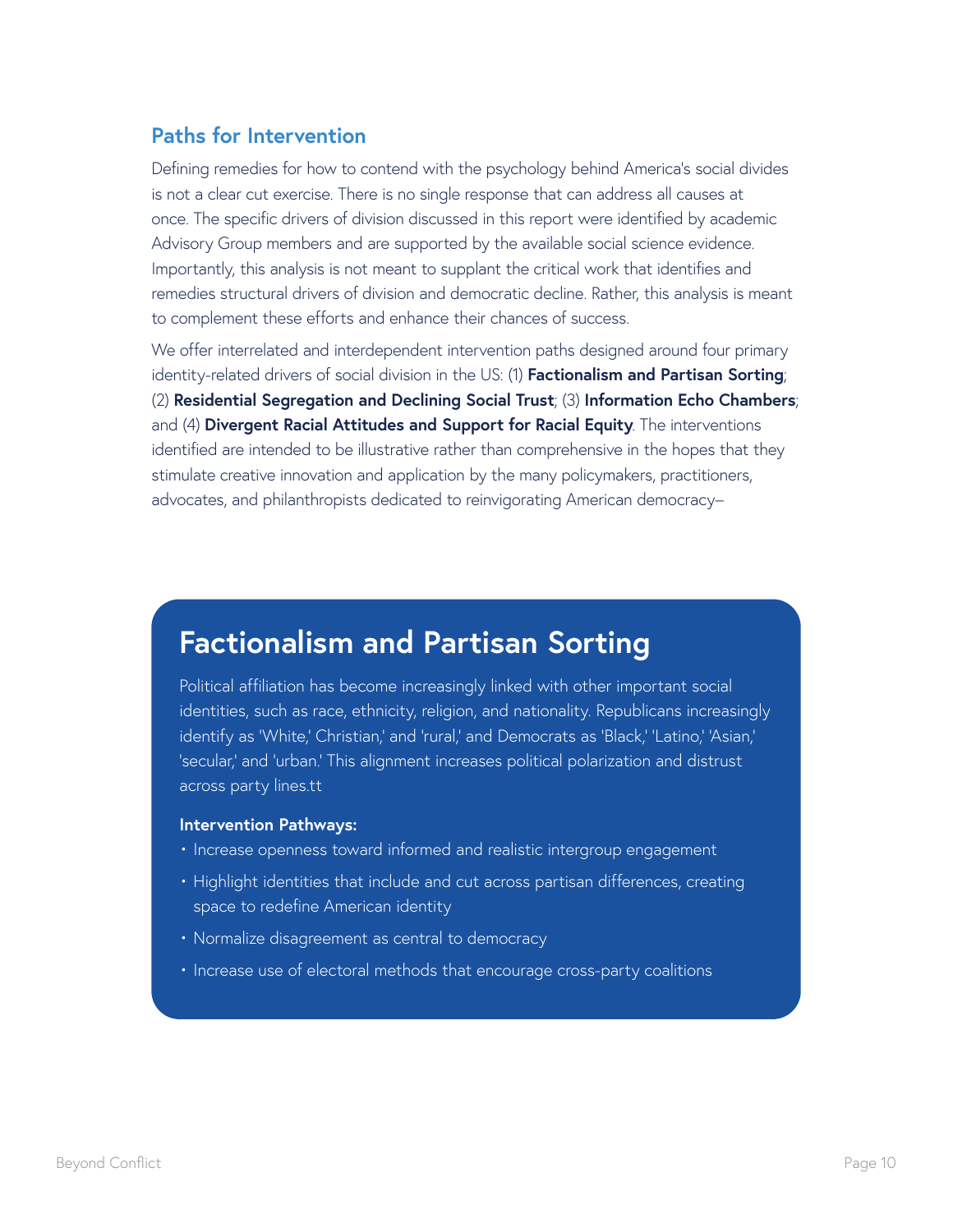### **Residential Segregation and Declining Social Trust**

Identity-based concerns are compounded by geographic segregation, which allows for the acceptance of negative and exaggerated stereotypes about the other, and misinformation about their intentions or behaviors. When groups are segregated from each other, they are less likely to have first-hand experience or familiarity with other groups that may counter the influences of divisive messaging or status threat.

#### **Intervention Pathways:**

- Organize opportunities for cross-party engagement between citizens and elected officials
- Facilitate positive intergroup contact
- Increase funding for place-based civic bridging efforts
- Increase use of electoral methods that encourage cross-party coalitions

### **Information Echo Chambers**

The divisions between partisan and other groups are further fueled by divisive partisan media coverage which exaggerate conflict narratives. The overly simplistic narratives commonplace in media, reinforce the often overstated and zero-sum positions of party leaders, which position that the other pose a dire threat to one's own party and associated social groups. This one-sided coverage can also limit the consideration of opposing viewpoints, contributing to partisans' overly negative perceptions about the other side's intentions.

#### **Intervention Pathways:**

- Correct Americans' "meta-misperceptions" or what people think others believe
- Complicate the narrative by challenging sweeping assumptions
- Engage media personalities to model new rules and norms for civil discourse
- Invest in and sustain local news ecosystems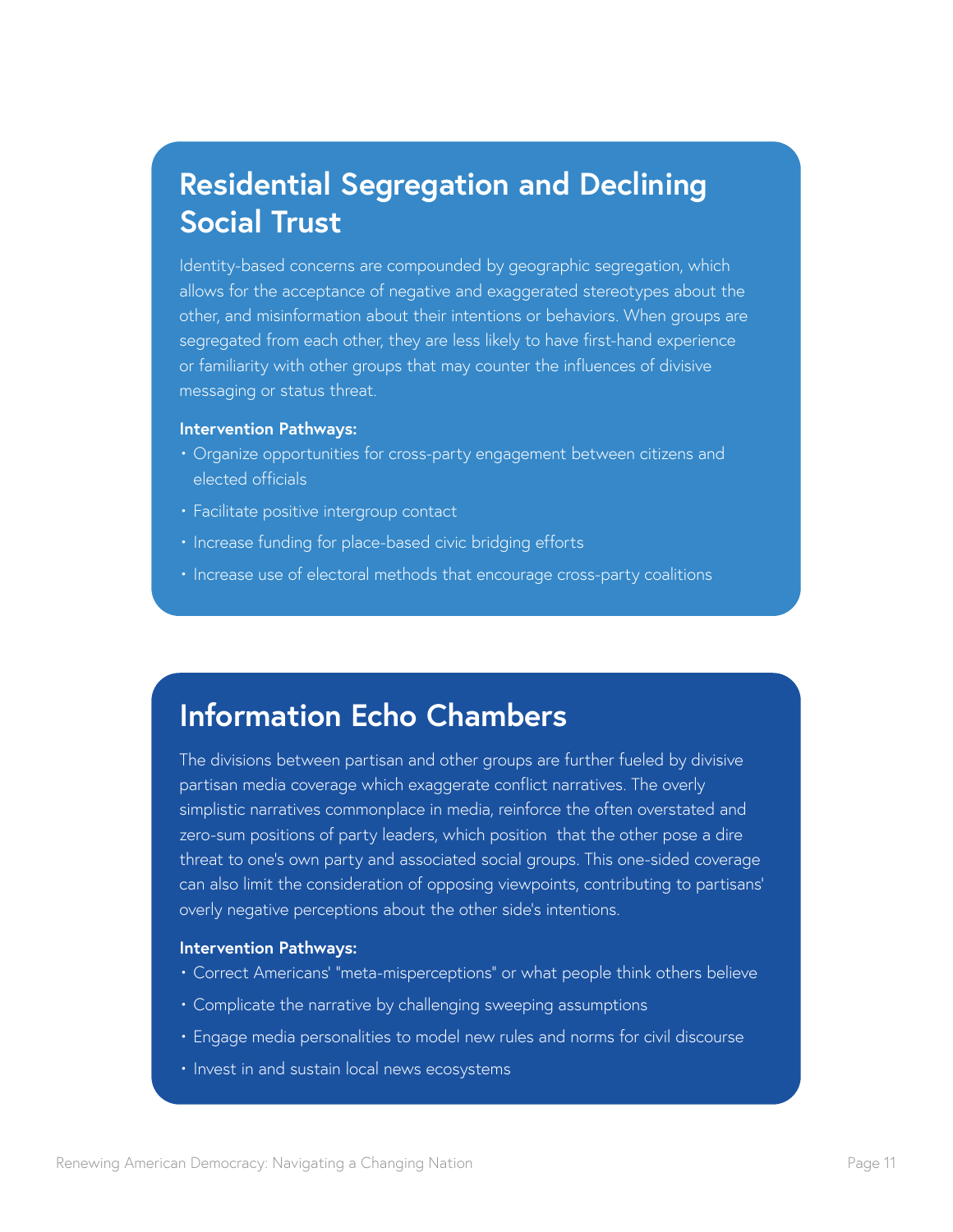### **Divergent Racial Attitudes & Support for Racial Equity**

Factionalism, bolstered by geographic and virtual segregation, leads partisans to accept widely divergent beliefs about racial progress and the different causes of racial inequality in the US. Americans' racial attitudes spill over to fuel stark differences in positions on seemingly unrelated issues such as healthcare and gun control.

#### **Intervention Pathways:**

- Disrupt belief in the racial-progress narrative
- Discuss difference
- Building cross-group, multi-racial coalitions
- Open a more inclusive dialogue on US history

While a broad range of psychological processes drive social division, including perceptions of threat, competition, and exclusion, there are many actions that can be taken to increase positive exposure and engagement across group lines. Now is our time to re-rebuild our democracy, and it will take all of us, working on multi-faceted solutions at the local, state, and national levels. Only then can we re-envision a society where we don't fear and dismiss one another, but a society where we all depend on one another.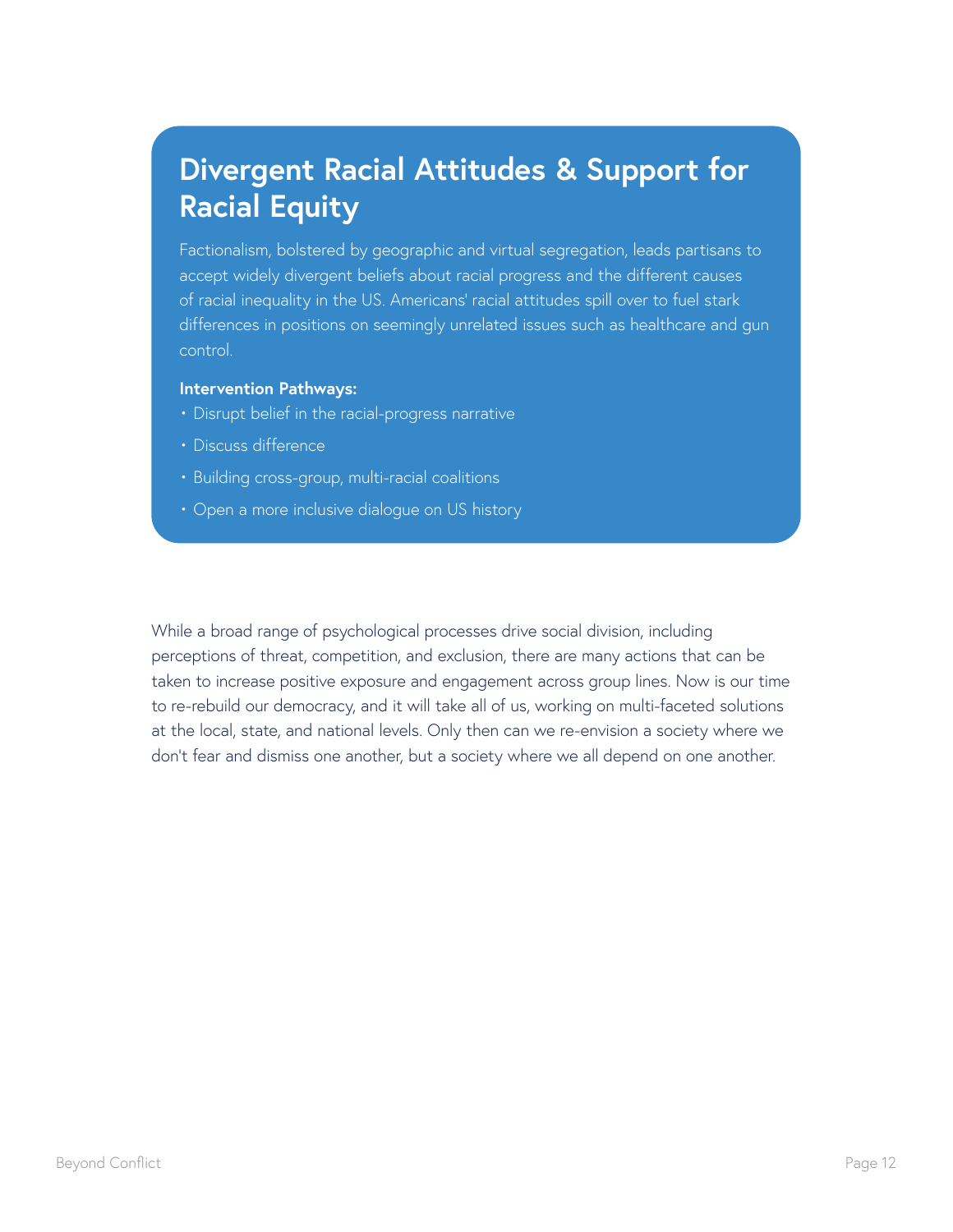### **Introduction**

Hyperpartisanship—and the social divisions that drive it—are undermining Americans' ability to come together across lines of differences to devise solutions to common problems. From a stalemated Congress, to local school boards embroiled in conflict, to families and friends torn apart, these dynamics touch every part of our lives and threaten the very core of our democracy.

Efforts to address these deepening divisions have rightfully focused on critical needs relating to institutional reform, accountability, rule of law, strengthening of civil society, and social cohesion. Too often, however, these efforts ignore the underlying psychological processes at play that serve to inhibit or help advance urgently needed reform. There is also a consistent tendency to misdiagnose drivers and symptoms of democratic decline by overestimating the role of mass polarization<sup>11</sup> and underestimating that of social identity. Technical approaches that rely exclusively on rational choice, without integrating attention to social identity, will not succeed in evolving our deeply held beliefs, restoring trust, and renewing our democracy.

> **Sometimes we lose sight of a simple truth about systems: They are made up of people."**

– *The Relational Work of Systems Change*, in the Stanford Social Innovation Review<sup>135</sup>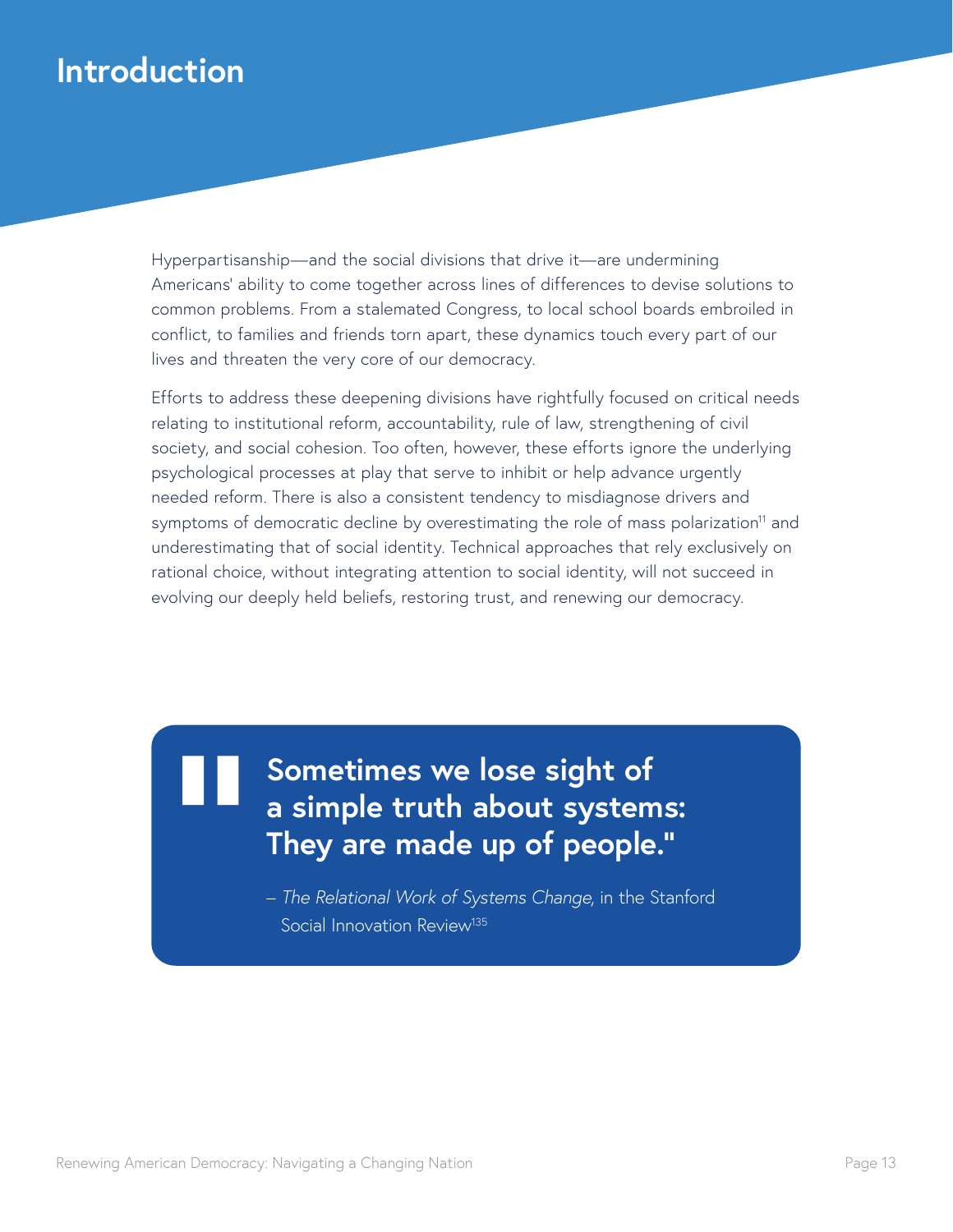### **Interplay of the Mind & Democracy**

The human brain itself is not partisan. The brain's singular, apolitical aim is to keep us alive. It does this in part by scanning and monitoring the physical, social, and informational environment for threats and danger, then generating responses that maximize odds of survival.

In isolation, that is straightforward enough. In a rapidly changing environment, things get tricky.

One survival mechanism is our desire to join groups of others like us (i.e., *ingroups*) to help defend against potential threats. Because membership in a group is protective, we feel threatened when we perceive our groups to be vulnerable relative to those groups to which we do not belong (i.e., *outgroups*). Threats to humans' physical safety lead to relatively common and predictable defensive responses (e.g., increased heart rate, or tensed muscles that prepare us to fight or flee). Threats to our social identities can elicit a comparably predictable series of responses among group members, altering how we see the world, as well as how we act as individuals and as group members.

Belonging to social groups helps us to feel more secure about our place in the world and, importantly, we derive a portion of our self-worth from group membership. We feel good about ourselves when we believe our social groups are powerful and valued by

others, and we feel uncomfortable and less secure when we believe the groups to which we belong lack social status or are viewed negatively by others.

Threats to our social identities can take many forms, such as whether our groups are seen as moral or good, whether our groups are allowed to freely express their culture and abide by their preferred values, or whether our groups are perceived to be at risk of losing power or influence. It is easy to understand why we are attentive to these factors when we consider concrete examples of the consequences of groups being undervalued or our groups lacking power: discrimination in education and housing, segregation, denial of equality under the law. Still, the factors that contribute to our assessment of our group's status and the group's shift to and from power can be more subtle. **Subjective perceptions of a group's power and influence tend to be situation-specific and based on relative comparisons:** a given group member might be confident in their group's power and influence in some situations, while also perceiving that another group may have greater advantage in a different situation.

When individuals are satisfied that the group they belong to is dominant and powerful, they are motivated to maintain the status quo and can view change and influence from outgroup

Beyond Conflict Page 14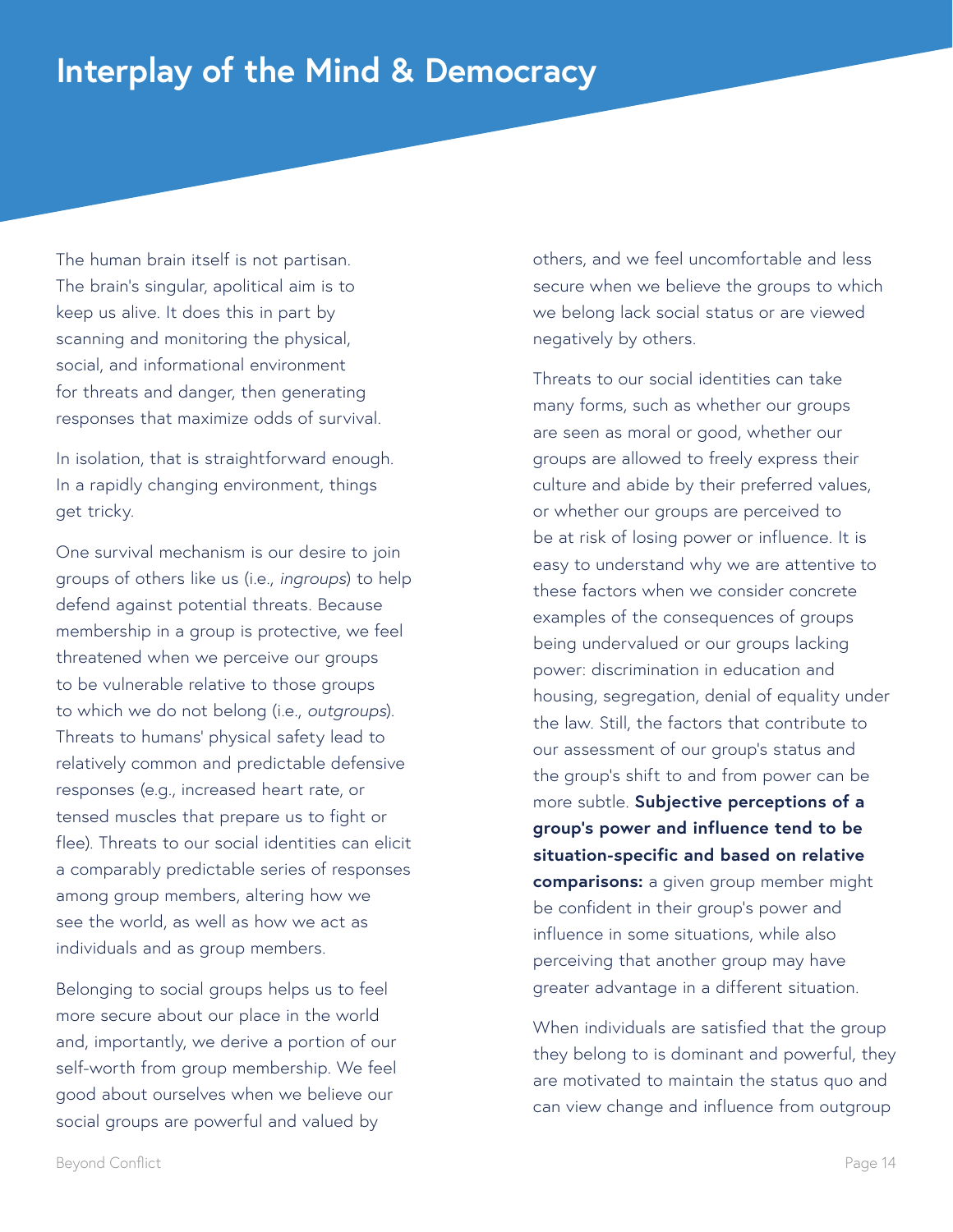members as threats to their status.<sup>12</sup> At the same time, individuals from groups with less power are motivated to change the status quo to improve their group's position.

These core psychological dynamics give rise to us-versus-them thinking and serve as the foundation for political factionalism. They can even lead us to sacrifice our absolute well-being and individual goals when doing so provides a competitive advantage to our own social groups.13 These basic psychological processes play a critical role in driving both affective polarization—the tendency to dislike another political party based not on reasoned ideological disagreement but on party affiliation and sectarianism—and racial prejudice.14

As testament to how predictably we rally in defense of our ingroups, threats to social identities are actively weaponized by political actors, media conglomerates, and business leaders in ways that deepen social divisions.

### **DISLIKE & DEHUMANIZATION**

Increased likelihood of perceiving dislike by outgroup

#### **PERCEIVED THREAT**

Affects the salience of identity & processing of information



#### **IN-GROUP AFFINITY**

socialization decreases

### **SOCIAL NORMS**

Decreased willingness to challenge ingroup social norms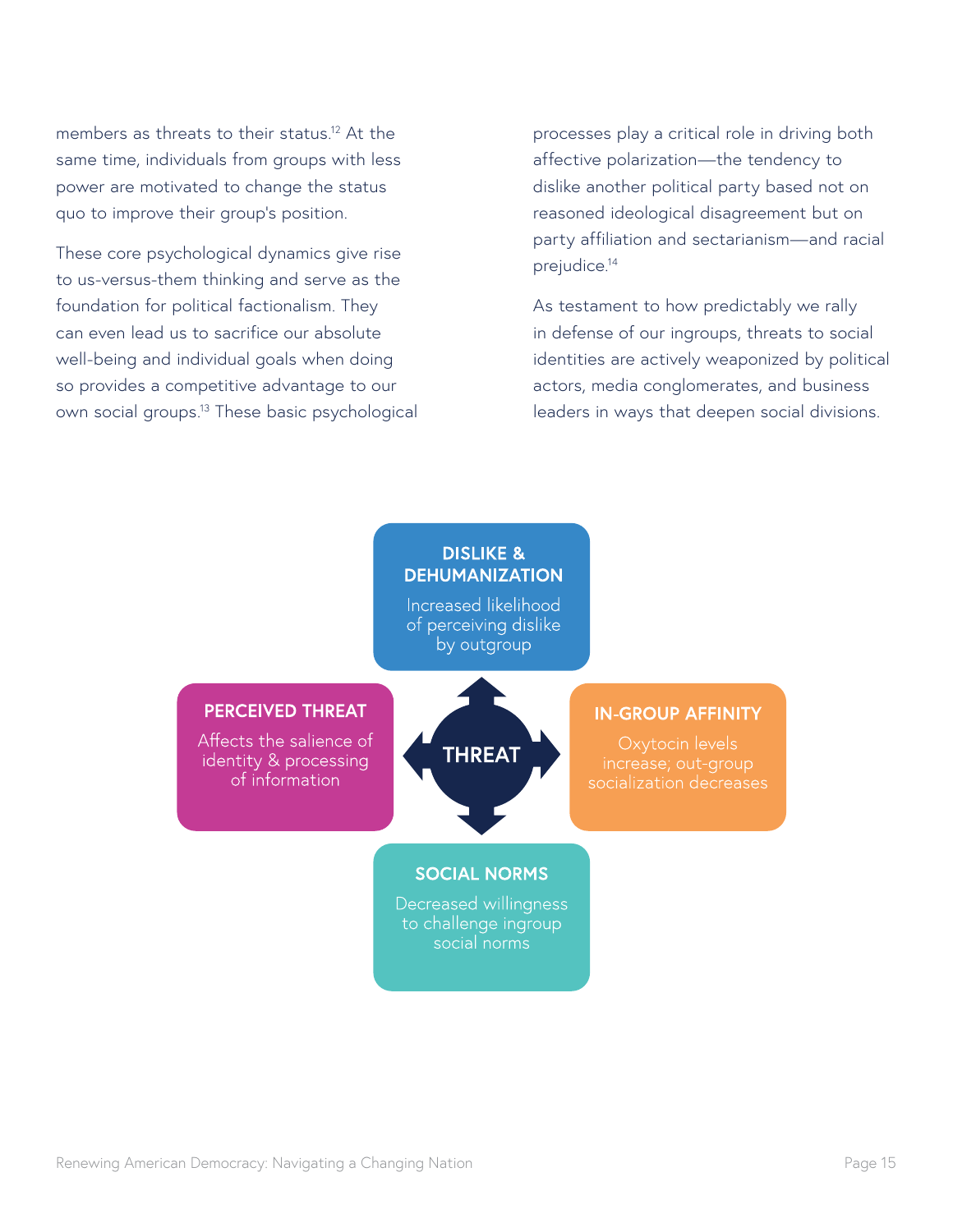These practices exacerbate the threat to our democracy: in highly polarized contexts, endorsement of positions or narratives by political parties and leaders can shape public opinion more effectively than substantive information.15 **In other words, as polarization increases along with divisive messaging, we are quicker to adopt our ingroup's opinions and stances while becoming less likely to engage in dialogue or critical thinking.** 

Threat perception is also tied to sacred values, which are typically understood as those values around which individuals are unwilling to negotiate a tradeoff or compromise, whether or not these values pertain to religious beliefs.16 Higher levels of perceived threat have a positive correlation to sacralization—meaning, the more a value is seen to be under threat by an outgroup, the more sacred it may become, thereby increasing people's resistance to reasonbased dialogue and negotiation. People are also more likely to hold a stance as inviolable and sacred if they perceive that holding the position is a contingency of ingroup belonging.

As key actors lean into us-versus-them narratives, they foster fear and promote the idea that the outgroup poses a threat and does not share sacred values. We come to believe that outgroups cannot be trusted to follow established rules, and become more willing to violate those rules ourselves. When the rules in question are democratic norms and principles, violation of those rules can look like anything from limiting freedom of speech to supporting political violence.17

Perceptions of heightened threat might lead us to reconsider abiding by democratic ideals that depend on equal rights. In this context, individuals and groups experience a conflict between adhering to democratic norms and risking a potential loss of status and power.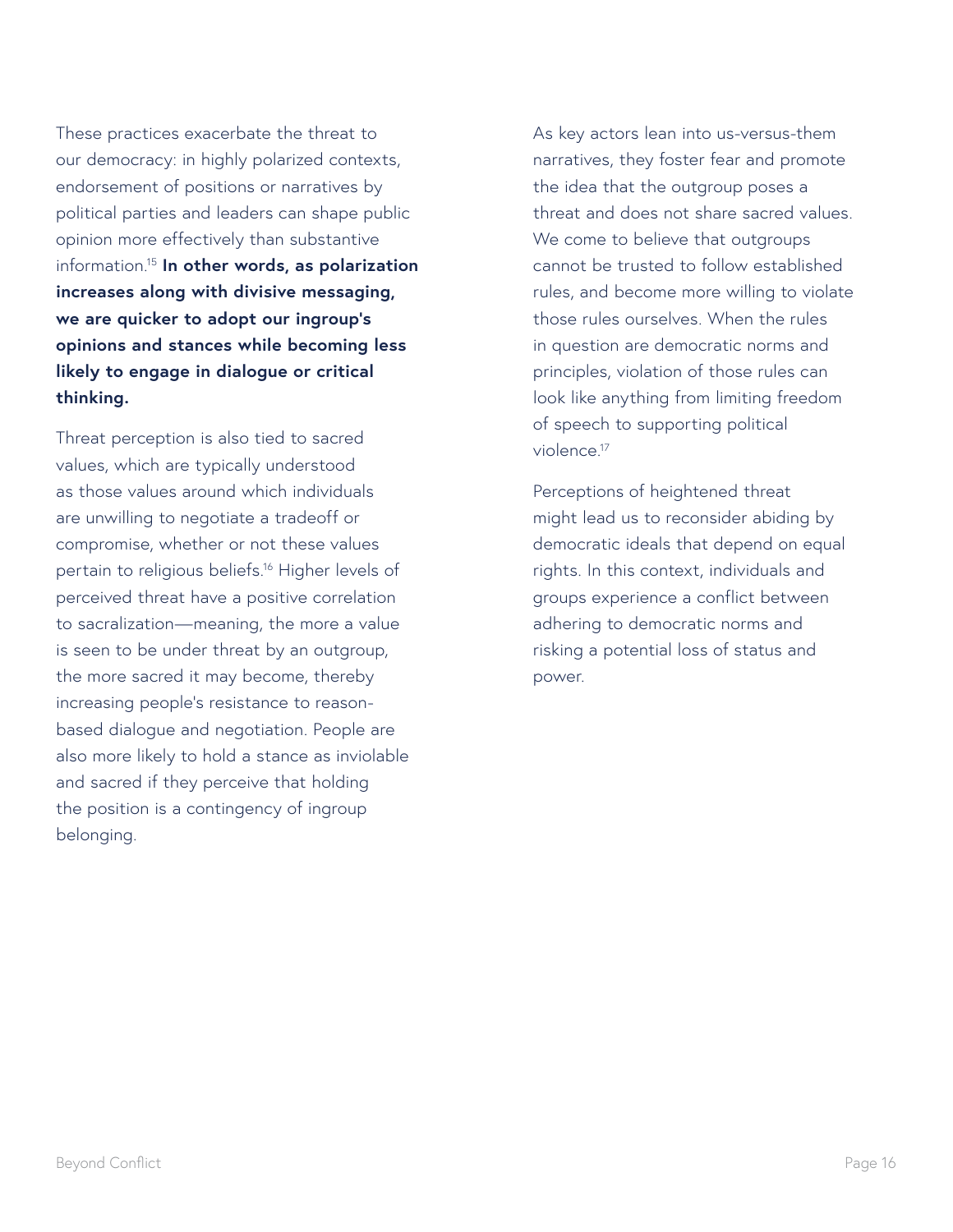### **The threat of a changing landscape.**

The US is rapidly changing in a way that heightens uncertainty, triggers perceptions of threat, and increases the impulse to protect what feels safe and familiar.<sup>18</sup> For the dominant majority group, these changes could consciously or unconsciously be perceived as identity threats that jeopardize their status.

The nation's racial, ethnic, and religious landscape is evolving such that majority populations, which are White and Christian, are projected to have decreased demographic representation<sup>19</sup> and socio-cultural influence<sup>20</sup> in the decades to come. Simultaneously, mobilization of the largest civil rights movement in our nation's history<sup>21</sup> is inviting a national reckoning on race, forcing us to confront the consequences of centuries of structural inequality,

**Although increases in support for authoritarian governance in the US have been attributed to economic anxiety, evidence strongly suggests that identity threat was a primary driver.**

combination, can lead threatened majority groups to entertain populist ideologies<sup>24</sup> and authoritarian practices<sup>25</sup> that privilege certain identity groups over others.

**Tellingly, although increases in support for authoritarian governance in the US have been** 

> **attributed to economic anxiety, evidence strongly suggests that identity threat was a primary driver.**26 Changes in economic well-being and general feelings of being "left behind" by a modernizing economy were found to have little impact on voters' candidate preferences. Instead, *"White Americans' declining numerical dominance in the United States together with the rising status of African Americans and American insecurity about whether the United States is still the dominant global economic superpower combined to*

segregation, and marginalization. Levels of economic inequality are at an unprecedented high, trending in tandem with national-level polarization.<sup>22</sup> And COVID-19 has disrupted any sense of normalcy, highlighting our interdependence while providing fodder for our divisions.

The fact that these threat perceptions, based in partisan divisions, are undergirded by racialized attitudes<sup>23</sup> has critical implications for the prospects of creating a more equitable society. The rising perception of various identity threats, especially in

*prompt a classic defensive reaction among members of dominant groups." (Mutz, 2018, p.1)* 

This suggests that US voter preferences for candidates who embrace authoritarian tactics are not directly tied to a single issue, such as jobs or the economy. Rather, they are driven by perceived threats to the status quo wherein dominant groups feel at risk of losing relative power and status on a national and global level.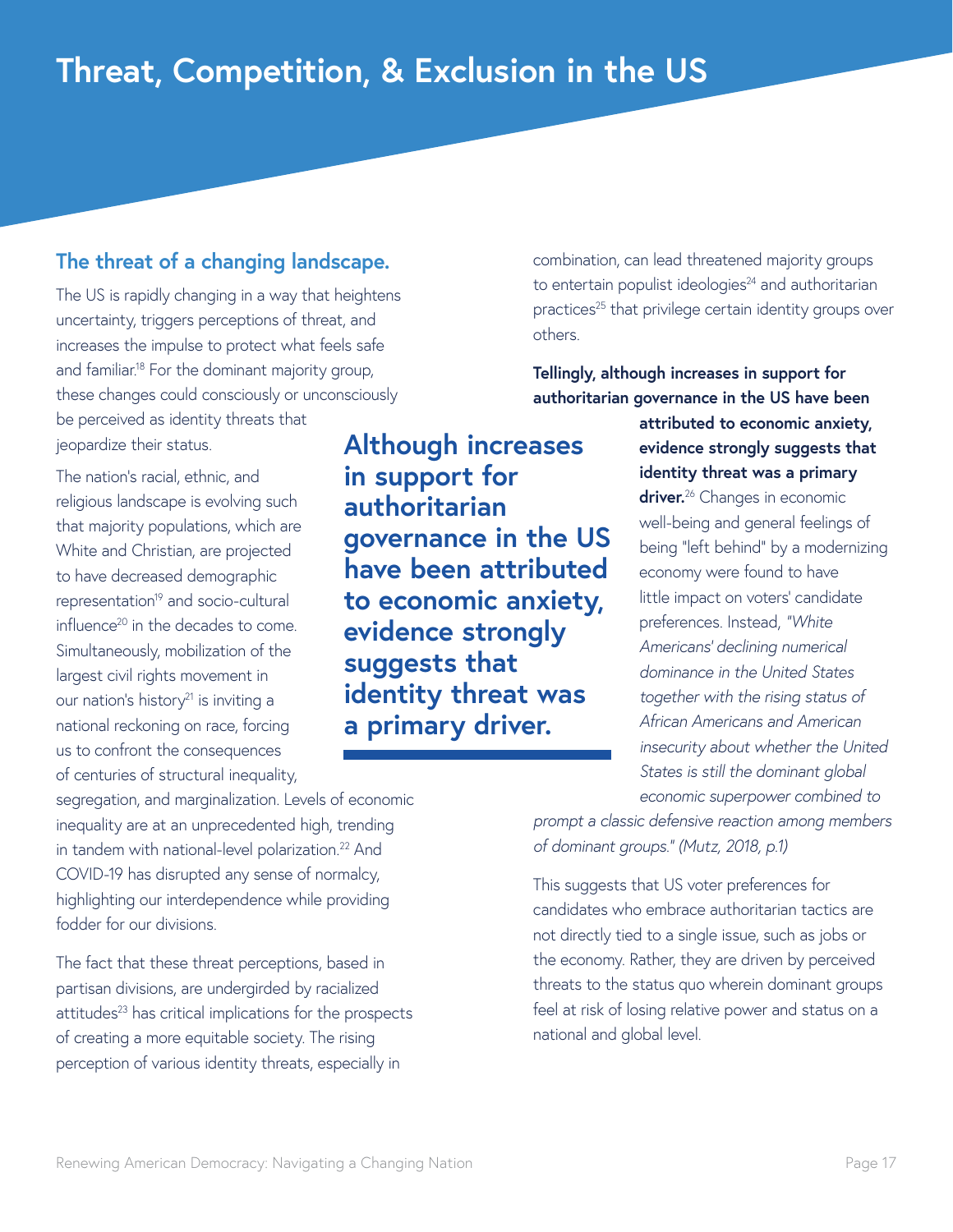### **Vying for acknowledgment.**

People have a fundamental psychological need to see themselves as good, moral, and competent. That sense of personal value can find a foundation in the ability to provide economically for oneself and one's family. The erosion of economic opportunities in much of the American heartland threatens people's ability to draw dignity from their employment. When people feel stigmatized for their economic conditions, they will seek alternate sources of selfworth. People become more psychologically reliant on their racial, religious, and political identities, opening the door for those who wish to exploit our basic psychological responses to sow division.

A drive for self-worth rooted in racial, religious, and/or political identities can also contribute to **competitive victimhood**, the tendency for adversarial groups to claim that their group has suffered more than the other.<sup>27</sup>

Social status threat and competitive victimhood, separately or combined, coincide with zero-sum narratives that reinforce the idea that there will be "winners" and "losers".28 As one example, studies find that White Americans consistently misperceive policies designed to advance diversity and inclusion as harmful to their ingroup.<sup>29</sup> At their most extreme, these thought patterns can lead some Americans to embrace unsubstantiated claims and conspiracy theories that purport to explain perceived struggles, such as *The Great Replacement*. 30 Further fueling a sense of threat, some US politicians intentionally link the perceived weakening of the values, beliefs, and way of life of majority populations with concerns about the demise of the nation as a whole.<sup>31</sup>

### **Inclusion as a requisite for compromise.**

The ability to come together across social divisions and engage in democratic deliberation with

other groups is closely connected to our need for belonging and inclusion. **Exclusion**—whether in social or political contexts—undermines the sense of security that allows people to feel open to new information and other perspectives.<sup>32</sup> Social inclusion, particularly that which extends across groups, has been shown to reduce prejudice and correspond with greater support for equity-driven policies. This dynamic is illustrated in a recent study suggesting individuals who support US immigration stances that include a path to citizenship, tend to have strong ties to their community, experience high levels of social support and belonging, and have had direct experience with or exposure to discrimination.<sup>33</sup>

Beyond social inclusion, political inclusion—a person's opportunity to voice their opinion in political discussions with outgroup members—also plays an important role.34 **In hyperpolarized contexts, politically excluded individuals are more likely to view leadership by the opposing political party as a threat**.

As of 2021, fewer than half of Americans (44%) report having a "great deal or fair amount of confidence in people who hold or are running for public office," nearing record lows.<sup>35</sup> More than half of Republicans and over forty percent of Democrats report viewing members of the other party as "enemies" rather than "political opponents".<sup>36</sup> In sum, us-versus-them narratives that position groups in polar opposition and draw stark lines around who is worthy of engagement undermine political inclusion and exacerbate threat. Feeling excluded from political discourse can lead people not to trust elected officials' or political leaders' promises to listen to their concerns or meaningfully represent their interests.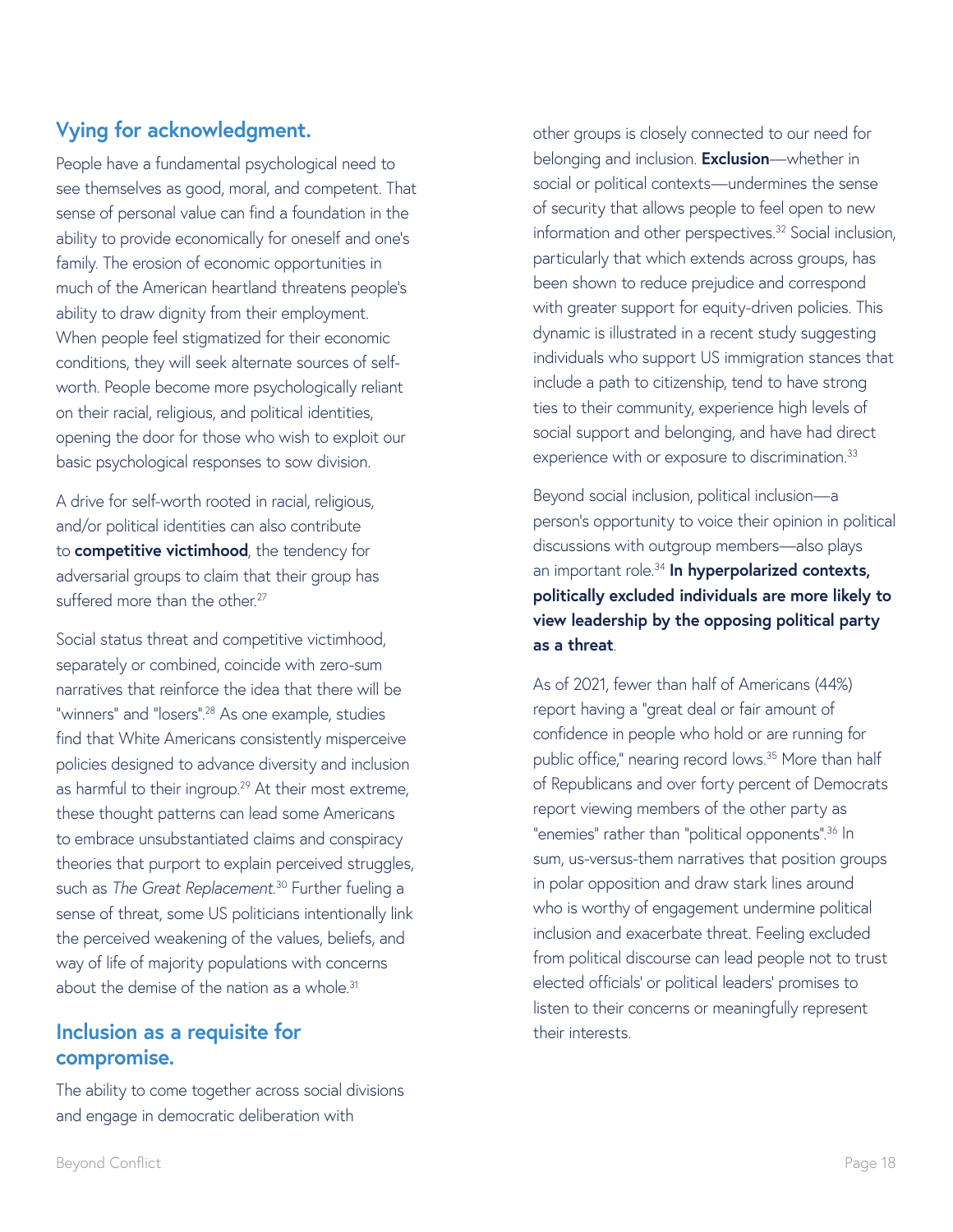### **Paths for Intervention**

Investigating the psychology behind social divisions in the US reveals how identity threat, competitive victimhood, and feelings of exclusion combine to interfere with healthy democratic practice.

These identity-related dynamics inform our tolerance for change, as well as how we behave in groups, who we elect to lead us, and how we relate to systems, structures, and institutions. The challenge is evident, and Americans on both sides of the aisle are increasingly concerned by the divisive state of the country's politics.<sup>37</sup> A majority believe that fundamental changes to the US government are needed in order to strengthen our democracy.<sup>38</sup>

Defining remedies for how to contend with the psychology behind America's social divides is not a clear cut exercise. The dynamics described above manifest within and inform specific drivers of democratic decline that have both social and structural elements.

There is no single response that can address all of these causes at once. The themes presented below are both interrelated and interdependent. We offer intervention paths designed around four primary identity-related drivers of social division in the US: (1) **Factionalism and Partisan Sorting;** (2) **Residential Segregation and** 

**Declining Social Trust**; (3) **Information Echo Chambers**; and (4) **Divergent Racial Attitudes and Support for Racial Equity**.

The diagnoses and intervention options we offer have been ordered for a phased approach that frontloads attempts to reduce threat and fear in a way that enables the success of cross-group contact and exposurefocused interventions.

Attempts to address social status threat through policy and practice should be tailored in accordance with the kinds and levels of threat perceived among the target audiences. For those groups that perceive high levels of threat, we may consider approaches that are more focused on uniting people across divides to build trust rather than focusing on political exchanges. For those groups that perceive lower levels of threat but may still have fears relating to change, we may consider approaches that are more direct in addressing diverging political views when we bring people together across divides.

For each diagnosed driver, there is a brief overview of the scientific literature as well as an explanation of how psychological processes associated with identity contribute to social division. Each section also includes a summary of related interventions—both those that have been tested, as well as those that have been recommended yet remain untested. We acknowledge that the evidence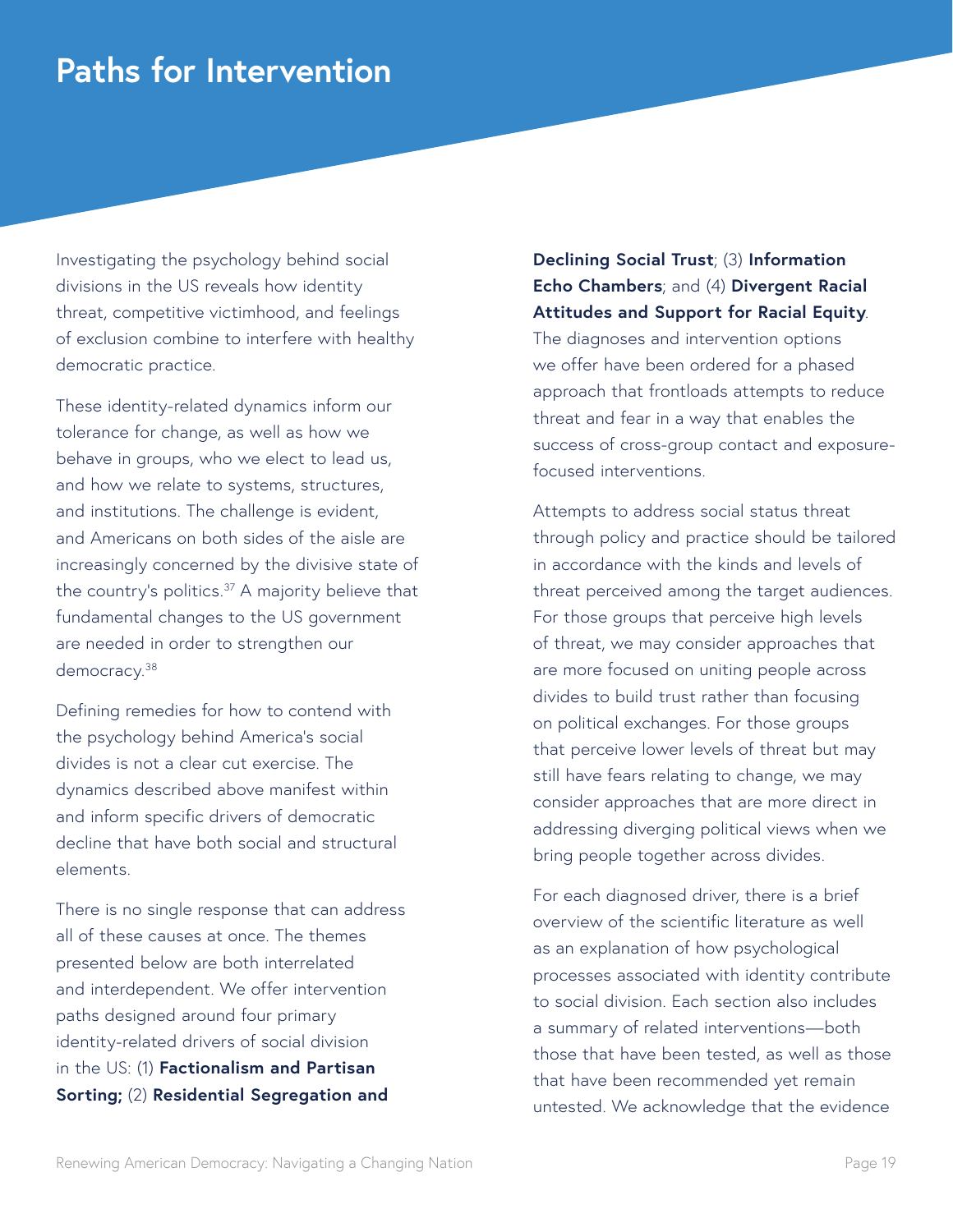base on interventions remains thin, with many approaches not yet rigorously validated in real world settings. Nevertheless, we highlight interventions that have promise based on the social science research thus far.

Finally, the interventions suggested are illustrative, not comprehensive, but they are all premised on the human psychological need to feel heard.<sup>39</sup> As borne out in the evidence,

social change and intergroup reconciliation can best be achieved when minority and majority group members feel as if their psychological needs are met.<sup>40</sup> For minority group members, chief among these needs is the desire to feel empowered to bring about social change. For majority group members, the central need is to feel reassurance of their moral integrity.

### **A Note on "We"**

In the sections that follow, the suggested intervention areas are categorized under the subheading "What We Can Do". This, of course, raises the question "who is the 'we'?"

In the broadest sense, the "we" intended here refers to anyone invested in the effort to renew and strengthen American democracy. This can include but is not limited to: policymakers and practitioners operating at the local, state, and federal levels; journalists and media outlets; religious, traditional, and indigenous leaders; and, average citizens. While the intervention guidance outlined in this report can be applied across a range of different types of interventions across multiple sectors, the targeted examples primarily reference the work of civil society practitioners operating at the local and state levels.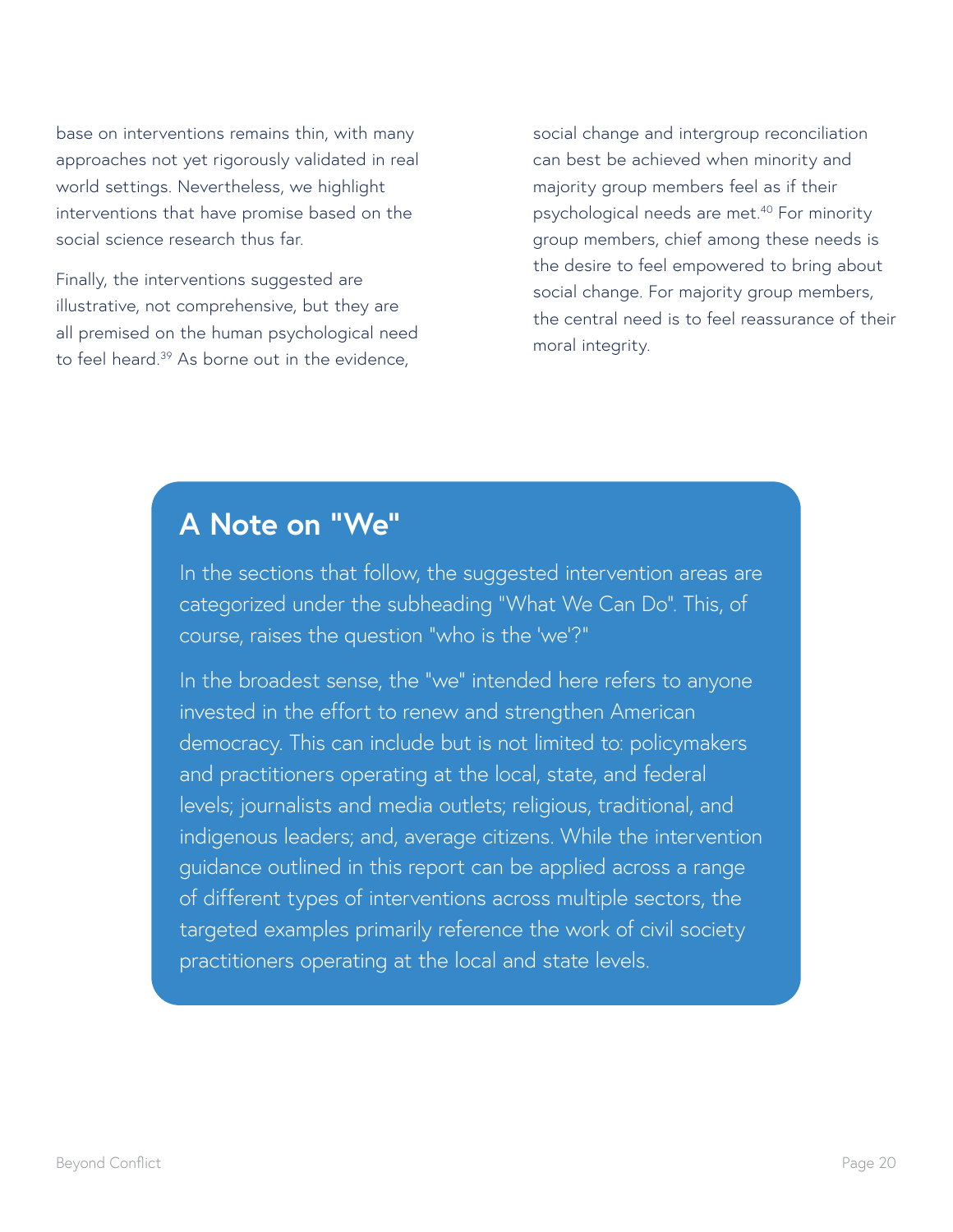### **Factionalism & Partisan Sorting**

Conflict between political partisans is not solely based on debates over divergent policy positions. It rests upon debates about the nature and meaning of our national identity.

Political affiliation has become increasingly linked with other important social identities, such as race, ethnicity, religion, and nationality. The increasing diversity of the US population correlates with a documented tendency for White Americans to view non-White Americans as a coherent social and political force, with a sub-group viewing "non-Whites" as a group that collectively colludes to challenge the social status of the White majority.<sup>41</sup>

**"Partisan sorting"**<sup>42</sup> **refers specifically to the process through which Americans' political affiliations have become tightly aligned with**  **other salient group identities**, such that a substantial proportion of Republicans identify as 'White,' Christian,' and 'rural,' and Democrats as 'Black,' 'Latino,' 'Asian,' 'secular,' and 'urban.'<sup>43</sup> This results in fewer cross-cutting identities between political affiliations that might otherwise temper polarization and partisan animosity.

When several group identities overlap and are wellaligned, divisions between groups can all too easily widen and deepen.<sup>44</sup> As the parties' platforms become more aligned with the interests of these distinct groups in their ranks, the result is an acute form of political polarization or "factionalism." 45 The increased segregation of parties along identity fault lines fosters dehumanization of political opponents<sup>46</sup> and foments affective polarization.<sup>47</sup>

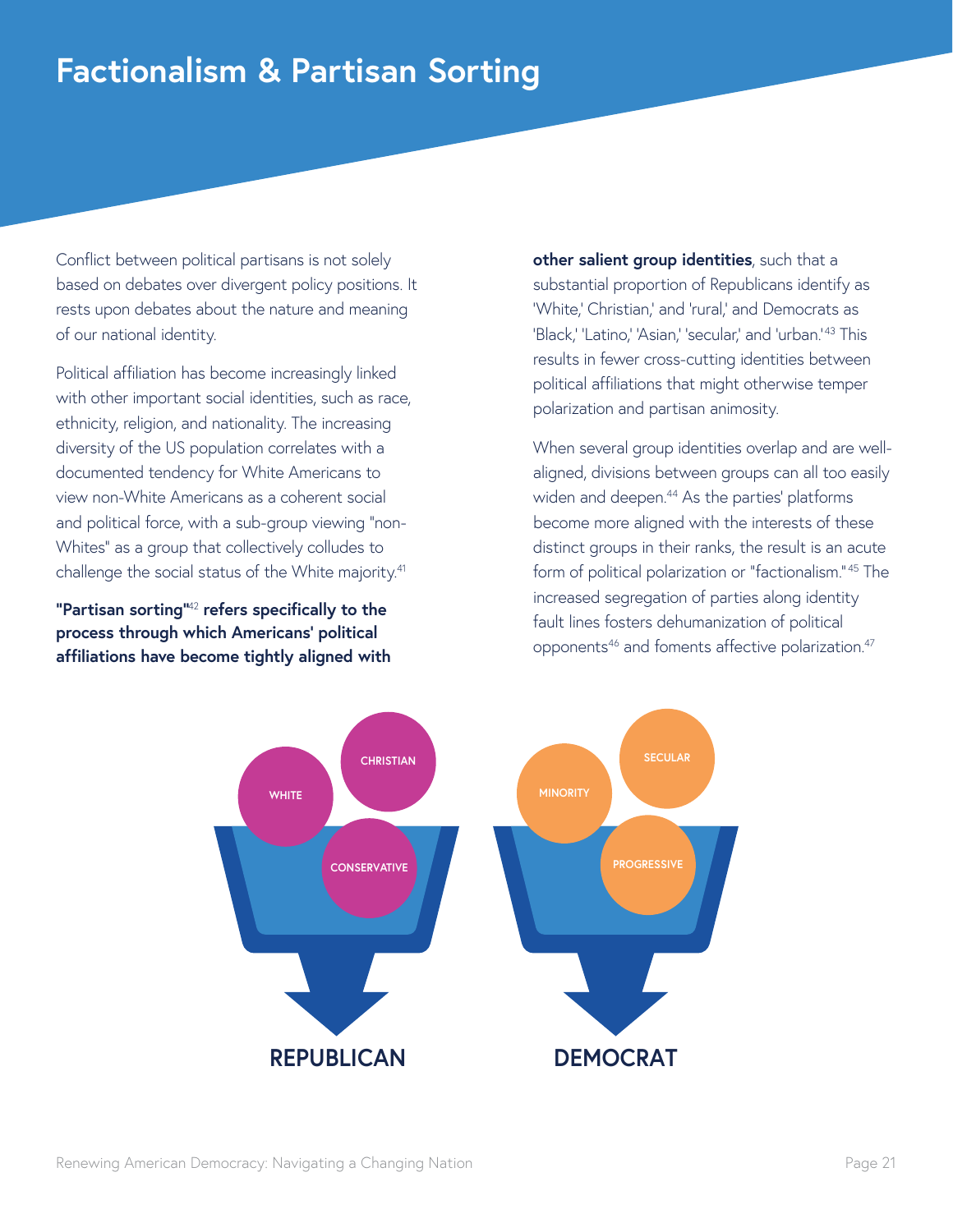Factionalism affects communities across the nation, deepening exaggerated views of those different from their own. In the extreme, this reduces the space for party members to express views that may diverge from those of their party. The positioning of the other party as a direct threat to one's own ingroup increases the compulsion to conform, fearing that an individual's deviation from the group's norms may either weaken the group overall or lead to the exclusion of that individual from the group.

These trends are exacerbated by civic and public health crises, and strategically exploited by political leaders. Partisan sorting is inextricably linked to living in communities marked by segregation (as well as in information echo chambers—which we address on page 28). Successful interventions must

> **Every election is a fight for larger portions of our self-concept—leading to an ever-more need for victory. Not only are victories more exciting, but losses are much more painful. It is as if the outcome of the Super Bowl also determined the fate of our favorite basketball, hockey, and baseball teams."**

– Dr. Lilliana Mason in *The New York Times*<sup>136</sup>

be able to reinvigorate attachment to identities that cross-cut partisan lines.

### **WHAT WE CAN DO**

### **Set clear expectations for engaging with outgroup members.**

When levels of identity threat are high, they can interfere with the effectiveness of intergroup dialogue, bridge-building, and negotiation efforts.<sup>48</sup> When we reduce identity threat by increasing feelings of safety and security, people can feel motivated to connect with others different from themselves and explore worldviews beyond their own.49 People who receive resources and training on the psychology of group belonging and identity threat in advance of intergroup encounters can be primed for a more informed and discerning engagement with the outgroup. This type of training can support individuals in setting clear expectations,<sup>50</sup> which can help them to label and understand the origin of the discomfort and sense of threat they might feel when engaging in crossgroup interaction, as well as anticipate potential responses from outgroup members.<sup>51</sup> Developing a structured and evidence-backed roadmap to guide cross-group interaction can not only maximize the odds of meaningful engagement, but can also instill a sense of hope for a more favorable outcome, which motivates further engagement.<sup>52</sup>

### **Highlight identities that include and cut across partisan differences.**

We are more than our partisan affiliations. People from opposing parties may grow more willing to associate with each other the more they recognize each other as multifaceted and complex beings,<sup>53</sup> including recognition of non-political dimensions of identity that they may share.<sup>54</sup> Some important identities cut across partisan and racial lines—such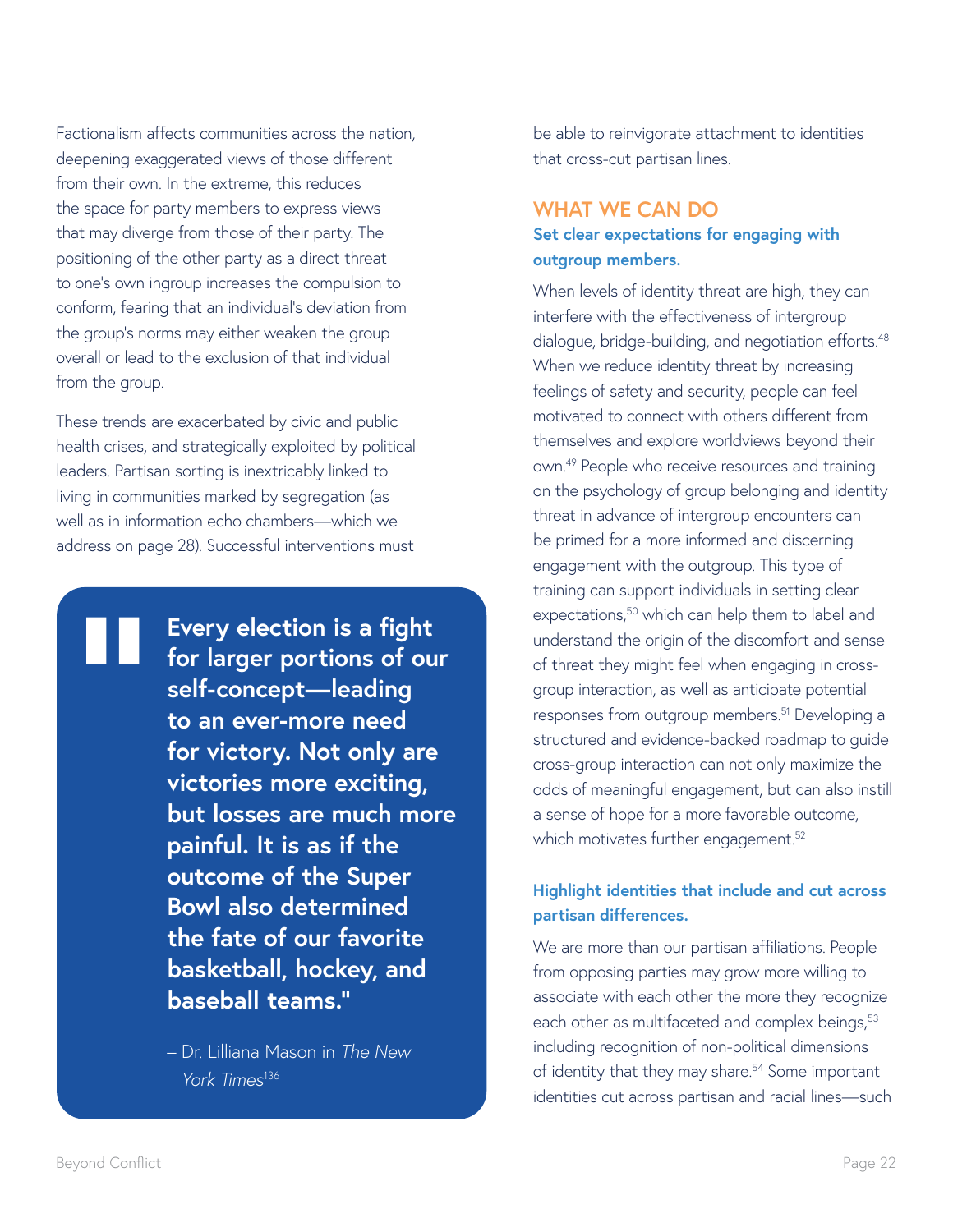as being parents, growing up in similar communities or social class backgrounds, belonging to clubs together, or working in certain occupations. Highlighting these identities may help to build bridges across social and political divides.<sup>55</sup>

In general, perceptions of common identities are related to decreases in threat perceptions which, in turn, are associated with increases in positive feelings toward the other group.<sup>56</sup>

However, it is important for partisans to understand what those shared identities mean and represent for each of the groups—not every mother, for example, shares the same understanding of what motherhood can or should be. Utilizing this approach with groups that maintain starkly different understandings of those identities may backfire and drive groups even farther apart if the intervention is not structured in a way that allows for careful discussion of those differences.<sup>57</sup>

Where those shared experiences and cross-cutting identities do not already exist, it may be possible to create them. For example, facilitating a major expansion of voluntary public service programs that aim to attract a diverse group of Americans. Programs like this may invite individuals from different partisan groups to adopt a new common identity that they can jointly define, one that is grounded in public service and civic engagement. For example, the national service program AmeriCorps enrolls over 250,000 individuals annually to work with a range of organizations that strengthen American society. Uniting Americans through public service has the potential to bridge divides through shared experience and joint efforts to address community needs.

#### **Create space to redefine American identity.**

One special case of cross-cutting identity has the potential to curb affective polarization,<sup>58</sup> reduce prejudice and other forms of bias, and improve relations between groups.<sup>59</sup> That opportunity lies in focusing on American identity as a shared, superordinate identity that encompasses and stretches across other identities. Cultivating a common American identity by emphasizing the characteristics shared by members of different groups is one often suggested by those seeking to renew American democracy.<sup>60</sup>

However, if the version of American identity projected is closely associated with White, Christian norms, this approach to forging a shared American identity may not be accepted by identity groups who feel that the distinct perspectives of their own groups will be lost.<sup>61</sup> Rather than focusing exclusively on a singular superordinate American identity, distinct subgroup identities<sup>62</sup> along racial, ethnic, and religious lines should also be acknowledged in a way that allows for the preservation of racial, ethnic, and religious differences while also promoting social integration at a national level.

Importantly, although cultivating a redefined superordinate American identity would help to overcome the deepened chasms between political groups in the US, this may prove to be a difficult endeavor among those communities experiencing high levels of material and/or identity threat. Redefining American identity in a way that acknowledges the diverse races, ethnicities, and religions that comprise our nation will require buyin from those who are likely most threatened by diversity and discussions of group differences.<sup>63</sup>

The preferred strategy is not to replace existing definitions of American identity, but to adopt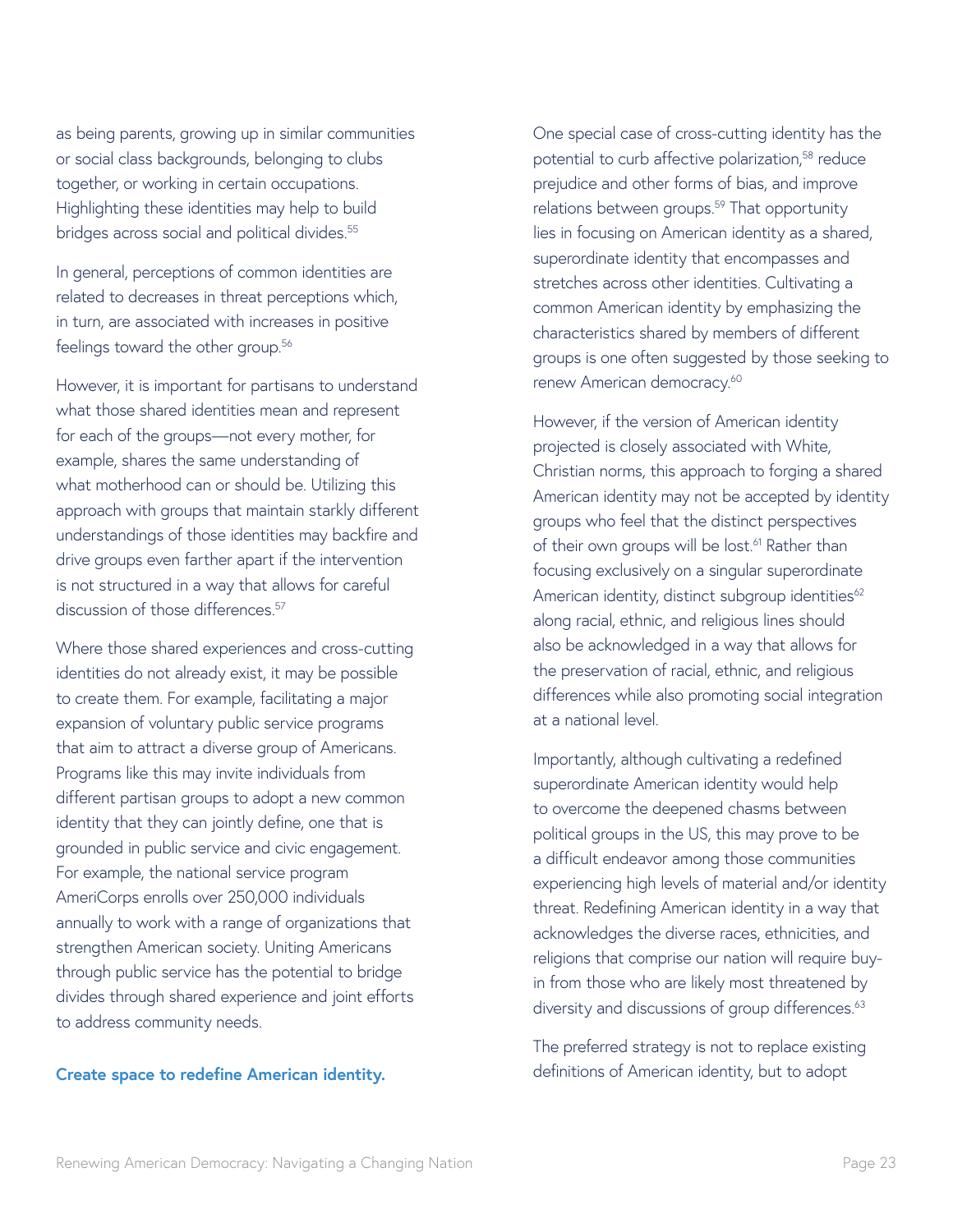approaches that would allow for multiple definitions or versions of "what it means to be American." Moving beyond a single dominant American narrative leaves room for people from many backgrounds to feel included.<sup>64</sup> Along similar lines, the more historically privileged groups are reminded that efforts to promote diversity and multiculturalism are designed to include them as well, the more they tend to support inclusive ideologies.<sup>65</sup>

### **Normalize disagreement as central to democracy.**

While sharing a common identity can facilitate cooperation, there are many real areas of disagreement between progressive, liberal, and conservative constituencies that are likely to remain. It is important to make clear via strategic communications that disagreement is a normal part of civil discourse and democratic practice, but that it need not prevent cooperation on areas of agreement or result in entrenched forms of divisiveness.

Leaders should emphasize that this political process is the true American way of addressing and navigating disagreement in a pluralistic democracy. In terms of prioritizing policy reform agendas, it may be helpful to prioritize cooperation on shared objectives, even if they are hard to identify initially. Examples might include addressing the opioid epidemic, supporting in-home family care, or certain aspects of criminal justice reform.

Publicizing, even celebrating, overcoming disagreement and successfully cooperating can help create momentum. This can be done, for example, by holding public-facing press conferences with bi-partisan groups of legislators to highlight achievements that result from cross-party cooperation. Setting new norms for a constructive

political discourse sets the stage for renewing people's faith in government as an institution that can find common ground in order to improve people's lives.

This can begin to build confidence in and commitment to democratic systems, through demonstrating the ability of different parties to work together on social problems. These efforts do not replace those designed to advance the types of systemic change where there may be less broadbased support, but they play a complementary role in helping people envisage how bi-partisan collaborations can succeed.

### **Increase use of electoral methods that encourage cross-party coalitions.**

Factionalism may be reduced by reforming electoral methods to become less reliant on the two-party system, as the current system may reinforce zerosum frames. Examples might include direct issuefocused referendums or ranked choice voting.

A growing number of nonpartisan organizers and emergent organizations are leading the charge to change electoral methods at the municipal, state, and federal levels, with the aim of moving from a winner-takes-all electoral approach to one of proportional representation.<sup>66</sup>

Worth noting is that, while a number of state legislatures across the US are passing bipartisan policies<sup>67</sup> to shift electoral methods to ranked choice voting, research conducted thus far is inconclusive regarding the method's efficacy in achieving desired outcomes. There is a dire need for practice-oriented research that might illuminate which electoral policy prescriptions actually correspond with reduced social division and factionalism.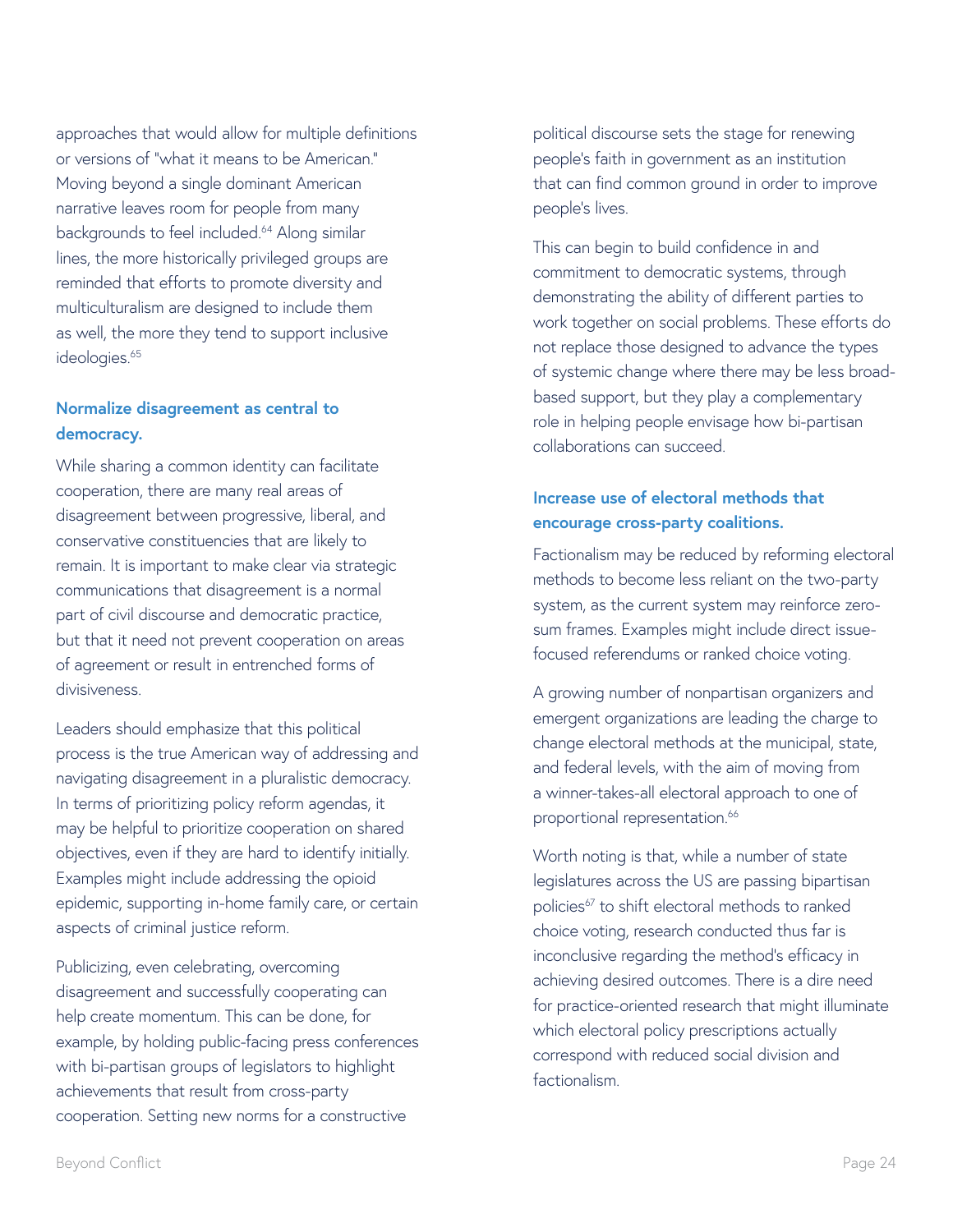### **Residential Segregation & Declining Social Trust**

Identity-based concerns are reinforced and widened when Americans are geographically segregated.<sup>68</sup> Compounded by separation into distinct information ecosystems<sup>69</sup> (discussed in more detail in the following section), residential segregation contributes to acceptance of exaggerated stereotypes about those who belong to different racial, ethnic, and religious groups. In almost every aspect of their lives, groups of Americans are currently segregated from each other–on the basis of race and ethnicity, education, income,<sup>70</sup> and political partisanship.71

**When groups are segregated from each other, they are less likely to have first-hand**  **experience or familiarity with other groups that may counter the influences of divisive messaging or status threat**. Whether we consider segregation in the context of racial, ethnic, religious, or political divides, separation between groups makes it easier for people on different sides to demonize one another, and more challenging for them to share resources or power.72

Segregation limits opportunities for positive contact experiences between members of different groups, and allows for resentment to grow, increasing the potential for exacerbated group conflict.73 Moreover, segregation reduces opportunities to build common or shared

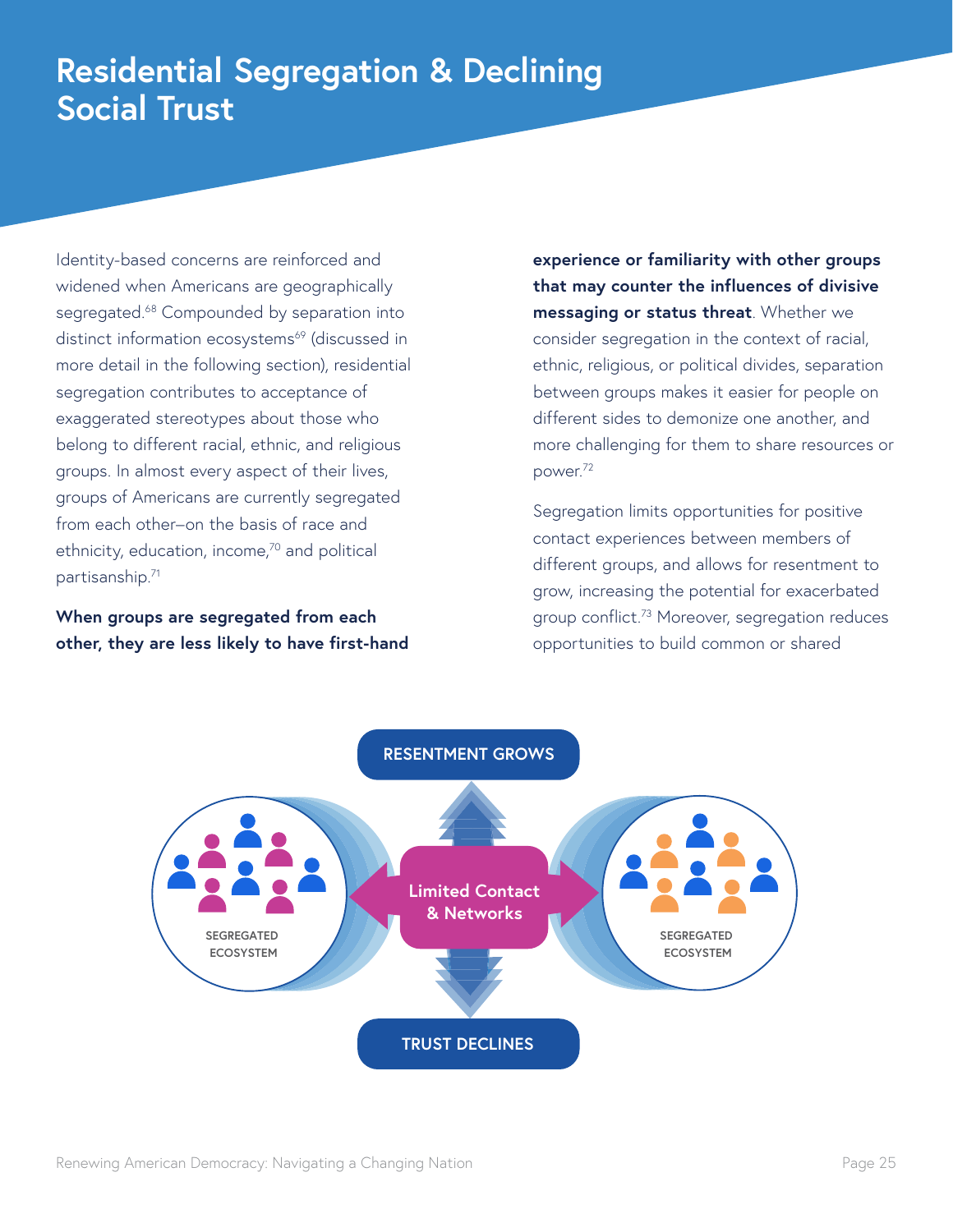understandings of public issues and engage in cross-group dialogue, limiting the extent to which people are able to relate to outgroup members' experiences or build feelings of trust toward them through direct interaction.

Given limited direct engagement with other groups, segregation also makes it more likely that people from different groups will believe or accept misinformation about one another. People who are siloed into isolated geographic spaces are more likely to believe exaggerated and negative stereotypes about others they do not personally know.74 Segregation and the exaggerated and negative stereotypes it produces, can have far-reaching impacts on almost every facet of life, reinforcing racial and ethnic inequality<sup>75</sup> across a range of health,<sup>76</sup> educational,<sup>77</sup> and economic outcomes.<sup>78</sup> The confluence of residential segregation and declining social trust often results in elected officials representing increasingly homogeneous groups79 and, consequently, a reduced incentive to cater to the needs and perspectives of more diverse constituencies. There are myriad structural measures that would help to reduce residential segregation and promote integration, such as reform of gerrymandering and singlefamily zoning requirements. While working toward that long-term structural change, it's essential that we construct alternative channels for individuals to engage with one another across lines of difference.

### **WHAT WE CAN DO**

**Organize opportunities for cross-party engagement between citizens and elected officials.** 

Political inclusion has been shown to reduce prejudice against members of different political groups,<sup>80</sup> yet there are many regions of the country where voters never come into contact with elected officials from opposing parties.

Particularly within districts that have low levels of political diversity, it is important to construct opportunities for residents to hear from and speak to elected representatives across party lines. Such opportunities can offer constituents a chance to recognize that those across the aisle may share some of their goals, while also reminding elected officials that they represent citizens beyond their voter base, reinforcing the

> obligation of public servants to listen to and serve all Americans, regardless of party affiliation.

This type of public engagement is successful only when constituents feel heard and their perspectives acknowledged. To that end, elected officials must lead with a listening posture, seeking to understand concerns and fears, both real and perceived. If elected officials instead use

**In every metropolitan region in the United States with more than 200,000 residents, 81 percent (169 out of 209) were more segregated as of 2019 than they were in 1990."**

– *The Roots of Structural Racism*, a report by The Othering and Belonging Institute<sup>137</sup>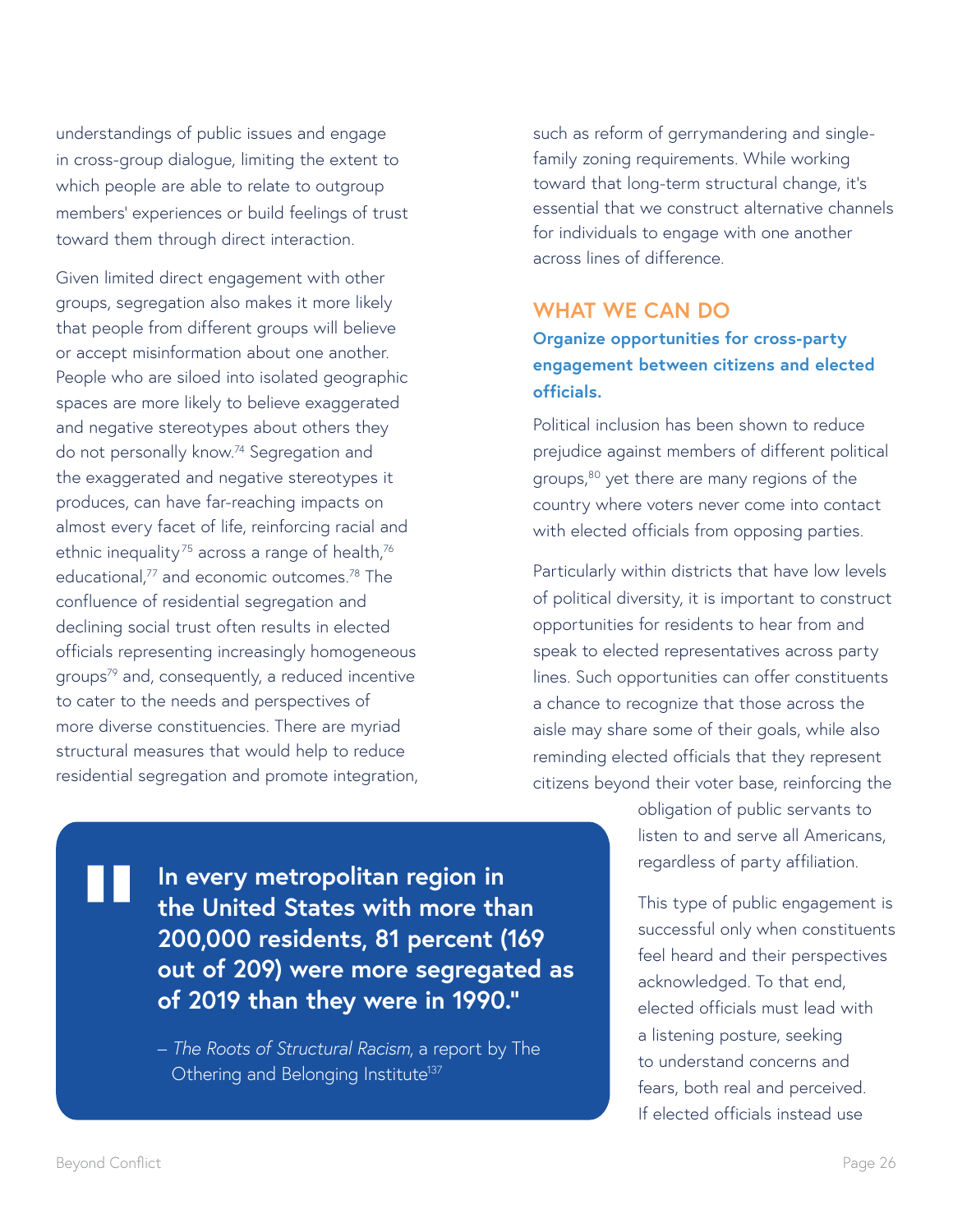forums to fire up their base or to justify their political positions, these opportunities for engagement will likely not yield the intended effect.

#### **Facilitate positive intergroup contact.**

Decades of social science research indicate that positive contact between groups can reduce prejudice and feelings of threat, bolster empathy,<sup>81</sup> and break down perceptions of negative intentions from other groups.<sup>82</sup> Partisans who are polarized along racial, ethnic, and/or religious lines could benefit from this kind of positive intergroup contact.

Ideally, contact between groups will be supported by institutional norms and authorities, and structured so that members of different groups are treated and regarded as equals while working cooperatively together toward common goals.<sup>83</sup> Although it is common for people to feel uncomfortable engaging with group differences at first, contact can play an important role in helping people and societies adapt<sup>84</sup> to social diversity over time.<sup>85</sup> Even after group conflict and mass violence have occurred, positive and cooperative contact between groups has helped to promote trust<sup>86</sup> and tolerance across group lines,<sup>87</sup> along with fostering greater willingness for social integration,88 and encouraging greater support for policies that would enhance intergroup equality.<sup>89</sup>

More investigation of the potential fartherreaching effects of intergroup contact should be explored through including measures of contact between racial, ethnic, and partisan groups in public opinion polls, to determine how bridge-building efforts at the individual level may shape broader social attitudes and behaviors in the public sphere.

### **Increase funding for place-based civic bridging efforts.**

The work to address US social divisions must be led locally, but implemented at sufficient scale with support over multi-year timelines. For that to happen, both governmental and philanthropic donors need to orchestrate a sizable reallocation of resources for bridging programs already being implemented at the local, state, and national levels.

Increasing funding for these efforts can shift the focus away from a national agenda, and create more space for communities to center what is unique and real for them. Localized engagement may bolster community-level agency and enable a more organic approach to reducing social division.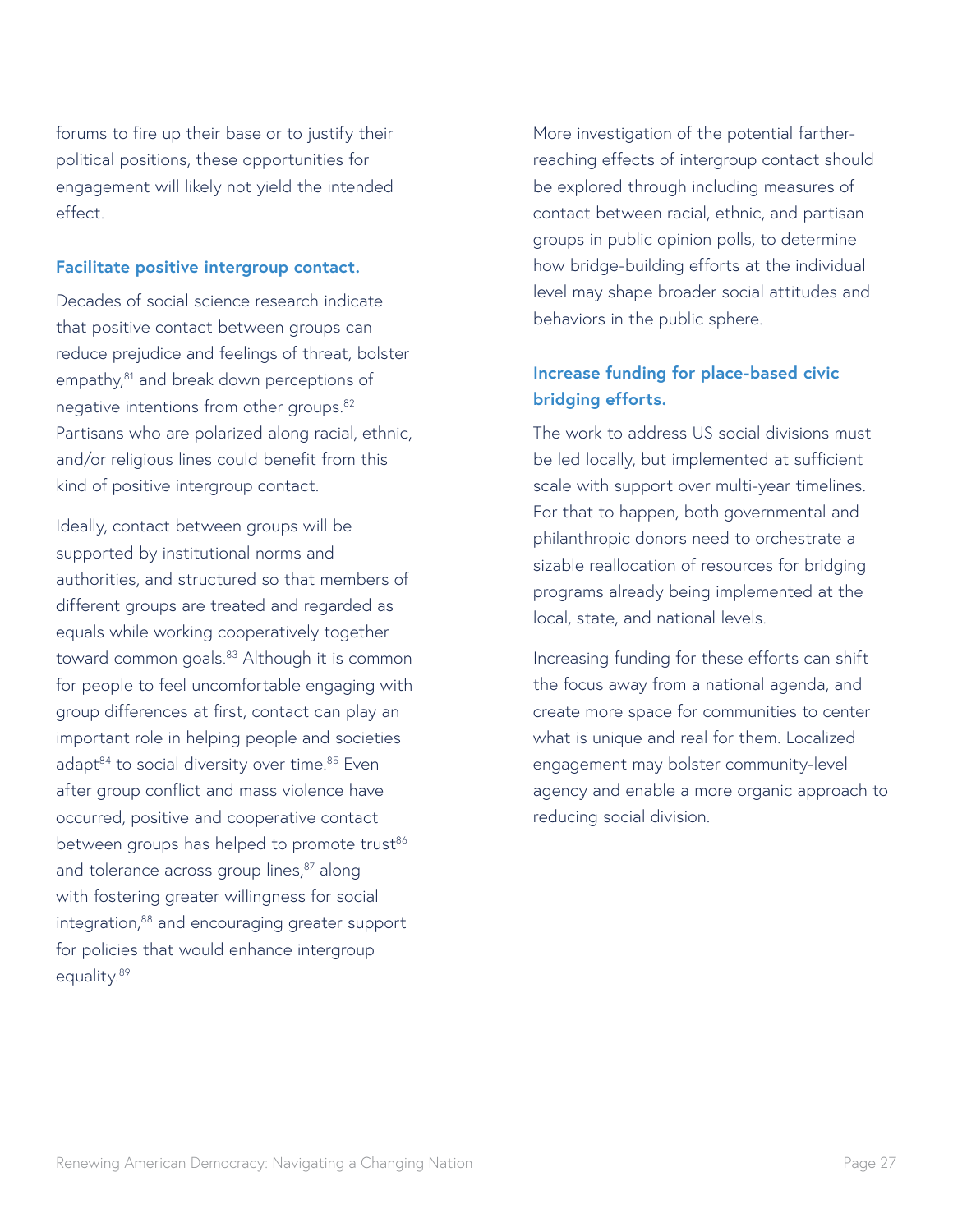### **Information Echo Chambers**

Deep-seated political divisions are further stoked by inherently divisive partisan media coverage,<sup>90</sup> which is designed to attract viewers by encouraging a narrative of conflict between political groups. In adopting a simplistic narrative, media amplify the hyperbolic rhetoric of polarized party leaders<sup>91</sup> who promote zero-sum thinking in which the other party—and the other social groups comprising it—are presumed to pose a dire threat to one's own party and social group. This kind of zero-sum thinking can exacerbate the false belief that various minority racial and ethnic groups are working together to deprive White Americans, a historically privileged majority, of power and resources.92

Divisive information ecosystems are amplified when political partisans are ensconced in social media echo chambers<sup>93</sup> and distance themselves from people who identify with different political or social groups. This isolation can further limit the consideration of opposing views, heighten polarization, and make people more susceptible to misinformation<sup>94</sup> spread by political actors.

Misinformation can also contribute to partisans' overly negative perceptions about the other side's intentions and attitudes toward them. For instance, Democrats and Republicans may dislike and even dehumanize each other, but each side thinks the other dislikes and dehumanizes them far more than is actually the case. $95$  This exaggerated sense of being hated and dehumanized by the other side fosters support for using anti-democratic means to harm them. It also leads partisans to further distance from each other, which reinforces

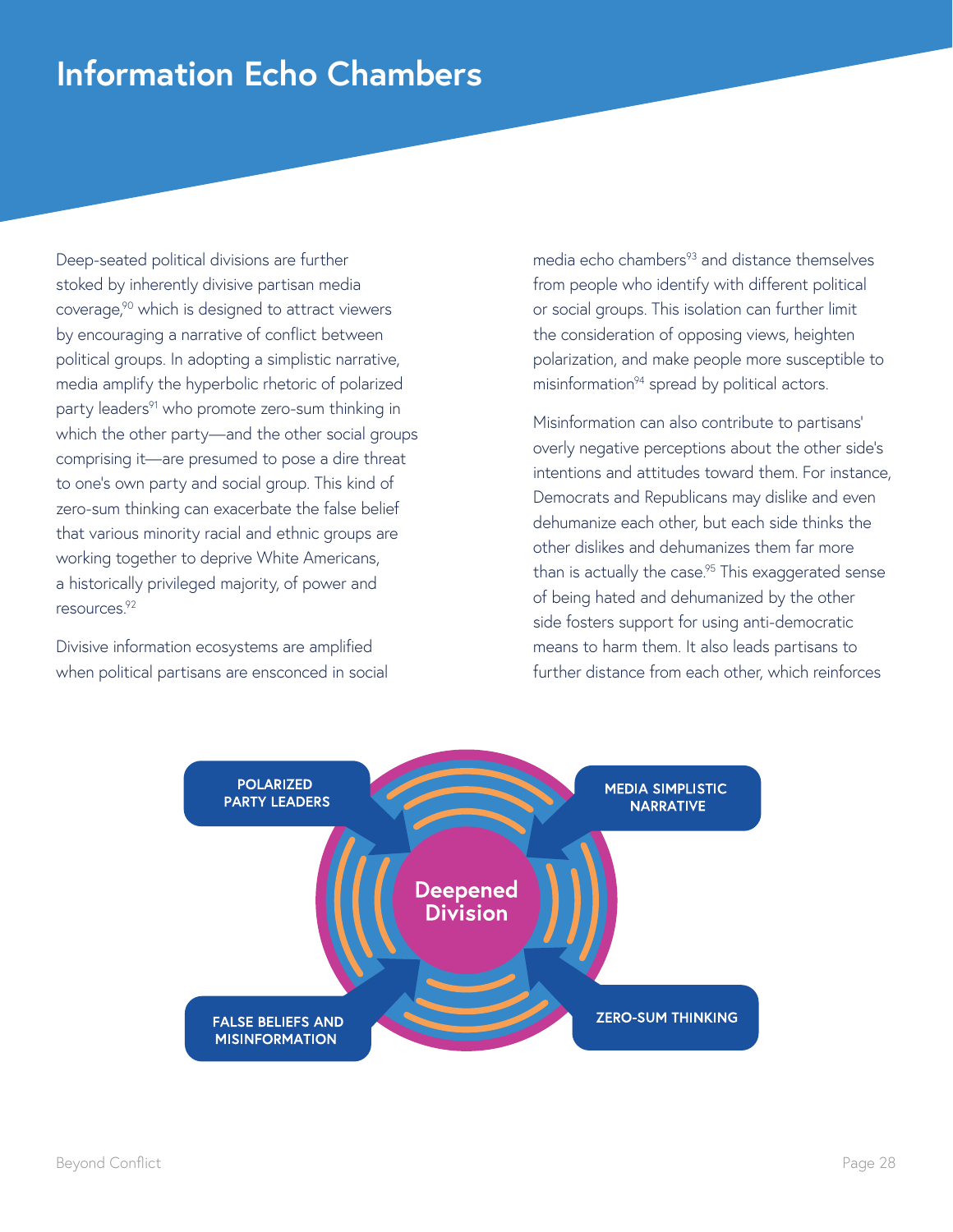misperceptions and locks partisans into a feedback loop of increasing enmity.

Reducing the role of social and traditional media in catalyzing polarization requires: (1) increasing opportunities for exposure to partisan outgroups' perspectives, particularly as represented by members of the outgroup; (2) inoculating individuals by strengthening their ability to detect misinformation;<sup>96</sup> and (3) reducing exposure to misinformation, noting that exposure increases belief in the false information.<sup>97</sup> The latter requires regulatory reform that increases digital governance and accountability. The first two objectives can be aided by investment in local media infrastructure, a proactive commitment by influential media personalities, and a concerted effort to correct specific types of misperceptions, as explained further below.

#### **WHAT WE CAN DO**

#### **Correct Americans' meta-misperceptions.**

Despite individuals' best efforts, accurately appraising the beliefs and intentions of others can be difficult, and our misperceptions of others' motives and beliefs can have damaging consequences for our ability to successfully work together. A growing body of social scientific research<sup>98</sup> highlights how it is not just what we think about others that influences intergroup relations and conflict, but also what we think others think about us.

Psychologists call these second-order beliefs (what people think others believe) "meta-perceptions." These meta-perceptions affect how we interact with others, how we treat them, and how we judge their intentions. **Strategies that correct Americans' meta-misperceptions can reduce those negatively held beliefs**<sup>99</sup> **in a way that** 

#### **may break cycles of polarization and distrust**.

In today's social and political climate, partisans are not merely interpreting information in different ways—they are siloed within informational ecosystems that relay different information altogether. As a result, it's common for distinct media sources to present highly divergent or exaggerated viewpoints and misinformation about the other side. Systematically measuring metaperceptions in public opinion polling and presenting partisans with evidence of more moderate positions100 held by the other side can correct meta-misperceptions. This process increases openness to intergroup cooperation by reducing animus and helping people from different partisan groups to see each other in less extreme ways.<sup>101</sup>

#### **Complicate the narrative.**

Social divisions in the US are not as simple as Democrat vs. Republican, White vs. Black, or Christian vs. secular. A majority of progressive White Democrats are, for example, to the left of Black voters on racial justice policies and related social issues.<sup>102</sup> And while whiteness typically places people in a privileged position in American society, identities of advantage and disadvantage often intersect, and there are many White Americans who do not experience their lives as privileged.103

When we identify as members of a group, we form beliefs about the group prototype or "model member" profile. With this comes a generalized and often unrealistic—assumption that most, if not all, other group members hold the same set of attitudes and consistently engage in similar behaviors.104 Suppose, for example, that I identify as a good citizen and, in my assessment of other people I believe to be good citizens, I form the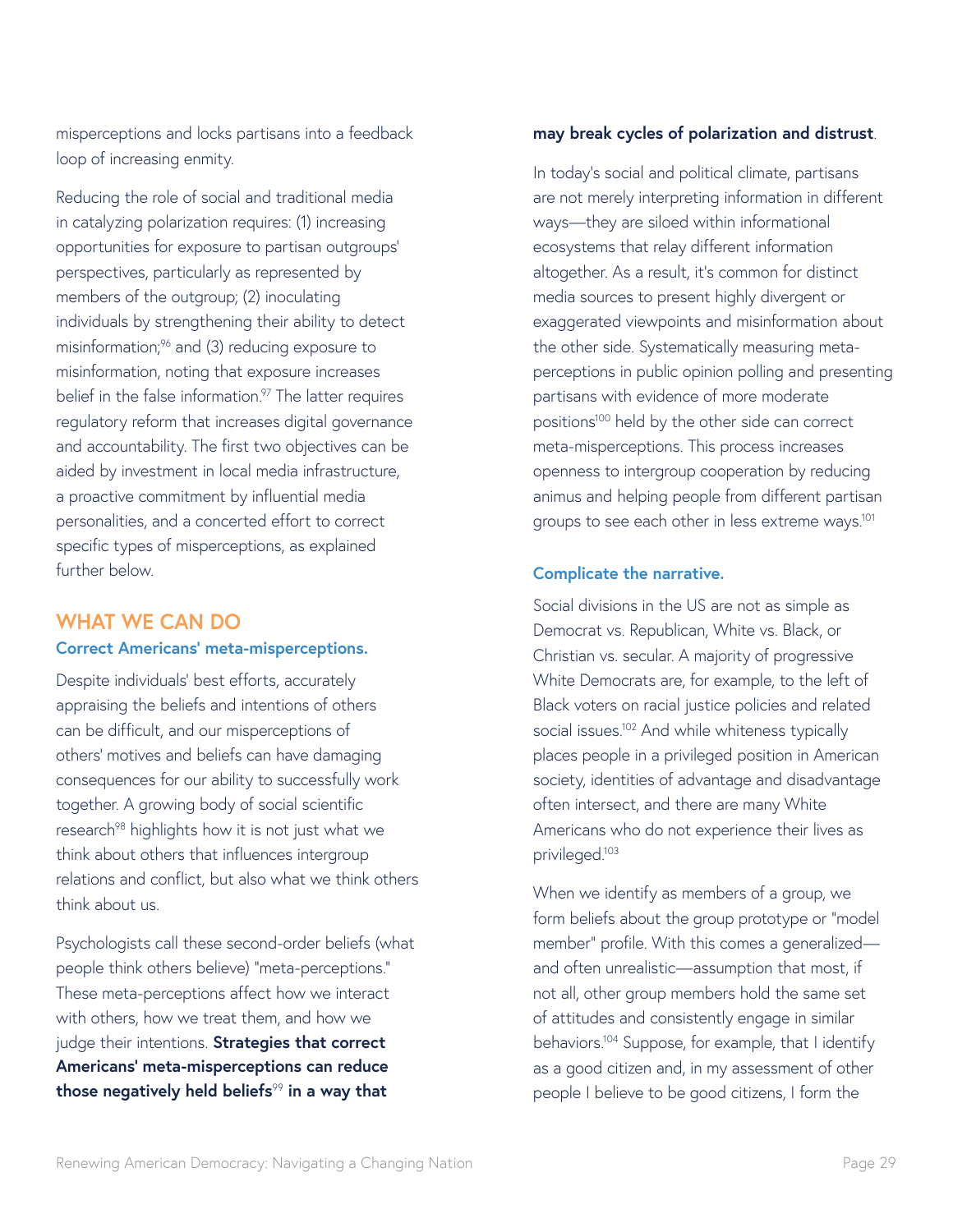assumption that all good citizens wear their seat belts while in moving vehicles. It's highly likely that I will also opt to wear my seat belt, even if I personally believe it is not necessary.

The assumption that most other ingroup members think or act a certain way can limit the willingness to express views, beliefs, or ideas that diverge from those we believe the rest of the group holds. This instinct to suppress differing opinions is heightened when we feel threatened. As a result, even if certain group members think the actions, narratives, or behaviors of their own group are problematic, the response will be to hold the party line rather than present a challenge or dissenting opinion. This then limits the potential for moderation of more extreme positions within the group.

To meaningfully address this dynamic we must attempt to reduce the alignment between distinct group identities and party affiliation such that individuals—rather than groups—are perceived to differ in their political perspectives. **Invite people to 'complicate the narrative'**<sup>105</sup> **and challenge both sweeping assumptions about the other side as well as assumptions about the beliefs and expectations of their own groups**. Advancing creative and affirming communications campaigns that highlight the diversity of identities and ideological positions that exist within each of the parties can be useful tools in this effort.

### **Engage media personalities to model new rules and norms for civil discourse.**

The broad-scale breakdown of civil discourse we now see in the US points to our need to establish new rules and norms that curb the kinds of informational ecosystems that breed divisiveness and misinformation.

Media personalities with a public platform on the left and the right should be enlisted in the effort to model productive and healthy disagreement. Lessons can be drawn from the deep canvassing approach to advancing social change and can include but are not limited to: (1) learning about the idea from that idea's proponents not opponents; (2) listening non-judgmentally to a political opponent's concerns; and (3) humanizing opponents by inviting them to speak to ideas with which the opposing group is likely to agree. This role modeling by trusted public figures may offer others the confidence and "permission" to behave in a similar fashion.

#### **Invest in and sustain local news ecosystems.**

Americans consistently maintain higher levels of trust in local media,<sup>106</sup> as compared to national media, at a time when local media is in freefall.<sup>107</sup> Local media can help to mitigate toxic polarization when stories center the cross-cutting identity of being a "local community member" in ways that may interrupt partisan sorting.

Research also shows that local news consumption correlates to an increased likelihood of splitticket voting. When local news sources disappear, Americans tend to turn to national sources where market incentives drive large media conglomerates to produce simplistic and divisive political coverage.108 A concerted effort to invest in and sustain locally-owned and -operated news ecosystems, which are not as closely tied to partisan identities, may yield a positive impact on easing social divisions.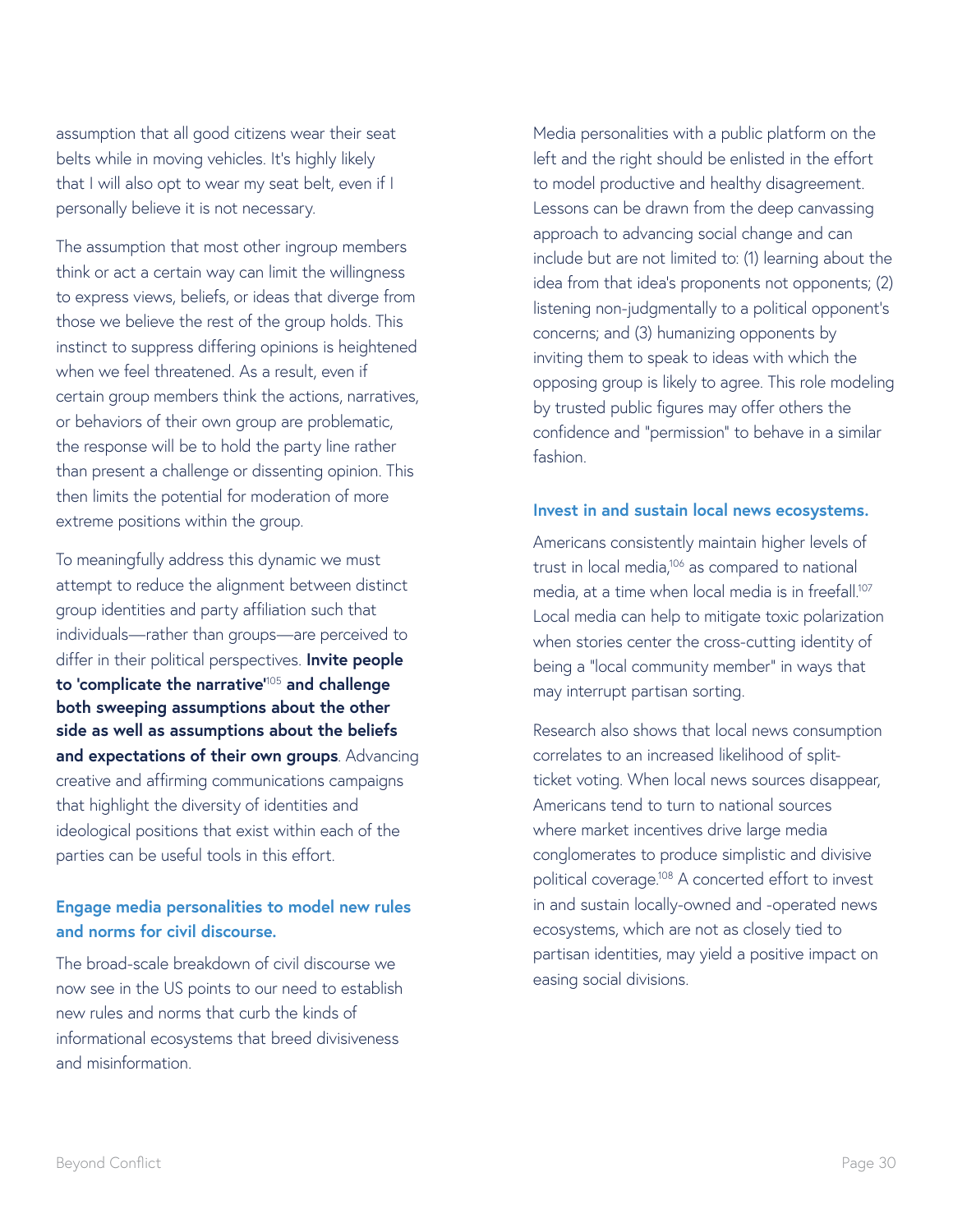### **The Basics of Deep Canvassing:**

- 1. Asking for the voter's opinion on a certain issue and exploring it.
- 2. Asking for the voter's personal story or experience pertaining to the issue.
- 3. Connecting a personal story to the voter's initial opinion.
- 4. Engaging with their initial concerns and opinions and giving them time to ponder.
- 5. Getting back to the original issue and seeking their opinion.

*Excerpt from: Somaiah, J. (2022, March 25). Everything you need to know about Deep Canvassing. CallHub. <https://callhub.io/deep-canvassing/>*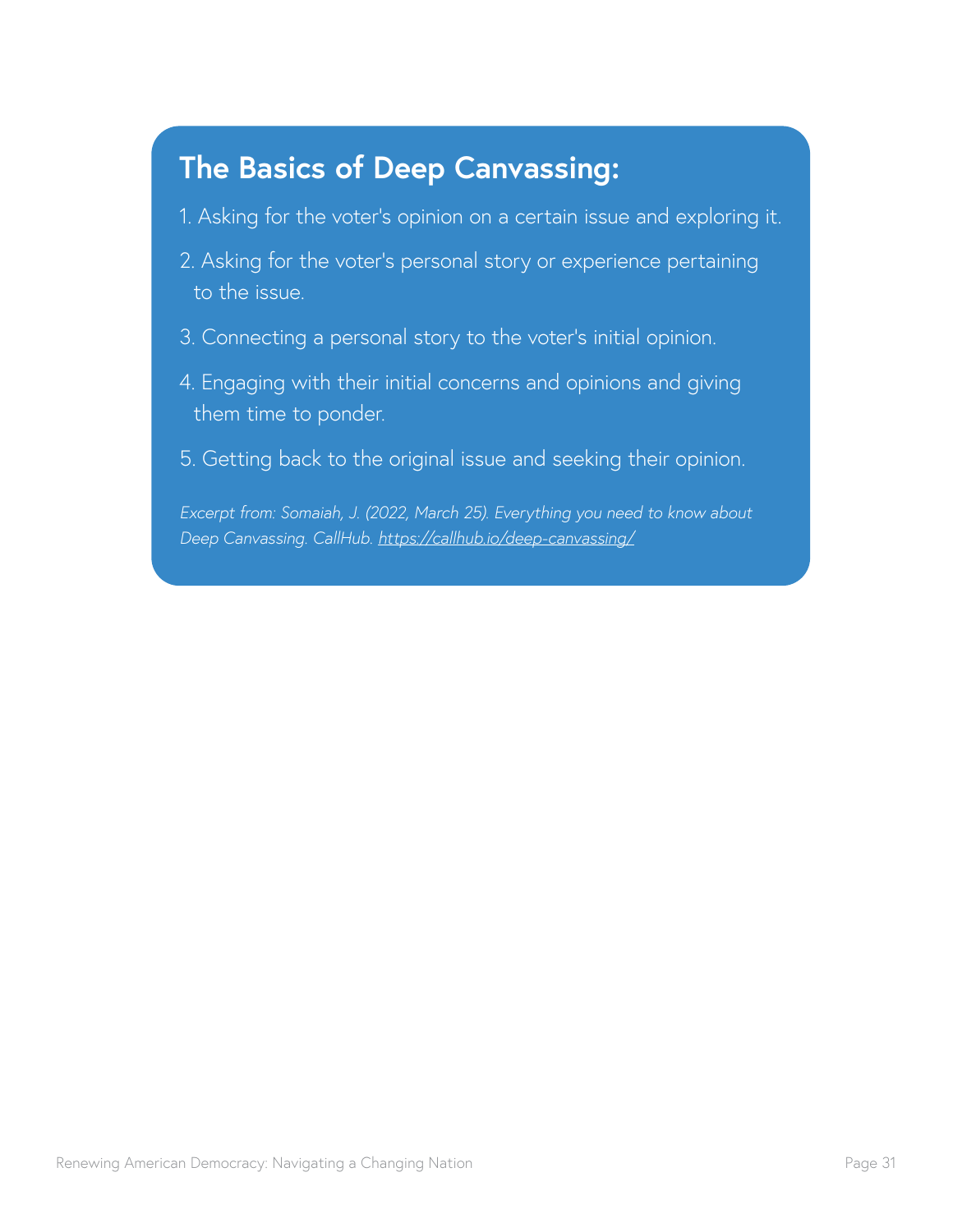### **Divergent Racial Attitudes & Support for Racial Equity**

Factionalism, bolstered by information echo chambers and residential segregation, drives widely divergent views on racial inequality in America.109 Although race has long represented a major fault line in political conflict, beliefs about racial progress and who is responsible for racial inequality serve increasingly as points of division.

Findings from public opinion polling paint a stark portrait of competitive victimhood and dueling narratives, with many White Americans believing that they face more discrimination than racial minorities in the US. While these claims may not be supported

by material measures of discrimination,<sup>110</sup> for many Americans victimhood narratives can be fused with group identity in a way that leads people to believe they are true.111 Americans' divergent racial attitudes spill over to fuel stark differences in positions on seemingly unrelated issues such as healthcare and qun control.<sup>112</sup>

Research has found that White Americans also tend to perceive that more progress toward racial equality has been made compared to what is perceived by minority racial groups.<sup>113</sup> Over the past decade, relative to White Republicans, White Democrats have shown sharper reductions in racial resentment—the



Errors in Estimates of Current Racial Equality: Overestimates of current racial economic equality by participant race and income group. Average values from three studies (Kraus, Rucker & Richeson, 2017). Higher values indicate higher overestimation.139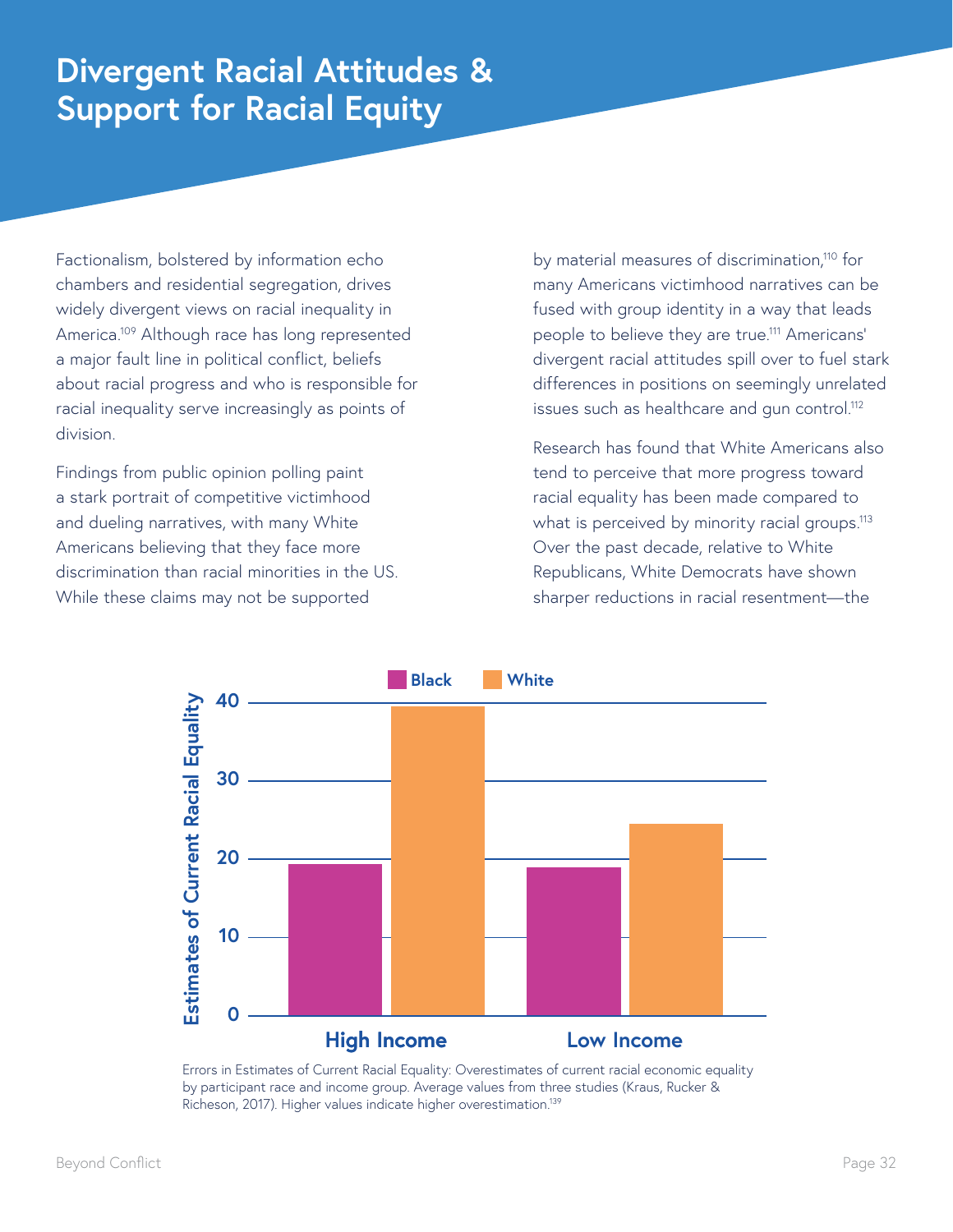belief that racial inequality is the fault of Black Americans as individuals rather than resulting from the structural challenges they may face. In contrast, White Republicans' attitudes have remained largely unchanged.114

For instance, while White Republicans may interpret lower voter turnout among racial minorities voters as the fault of Black Americans as individuals, White Democrats tend to focus more on the negative impact of laws that create strict identification requirements to vote on racial minority and lower socioeconomic status voters. In turn, while White Democrats are much more likely to see racial inequality as the consequence of enduring structures like slavery and discrimination, White Republicans are much more likely to believe Black Americans are responsible for the enduring racial inequality we see in the US today.

Addressing the psychology behind divergent racial attitudes can contribute to an enabling environment for the types of systemic and structural reform necessary to secure racial justice.

### **WHAT WE CAN DO**

### **Disrupt belief in the racial-progress narrative.**

It is important to help people connect structural disadvantage from the past to inequality in the present. We must also disrupt belief in the narrative that the US has made substantial progress toward racial equity, in spite of data suggesting otherwise.

To be effective, different methods should be used based on the level of identity threat perceived by the target audience. For those experiencing lower levels of threat,

communications that illustrate the need for racial equity policies should include information about how racial discrimination and other factors at the societal level create disparities. For these populations, research shows that increased exposure to incidents of racial discrimination (for example, through media or intergroup contact programming) can also increase willingness to engage in collective action for reform.115

For those perceiving higher levels of threat, it may prove more effective to stay focused on reducing feelings of threat and highlighting ways that majority populations are included in societal definitions of diversity. Research suggests that White people may become more supportive of racial diversity efforts and multicultural ideologies when they are expressly included in definitions of diversity and see themselves reflected in the discourse<sup>116</sup>

This finding can inform communications strategies that both counter essentialism<sup>117</sup> and dominant narratives on the mythology of racial progress.118 To build a better understanding of systemic racism, utilizing tested communications interventions that enable White Americans to put themselves in the discriminatory scenarios with which non-White Americans contend may be an effective approach.

#### **Discuss differences.**

Although contact can help to build positive relations between groups,<sup>119</sup> this approach may be limited in achieving social change or encouraging democratic accountability unless real differences in experience and perspective are eventually discussed.<sup>120</sup> Without explicitly addressing social inequalities, positive contact experiences with dominant groups has also, in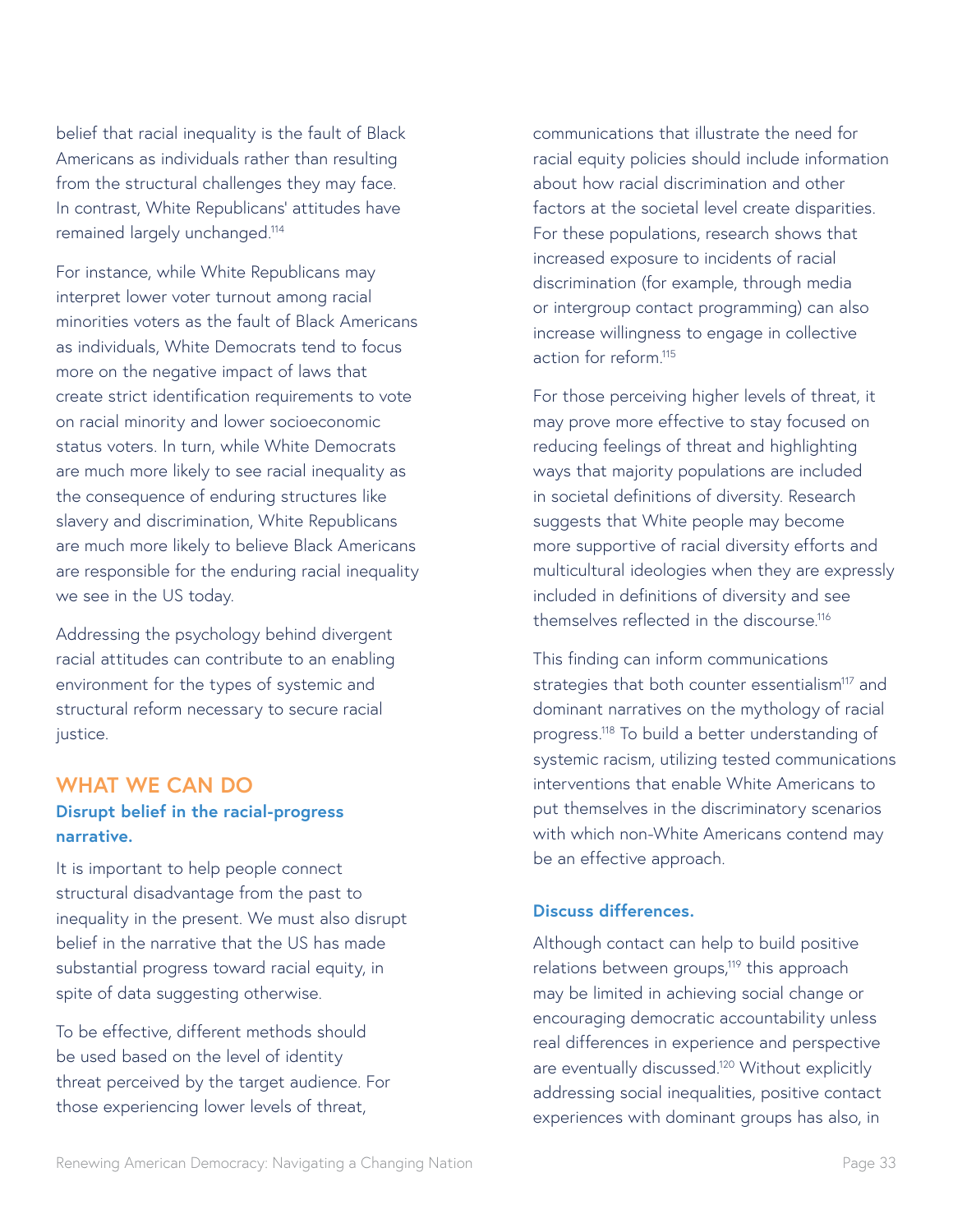some cases, led members of minority groups to become less interested in working for social change.121

In order for contact between groups to promote social change, it must ensure that members of minority groups are empowered to advocate for their interests, and members of dominant groups are recognized as partners in this effort.<sup>122</sup> When minority racial groups have contact with dominant groups who acknowledge that inequalities between groups are not fair, contact does not undermine minority groups' collective efforts to promote social change.<sup>123</sup>

Moreover, when minority and dominant groups communicate openly about differences in power that exist between their groups, historically dominant groups can become more willing to act for social change in solidarity with minority groups.124

The underlying reality or perception of threat has a significant impact on the effectiveness of these interactions. These efforts are likely to backfire with groups actively perceiving or contending with high levels of threat. In cases where high levels of threat exist between groups, it is better to phase this work in after concerted efforts to reduce threat<sup>125</sup> and build baseline levels of trust<sup>126</sup>

#### **Build cross-group, multiracial coalitions.**

Breaking down group-based boundaries reinforced by geographic segregation through intergroup contact may help to promote coalitions across groups. Meaningful intergroup contact improves attitudes between groups, in part because it changes how people think

about their own group in relation to other groups.127

Contact can lead people to become more willing to think about their own and other groups through the lens of a common, shared identity, making it possible to foster solidarity. This process occurs when shared experiences of hardship lead members of different disadvantaged groups to form coalitional bonds.128 For example, although workingclass Whites appear to be most vulnerable to exclusionary rhetoric,<sup>129</sup> it may be possible to transform their experience of economic disadvantage from *resentment toward*—to *solidarity with*—racial groups who face similar challenges.130 By emphasizing the mutual gain and shared interests that exist across group lines, leaders and policymakers can work to foster solidarity between groups in ways that disincentivize divisive rhetoric and garner support for redistributive economic policies that would be of benefit to many groups.

As noted earlier, psychological research highlights how people have a fundamental need to see themselves as good, moral, and competent, and that our self definition relies on feeling a basic sense of dignity.<sup>131</sup> Communication and outreach efforts should consider the human desire to elevate narratives of honor over shame and appeal to an individual's desire to do good—or, rather, be perceived by others to be doing good. This framing may compel otherwise ambivalent individuals to join coalitions dedicated to advancing social change.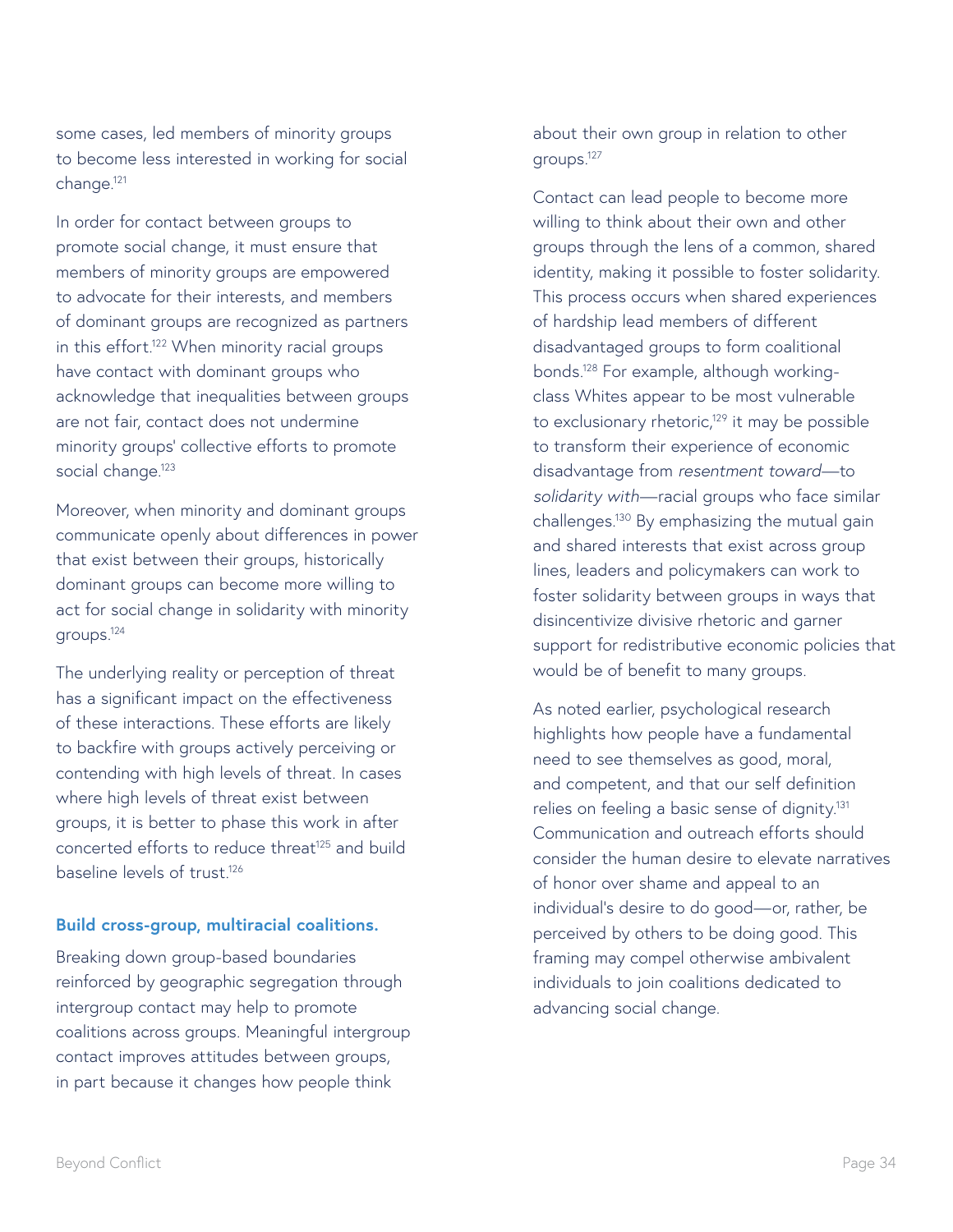### **Open a more inclusive dialogue on US history.**

The inability to think expansively about history, understand the complexity of the process of historical interpretation, and create space for different historical perspectives is fueling social division in the US. Rather than structuring a debate to determine an objective "truth," it can be more impactful to focus on learning about different perspectives and how those accounts are fused with the way people conceive of themselves and their identity groups, and to invite critical thinking on how the past impacts the present.<sup>132</sup>

As the Reframing History project notes, "By shifting the focus from who is right to how learning from the past can move us toward justice, the strategy can help people understand why history should matter to them."133

Evidence-informed framing can prime dialogue participants for a more productive exchange. For those dialogues addressing the memorialization of contested histories in public spaces, international and domestic processes that have succeeded in minimizing conflict consistently have two things in common. First, they are context-specific, meaning final decisions made are unique and authentic to the realities, histories, and experiences of a particular community and its constituencies. Second, they are strategically inclusive of all stakeholders' stories, ideas, and concerns.134

The outcome is ultimately less about a binary approach—to remove or to keep public memorials—and more about supporting communities to get to the root cause of a particular conflict through building shared understanding, even if identity groups do not reach consensus. Because contested histories often entail a myriad of social inequities, if the underlying social tensions and grievances remain unaddressed, the conflict will likely worsen and leave any decisions made on a contested memorial unsustainable.

**By shifting the focus from who is right to how learning from the past can move us toward justice, the strategy can help people understand why history should matter to them."**

– *Making History Matter*, a report by the Reframing History Project<sup>138</sup>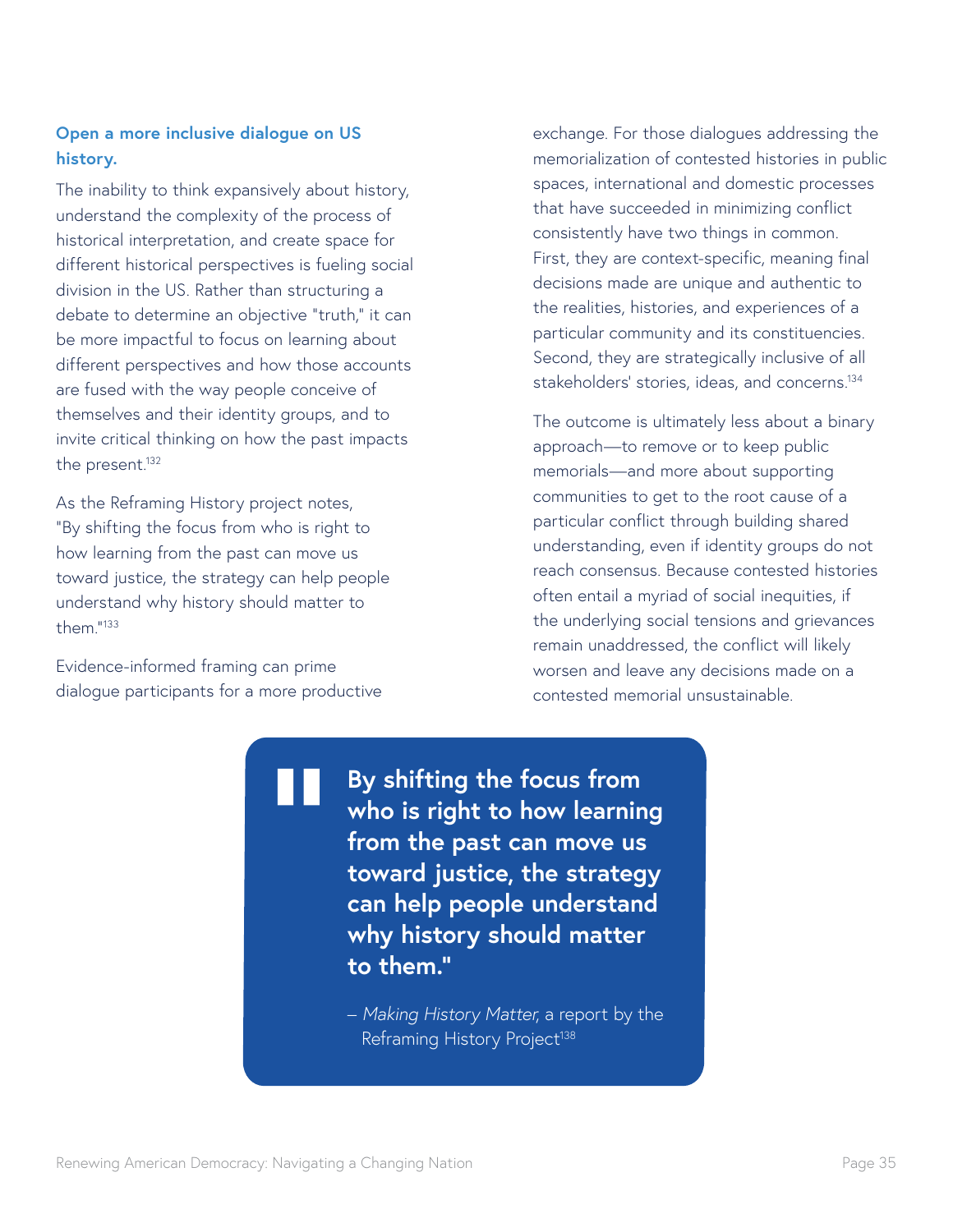### **Conclusion**

Americans are polarized along identity-based fault lines. We have divided ourselves into camps, now segregated by race and ethnicity, education, income, and political partisanship, in almost every dimension of our lives. We have aligned ourselves under rigid partisan identities, limiting the space for ideological diversity and dialogue about our differences.

At the same time, many members of traditionally advantaged groups perceive an equitable and diversifying America as a threat to their political power and social status. For them, maintaining this segregation and discounting democratic principles can be embraced as ways to maintain their group's dominant position.

The psychological processes underlying these behaviors are exacerbated by a divisive and largely unregulated information

ecosystem that is leveraged by political and media leaders to sow division and guided by algorithms that place profit over social and civic health.

These social chasms have placed the very shape and future of American democracy at risk, and its recovery depends on finding a way to work with both urgency and care. Although surefire solutions remain elusive, this interdisciplinary diagnosis reveals several promising points of intervention.

Promoting intergroup contact between partisans can dampen anxiety and promote trust, empathy,

**These social chasms have placed the very shape and future of American democracy at risk, and its recovery depends on finding ways to work together with both urgency and care.**

and solidarity across group lines. Specifically, contact that highlights the common interests among economically disadvantaged groups could replace resentment and hostilities with interracial solidarity. Leveraging the common, distinctive, and multiple cross-cutting identities across groups could mitigate stereotyping and bolster identification with others across group lines. And correcting exaggerated meta-perceptions about

> other groups and stemming the spread of misinformation may reduce animosity and mitigate the possibility of social media platforms being used to incite violence.

Ultimately, to renew American democracy and strengthen the capacity of Americans to address the fundamental challenges confronting the nation, it is essential to understand the psychology behind the fear and anxiety that drives us apart. Without

understanding how growing identity-based polarization shapes our psychology, we will be stymied in addressing the endemic and systemic problems that jeopardize the wellbeing of all Americans and the future of our country. Only together will we be able to build a more inclusive and representative democracy for the American people.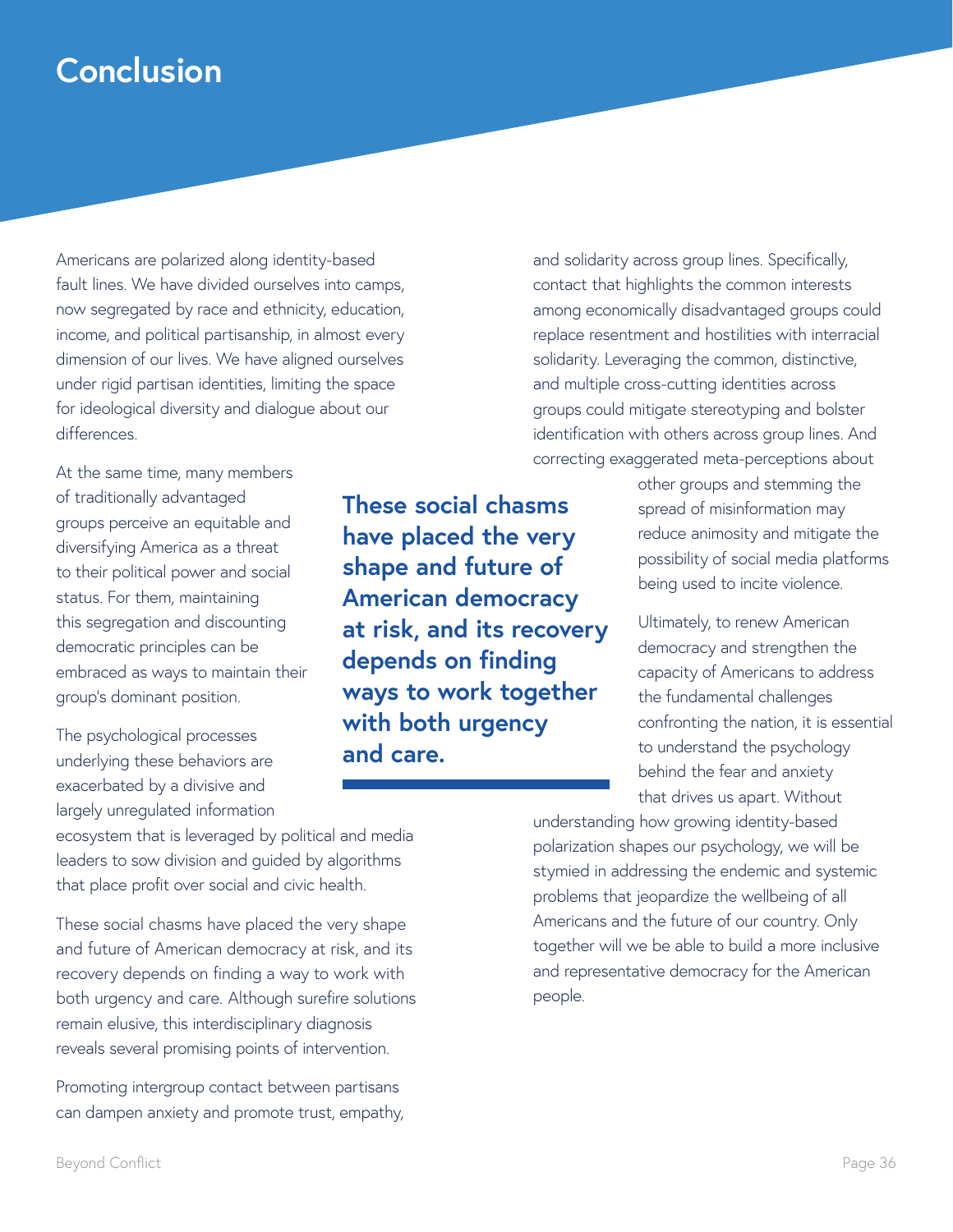### **Endnotes**

- 1. Moore-Berg, S.L., Ankori-Karlinksky, L., Hameiri, B., & Bruneau, E. (2020). [Exaggerated meta](https://www.pnas.org/doi/abs/10.1073/pnas.2001263117)[perceptions predict intergroup hostility between American political partisans](https://www.pnas.org/doi/abs/10.1073/pnas.2001263117). *PNAS Proceedings of the National Academy of Sciences of the United States of America, 117*(26). DOI: 10.1073/ pnas.2001263117
- 2. Beyond Conflict. (2020, June). *[America's Divided Mind: Understanding the Psychology that Drives Us](https://beyondconflictint.org/wp-content/uploads/2020/06/Beyond-Conflict-America_s-Div-ided-Mind-JUNE-2020-FOR-WEB.pdf)  [Apart](https://beyondconflictint.org/wp-content/uploads/2020/06/Beyond-Conflict-America_s-Div-ided-Mind-JUNE-2020-FOR-WEB.pdf)*.
- 3. Tropp, L.R. (2021). [Crossing to safety: Attachment processes in intergroup contact.](https://spssi.onlinelibrary.wiley.com/doi/abs/10.1111/josi.12426) *Journal of Social Issues*, *77*(1), 86–104. DOI: 10.1111/josi.12426
- 4. Frey, W. (2018, March 14). [The US will become 'minority white' in 2045, Census projects](https://www.brookings.edu/blog/the-avenue/2018/03/14/the-us-will-become-minority-white-in-2045-census-projects/). *Brookings*.
- 5. Smith, G.A. (2021, Dec 14). [About Three-in-Ten U.S. Adults Are Now Religiously Unaffiliated](https://www.pewforum.org/2021/12/14/about-three-in-ten-u-s-adults-are-now-religiously-unaffiliated/). *Pew Research Center*.
- 6. Buchanan, L., Bui, Q., & Patel, J. (2020, July 3). [Black Lives Matter May Be the Largest Movement in](https://www.nytimes.com/interactive/2020/07/03/us/george-floyd-protests-crowd-size.html)  [U.S. History.](https://www.nytimes.com/interactive/2020/07/03/us/george-floyd-protests-crowd-size.html) *The New York Times*.
- 7. McCarty, N., Poole, K.T., & Rosenthal, H. (2008). Polarized America: The Dance of Ideology and Unequal [Riches](https://mitpress.mit.edu/books/polarized-america) (2nd ed.). The MIT Press.
- 8. Manunta, E., Becker, M., Easterbrook, M.J., & Vignoles, V.L. (2022). Economic Distress and Populism: [Examining the Role of Identity Threat and Feelings of Social Exclusion](https://onlinelibrary.wiley.com/doi/10.1111/pops.12824). *Political Psychology*. DOI: 10.1111/pops.12824
- 9. Mutz, D. (2018). [Status threat, not economic hardship, explains the 2016 presidential vote](https://www.pnas.org/doi/pdf/10.1073/pnas.1718155115). *PNAS*, *115*(19). DOI: 10.1073/pnas.1718155115
- 10. Ibid.
- 11. Mehlhaff, I. (2022). [Mass Polarization and Democratic Decline: Global Evidence from a Half-Century of](https://imehlhaff.net/files/Polarization%20and%20Democracy.pdf)  [Public Opinion](https://imehlhaff.net/files/Polarization%20and%20Democracy.pdf).
- 12. Bobo, L., & Hutchings, V.L. (1996). Perceptions of Racial Group Competition: Extending Blumer's Theory [of Group Position to a Multiracial Social Context.](https://www.jstor.org/stable/2096302?casa_token=aLxbBlLbhs0AAAAA%3AsgE3gGxIuVNSQPIDEAID9NMXQRfvzgvs69sD214pI4Kel7WVrLPhDCNACRkmTegDXKV-W0st6i7g8ROwj-l-fUdnvps_jk-sNCVaduG3e--9WCIUnx8&seq=1#metadata_info_tab_contents) *American Sociological Review*, *61*(6), 951–972. DOI: 10.2307/2096302
- 13. Turner, J.C., Brown, R.J., & Tajfel, H. (1979). [Social comparison and group interest in ingroup favoritism](https://onlinelibrary.wiley.com/doi/abs/10.1002/ejsp.2420090207). *European Journal of Social Psychology*, *9*(2), 187-204.
- 14. Finkel, E.J., Bail, C.A., Cikara, M., Ditto, P.H., Iyengar, S., Klar, S., Mason, L., McGrath, M.C., [...]. (2020). [Political sectarianism in America.](https://www.science.org/doi/abs/10.1126/science.abe1715) *Science*, *370*(6516), 533-536.
- 15. Druckman, J.N., Peterson, E., & Slothuus, R. (2013). How Elite Partisan Polarization Affects Public [Opinion Formation](https://www.jstor.org/stable/23357757). *The American Political Science Review*, *107*(1), 57–79. http://www.jstor.org/ stable/23357757
- 16. Atran, S., & Axelrod, R. (2008). [Reframing Sacred Values](https://onlinelibrary.wiley.com/doi/abs/10.1111/j.1571-9979.2008.00182.x). *Negotiation Journal*, *24*(3), 221-246. DOI: 10.1111/j.1571-9979.2008.00182.x
- 17. Carriere, K.R., Hallahan, A., & Moghaddam, F.M. (2022). The effect of perceived threat on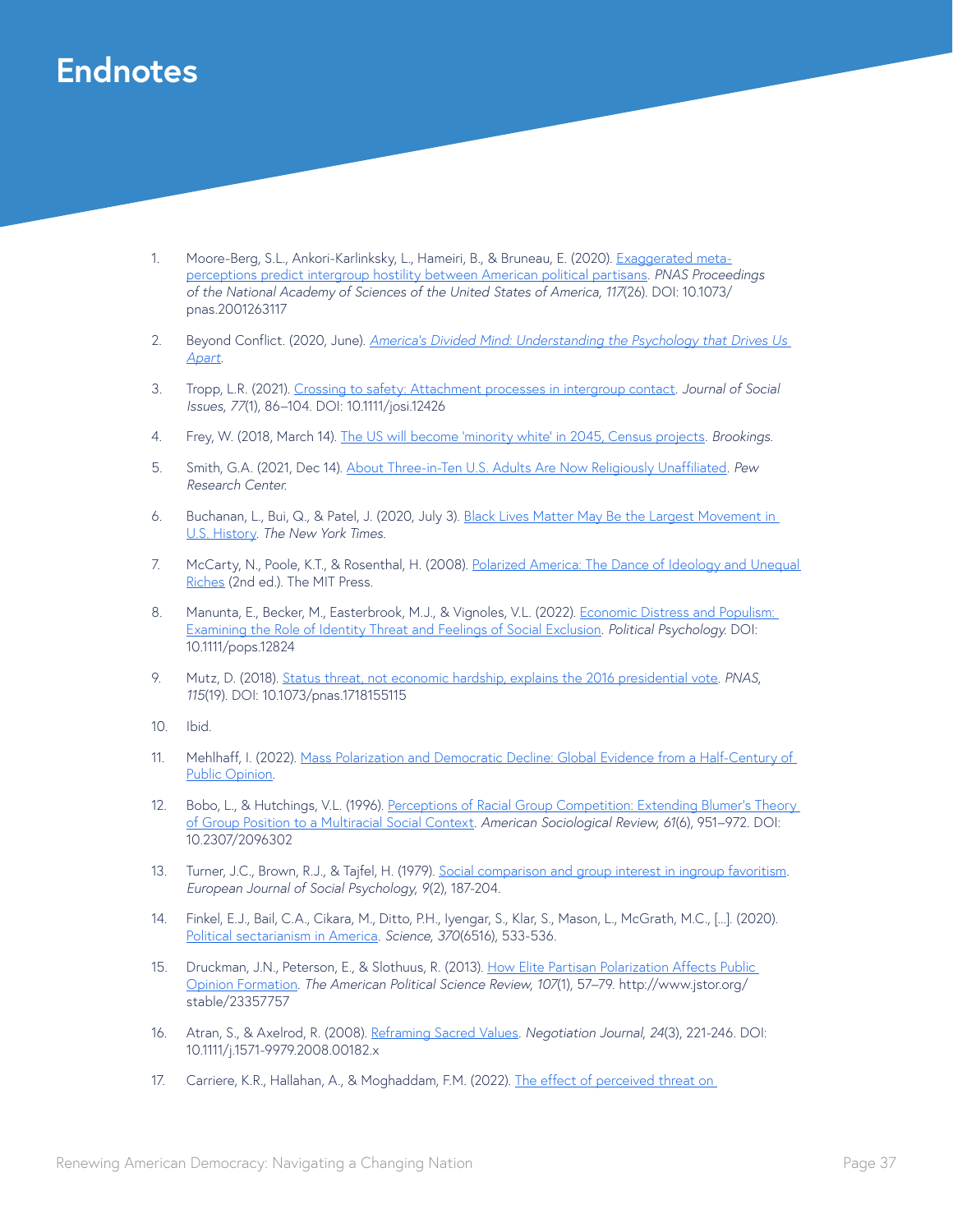[human rights: A meta-analysis](https://journals.sagepub.com/doi/10.1177/1368430220962563). *Group Processes & Intergroup Relations, 25*(1), 247–279. DOI: 10.1177/1368430220962563

- 18. Tropp, L.R. (2021). [Crossing to safety: Attachment processes in intergroup contact.](https://spssi.onlinelibrary.wiley.com/doi/abs/10.1111/josi.12426) *Journal of Social Issues, 77*(1), 86–104. DOI: 10.1111/josi.12426
- 19. Frey, W. (2018, March 14). [The US will become 'minority white' in 2045, Census projects](https://www.brookings.edu/blog/the-avenue/2018/03/14/the-us-will-become-minority-white-in-2045-census-projects/). *Brookings*.
- 20. Smith, G.A. (2021, Dec 14). [About Three-in-Ten U.S. Adults Are Now Religiously Unaffiliated](https://www.pewforum.org/2021/12/14/about-three-in-ten-u-s-adults-are-now-religiously-unaffiliated/). *Pew Research Center*.
- 21. Buchanan, L., Bui, Q., & Patel, J. (2020, July 3). Black Lives Matter May Be the Largest Movement in [U.S. History.](https://www.nytimes.com/interactive/2020/07/03/us/george-floyd-protests-crowd-size.html) *The New York Times*.
- 22. McCarty, N., Poole, K.T., & Rosenthal, H. (2008). Polarized America: The Dance of Ideology and Unequal [Riches](https://mitpress.mit.edu/books/polarized-america) *(2nd ed.)*. The MIT Press.
- 23. See "Partisan Sorting" section on Page 21 for detailed explanation of how partisan and racial identities have increasingly aligned in the US.
- 24. Manunta, E., Becker, M., Easterbrook, M.J., & Vignoles, V.L. (2022). Economic Distress and Populism: [Examining the Role of Identity Threat and Feelings of Social Exclusion](https://onlinelibrary.wiley.com/doi/10.1111/pops.12824). *Political Psychology*. DOI: 10.1111/pops.12824
- 25. Mutz, D. (2018). [Status threat, not economic hardship, explains the 2016 presidential vote](https://www.pnas.org/doi/pdf/10.1073/pnas.1718155115). *PNAS, 115*(19). DOI: 10.1073/pnas.1718155115
- 26. Ibid.
- 27. Noor, M., Shnabel, N., Halabi, S., & Nadler, A. (2012). When Suffering Begets Suffering: The Psychology [of Competitive Victimhood Between Adversarial Groups in Violent Conflicts.](https://journals.sagepub.com/doi/abs/10.1177/1088868312440048) *Personality and Social Psychology Review, 16*(4), 351-374. DOI: 10.1177/1088868312440048
- 28. Norton, M., & Sommers, S.R. (2011, May). Whites See Racism as a Zero-Sum Game That They Are Now [Losing.](https://www.jstor.org/stable/41613491) *Perspectives on Psychological Science, 6*(3), 215-218. http://www.jstor.org/stable/41613491
- 29. Brown, N.D., & Jacoby-Senghor, D.S. (2021). Majority members misperceive even "win-win" diversity [policies as unbeneficial to them.](https://psycnet.apa.org/record/2021-82678-001) *Journal of Personality and Social Psychology*. Advance online publication. DOI: 10.1037/pspi0000372
- 30. See, for example: ["The Great Replacement:" An Explainer](https://www.adl.org/resources/backgrounders/the-great-replacement-an-explainer). *Anti-Defamation League*.
- 31. Craig, M.A., & Richeson, J.A. (2014). [More Diverse Yet Less Tolerant? How the Increasingly Diverse](https://journals.sagepub.com/doi/abs/10.1177/0146167214524993?casa_token=Y0BnYBKz9BwAAAAA%3APr0iwdpA58MEHKArhIhF1LGvkTSLcjsoUvh8Yy8TsgcJb4-yHXsD-pphmr29_ygLC3ci-N479hJz&journalCode=pspc&)  [Racial Landscape Affects White Americans' Racial Attitudes](https://journals.sagepub.com/doi/abs/10.1177/0146167214524993?casa_token=Y0BnYBKz9BwAAAAA%3APr0iwdpA58MEHKArhIhF1LGvkTSLcjsoUvh8Yy8TsgcJb4-yHXsD-pphmr29_ygLC3ci-N479hJz&journalCode=pspc&). *Personality and Social Psychology Bulletin, 40*(6), 750-761. DOI: 10.1177/0146167214524993
- 32. Henderson, R.K., & Schnall, S. (2021). Social threat indirectly increases moral condemnation via [thwarting fundamental social needs.](https://www.nature.com/articles/s41598-021-00752-2.pdf) *Scientific Reports, 11*, 21709. DOI: 10.1038/s41598-021-00752-2
- 33. Argo, N., & Jassin, K. (2021). What Immigration Issues Do Americans Hold Sacred? A Psychological [Journey into American Attitudes Toward Immigrants](https://www.americanimmigrationcouncil.org/sites/default/files/research/what_immigration_issues_do_americans_hold_sacred.pdf). *Center for Inclusion and Belonging, Over Zero*.
- 34. Voelkel, J.G., Ren, D., & Brandt, M.J. (2019, May 9). [Inclusion Reduces Political Prejudice.](https://psyarxiv.com/dxwpu/) DOI: 10.1016/j. jesp.2021.104149
- 35. McCarthy, J. (2021, October 7). In U.S., Trust in Politicians, Voters Continues to Ebb. *Gallup*.
- 36. Salvanto, A., Khanna, K., Backus, F., & De Pinto, J. (2021, January 17). Americans see democracy under [threat—CBS News poll](https://www.cbsnews.com/news/joe-biden-coronavirus-opinion-poll/). *CBS News*.
- 37. Pew Research Center. (2019, June 19). [Public Highly Critical of State of Political Discourse in the U.S.](https://www.pewresearch.org/politics/2019/06/19/public-highly-critical-of-state-of-political-discourse-in-the-u-s/)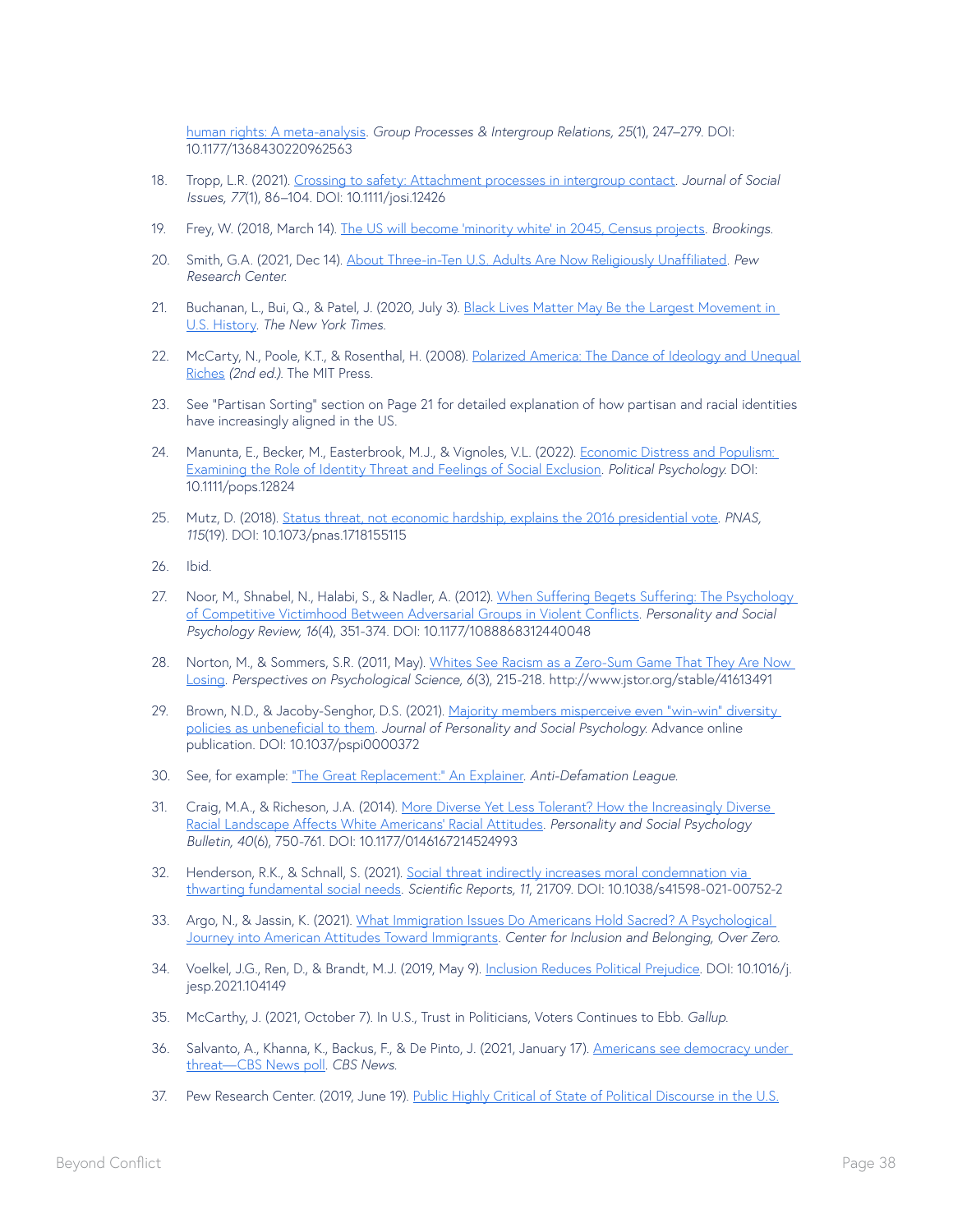- 38. Bright Line Watch. (2021, Nov). [Tempered expectations and hardened divisions a year into the Biden](http://brightlinewatch.org/tempered-expectations-and-hardened-divisions-a-year-into-the-biden-presidency/)  [presidency](http://brightlinewatch.org/tempered-expectations-and-hardened-divisions-a-year-into-the-biden-presidency/).
- 39. Bruneau, E.G. & Saxe, R. (2021, July). The Power of Being Heard: The Benefits of 'perspective-Giving' in [the Context of Intergroup Conflict.](https://www.sciencedirect.com/science/article/abs/pii/S0022103112000297) *Journal of Experimental Social Psychology, 48*(4), 855–866. DOI: 10.1016/j.jesp.2012.02.017
- 40. Shnabel, N. & Nadler, A. (2010). A needs-based model of reconciliation: Perpetrators need acceptance and victims need empowerment to reconcile. In M. Mikulincer & P. R. Shaver (Eds.), *Prosocial motives, emotions, and behavior: The better angels of our nature* (pp.409-429). American Psychological Association. DOI: 10.1037/12061-021
- 41. Knowles, E.D., Tropp, L.R., Mogami, M. (2021). [When White Americans see "non-Whites" as a group:](https://journals.sagepub.com/doi/10.1177/13684302211030009)  [Belief in minority collusion and support for White identity politics.](https://journals.sagepub.com/doi/10.1177/13684302211030009) Advance online publication. DOI: 10.1177/13684302211030009
- 42. Brown, J.R., & Enos, R.D. (2021). [The measurement of partisan sorting for 180 million voters](https://www.nature.com/articles/s41562-021-01066-z#citeas). *Nature Human Behavior, 5*, 998–1008. DOI: 10.1038/s41562-021-01066-z
- 43. Mason, L. (2018). [Uncivil Agreement.](https://press.uchicago.edu/ucp/books/book/chicago/U/bo27527354.html) The University of Chicago Press.
- 44. Roccas, S., & Brewer, M.B. (2002). [Social Identity Complexity.](https://journals.sagepub.com/doi/abs/10.1207/S15327957PSPR0602_01?casa_token=SB2a3jia9pkAAAAA:Peb1Uk35Drzjf3hmvtG_V6yKvDOXZAptTlMWv4gBFqmaCm9fo-CnuFx-rbYPkqbotBjXiaT_Zpfb) *Personality and Social Psychology Review, 6*(2), 88-106. DOI: 10.1207/S15327957PSPR0602\_01
- 45. Walter, B.F. (2022). *How Civil Wars Start*. Crown; p35.
- 46. Cassese, E.C. (2021). [Partisan Dehumanization in American Politics](https://link.springer.com/article/10.1007/s11109-019-09545-w#citeas). *Political Behavior 43*, 29–50. DOI: 10.1007/s11109-019-09545-w
- 47. Mason, L. (2016). [A Cross-Cutting Calm: How Social Sorting Drives Affective Polarization](https://academic.oup.com/poq/article/80/S1/351/2223236). *Public Opinion Quarterly, 80*(S1), 351–377. DOI: 10.1093/poq/nfw001
- 48. Tropp, L.R. (2021). [Crossing to safety: Attachment processes in intergroup contact.](https://spssi.onlinelibrary.wiley.com/doi/abs/10.1111/josi.12426) *Journal of Social Issues, 77*(1), 86–104.
- 49. Ibid.
- 50. Firestone, R.M., & Everly Jr, G.S. (2013). [A pilot investigation in constructing crisis communications:](https://pubmed.ncbi.nlm.nih.gov/24558744/)  [what leads to best practice?](https://pubmed.ncbi.nlm.nih.gov/24558744/) *International Journal of Emergency Mental Health, 15*(3), 159-164. PMID: 24558744
- 51. Wong, S.Y., Yip, B.H., Mak, W.W., Mercer, S., Cheung, E.Y., Ling, C.Y., Lui, W.W., Tang, W.K., Lo, H.H., Wu, J.C., Lee, T.M., Gao, T., Griffiths, S.M., Chan, P.H., & Ma, H.S. (2016). Mindfulness-based cognitive [therapy v. group psychoeducation for people with generalised anxiety disorder: randomised controlled](https://pubmed.ncbi.nlm.nih.gov/26846612/)  [trial.](https://pubmed.ncbi.nlm.nih.gov/26846612/) *The British Journal of Psychiatry, 209*(1), 68-75. DOI: 10.1192/bjp.bp.115.166124
- 52. Jameson, M. (2015). Assessing the Interpersonal Effectiveness of the Dear-Man Skill Using a Social [Psychology Paradigm](https://scholarworks.wmich.edu/dissertations/742/). (Dissertation No. 742). [Doctoral dissertation, Western Michigan University]. Scholar Works WMU.
- 53. Roccas, S., & Brewer, M.B. (2002).
- 54. Brewer, M.B. (2000). Reducing prejudice through cross-categorization: Effects of multiple social [identities.](https://psycnet.apa.org/record/2000-03917-007) In S. Oskamp (Ed.), *Reducing prejudice and discrimination* (pp. 165–183). Lawrence Erlbaum Associates Publishers.
- 55. Putnam, R.D. (1995). [Bowling Alone: America's Declining Social Capital](https://muse.jhu.edu/article/16643/summary). *Journal of Democracy, 6*(1), 65- 78. DOI: 10.1353/jod.1995.0002.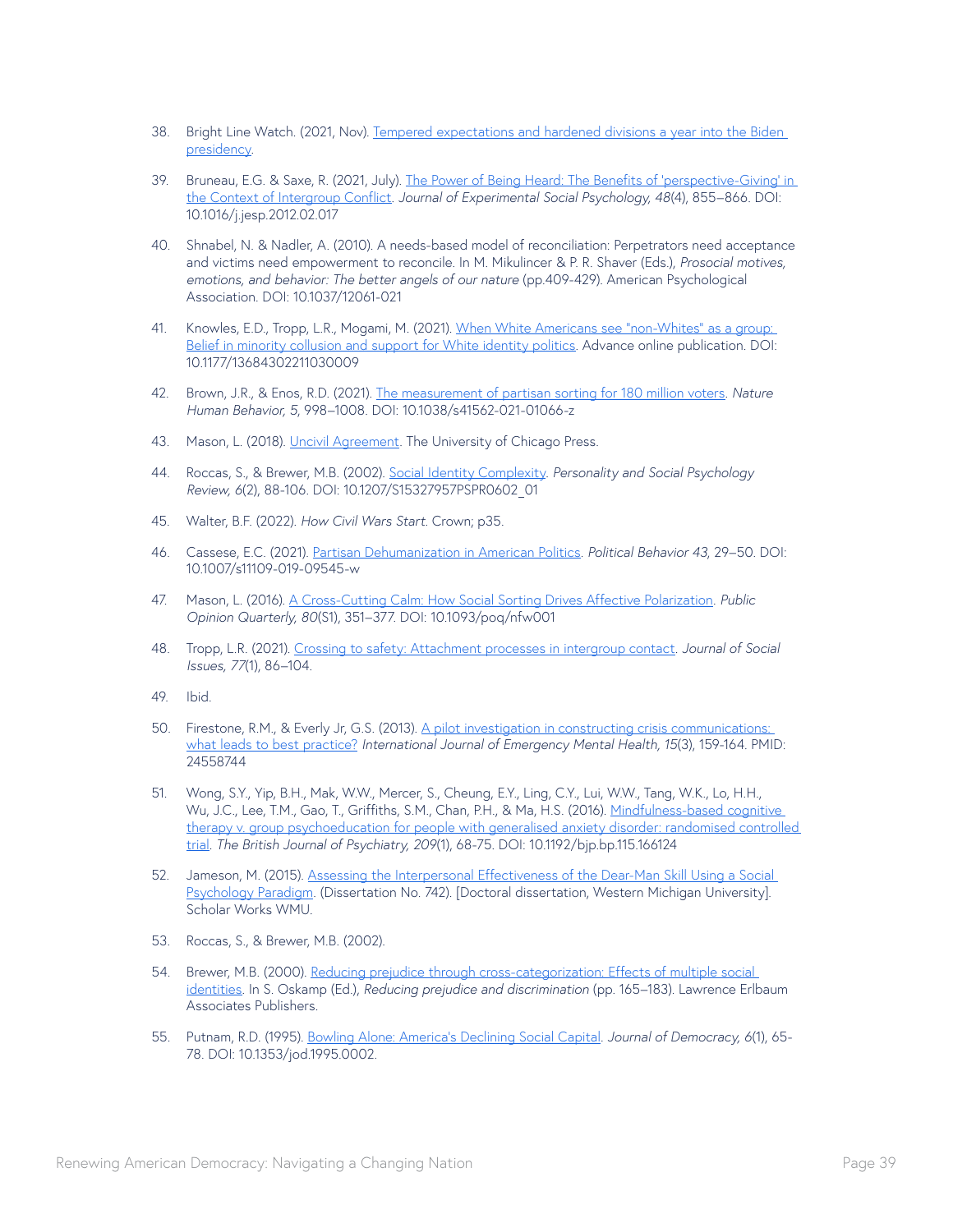- 56. Riek, B.M., Mania, E.W., Gaertner, S.L., McDonald, S.A., & Lamoreaux, M.J. (2010). [Does a common](https://journals.sagepub.com/doi/10.1177/1368430209346701)  [ingroup identity reduce intergroup threat?](https://journals.sagepub.com/doi/10.1177/1368430209346701) *Group Processes & Intergroup Relations, 13*(4), 403-423. DOI: 10.1177/1368430209346701
- 57. Klar, S. (2018). [When common identities decrease trust: An experimental study of partisan women](https://onlinelibrary.wiley.com/doi/10.1111/ajps.12366). *American Journal of Political Science, 62*(3), 610-622. DOI: 10.1111/ajps.12366
- 58. Levendusky, M.S. (2018). Americans, Not Partisans: Can Priming American National Identity Reduce [Affective Polarization?](https://www.journals.uchicago.edu/doi/abs/10.1086/693987) *The Journal of Politics, 80*(1). DOI: 10.1086/693987
- 59. Gaertner, S.L., Dovidio, J.F., Nier, J.A., Banker, B.S., Ward, C.M., Houlette, M., & Loux, S. (2000). The [Common Ingroup Identity Model for reducing intergroup bias: Progress and challenges.](https://psycnet.apa.org/record/2000-16933-009) In D. Capozza & R. Brown (Eds.), *Social identity processes: Trends in theory and research* (pp. 133–148). Sage Publications Ltd. DOI: 10.4135/9781446218617.n9
- 60. Hall, N.R., Crisp, R.J., & Suen, M. (2009). [Reducing Implicit Prejudice by Blurring Intergroup Boundaries.](https://www.tandfonline.com/doi/abs/10.1080/01973530903058474?casa_token=l5GWDo-dhB8AAAAA%3AwVRY6JJ_x-E7DsBzNJbcPArYtdahw5d7WN4OeIJ08tj7Y_FO4b7yrpapGbpfQa2wbvty3DvVmY_2&journalCode=hbas20) *Basic and Applied Social Psychology*, 31(3), 244-254. DOI: 10.1080/01973530903058474
- 61. Crisp, R.J., Stone, C.H., & Hall, N.R. (2006). [Recategorization and Subgroup Identification: Predicting](https://journals.sagepub.com/doi/abs/10.1177/0146167205280908?casa_token=3ZtmMuFiW5MAAAAA:fnpbM-V7kDJPF7YuEuD-Nl88Nkbs8c3UuzNA9S6AtfG2nOSa8UMAC_q-cjY1Q-olprbiMCbvEg)  [and Preventing Threats From Common Ingroups.](https://journals.sagepub.com/doi/abs/10.1177/0146167205280908?casa_token=3ZtmMuFiW5MAAAAA:fnpbM-V7kDJPF7YuEuD-Nl88Nkbs8c3UuzNA9S6AtfG2nOSa8UMAC_q-cjY1Q-olprbiMCbvEg) *Personality and Social Psychology Bulletin, 32*(2), 230–243. DOI: 10.1177/0146167205280908
- 62. Hornsey, M.J., & Hogg, M.A. (2000). [Subgroup Relations: A Comparison of Mutual Intergroup](https://journals.sagepub.com/doi/abs/10.1177/0146167200264010?casa_token=x7M80B4Td1QAAAAA:K2nht4QX4ksnsyTy0x7dYet8JoR5f9UDekL3Yfd1ZizGcLhEeGf7YjnteaApQ4CT52UuyxVfKQ)  [Differentiation and Common Ingroup Identity Models of Prejudice Reduction](https://journals.sagepub.com/doi/abs/10.1177/0146167200264010?casa_token=x7M80B4Td1QAAAAA:K2nht4QX4ksnsyTy0x7dYet8JoR5f9UDekL3Yfd1ZizGcLhEeGf7YjnteaApQ4CT52UuyxVfKQ). *Personality and Social Psychology Bulletin, 26*(2), 242–256. DOI: 10.1177/0146167200264010
- 63. Hornsey, M.J., & Hogg, M.A. (2000). [Assimilation and Diversity: An Integrative Model of](https://journals.sagepub.com/doi/10.1207/S15327957PSPR0402_03)  [Subgroup Relations](https://journals.sagepub.com/doi/10.1207/S15327957PSPR0402_03). *Personality and Social Psychology Review*, 4(2), 143–156. DOI: 10.1207/ s15327957pspr0402\_03
- 64. Schildkraut, D.J. (2014). [Boundaries of American Identity: Evolving Understandings of "Us"](https://www.annualreviews.org/doi/abs/10.1146/annurev-polisci-080812-144642). *Annual Review of Political Science, 17*(1), 441-460. DOI: 10.1146/annurev-polisci-080812-144642
- 65. Plaut, V.C., Garnett, F.G., Buffardi, L.E., & Sanchez-Burks, J. (2011). ["What about me?" Perceptions of](https://pubmed.ncbi.nlm.nih.gov/21534702/)  [exclusion and whites' reactions to multiculturalism.](https://pubmed.ncbi.nlm.nih.gov/21534702/) *Journal of Personality and Social Psychology, 101*(2), 337-53. DOI: 10.1037/a0022832
- 66. FairVote. (2021, Nov). [Where Ranked Choice Voting is Used.](https://www.fairvote.org/where_is_ranked_choice_voting_used)
- 67. National Conference of State Legislatures. (2021, August 24). [Ranked-Choice Voting](https://www.ncsl.org/research/elections-and-campaigns/ranked-choice-voting636934215.aspx).
- 68. Tam Cho, W.K., Gimpel, J.G., & Hui, I.S. (2013). Voter Migration and the Geographic Sorting of the [American Electorate.](https://www.tandfonline.com/doi/abs/10.1080/00045608.2012.720229) *Annals of the Association of American Geographers, 103*(4), 856-870. DOI: 10.1080/00045608.2012.720229
- 69. Baumann, F., Lorenz-Spreen, P., Sokolov, I.M., & Starnini, M. (2020). Modeling Echo Chambers [and Polarization Dynamics in Social Networks](https://journals.aps.org/prl/abstract/10.1103/PhysRevLett.124.048301). *Physical Review Letters, 124*(4). DOI: 10.1103/ PhysRevLett.124.048301
- 70. Rothstein, R. (2017). [The Color of Law](https://www.epi.org/publication/the-color-of-law-a-forgotten-history-of-how-our-government-segregated-america/). Liveright.
- 71. Brown, J.R., & Enos, R.D. (2021).
- 72. Badger, E., Quealy, K., Katz, J. (2021, March 17). A Close-Up Picture of Partisan Segregation, Among [180 Million Voters.](https://www.nytimes.com/interactive/2021/03/17/upshot/partisan-segregation-maps.html) *The New York Times.*
- 73. Pettigrew, T.F., Tropp, L.R., Wagner, U., & Christ, O. (2011). [Recent advances in intergroup contact](https://www.sciencedirect.com/science/article/abs/pii/S0147176711000332?casa_token=bi6u0rPPIewAAAAA:bcJJQGWvJliyCh10-kQEh-tE-8Eal2-YDvw58OYayeKjjfUohRKRavYhPf8r2_sAiNQE_fRCBA)  [theory](https://www.sciencedirect.com/science/article/abs/pii/S0147176711000332?casa_token=bi6u0rPPIewAAAAA:bcJJQGWvJliyCh10-kQEh-tE-8Eal2-YDvw58OYayeKjjfUohRKRavYhPf8r2_sAiNQE_fRCBA). *International Journal of Intercultural Relations, 35*(3), 271-280. DOI: 10.1016/j.ijintrel.2011.03.001
- 74. Massey, D.S. (2016). [Residential Segregation is the Linchpin of Racial Stratification.](https://journals.sagepub.com/doi/abs/10.1111/cico.12145?casa_token=w801ke9Zlr4AAAAA%3ARZbza2YHa35hueWSTreGCBE_HtGeRD66e25B2KeFFZd90yG4GeJSMUTSD0Kg2GG_BSztTzNf6_rQ&journalCode=ctya) *City & Community, 15*(1), 4–7. DOI: doi.org/10.1111/cico.12145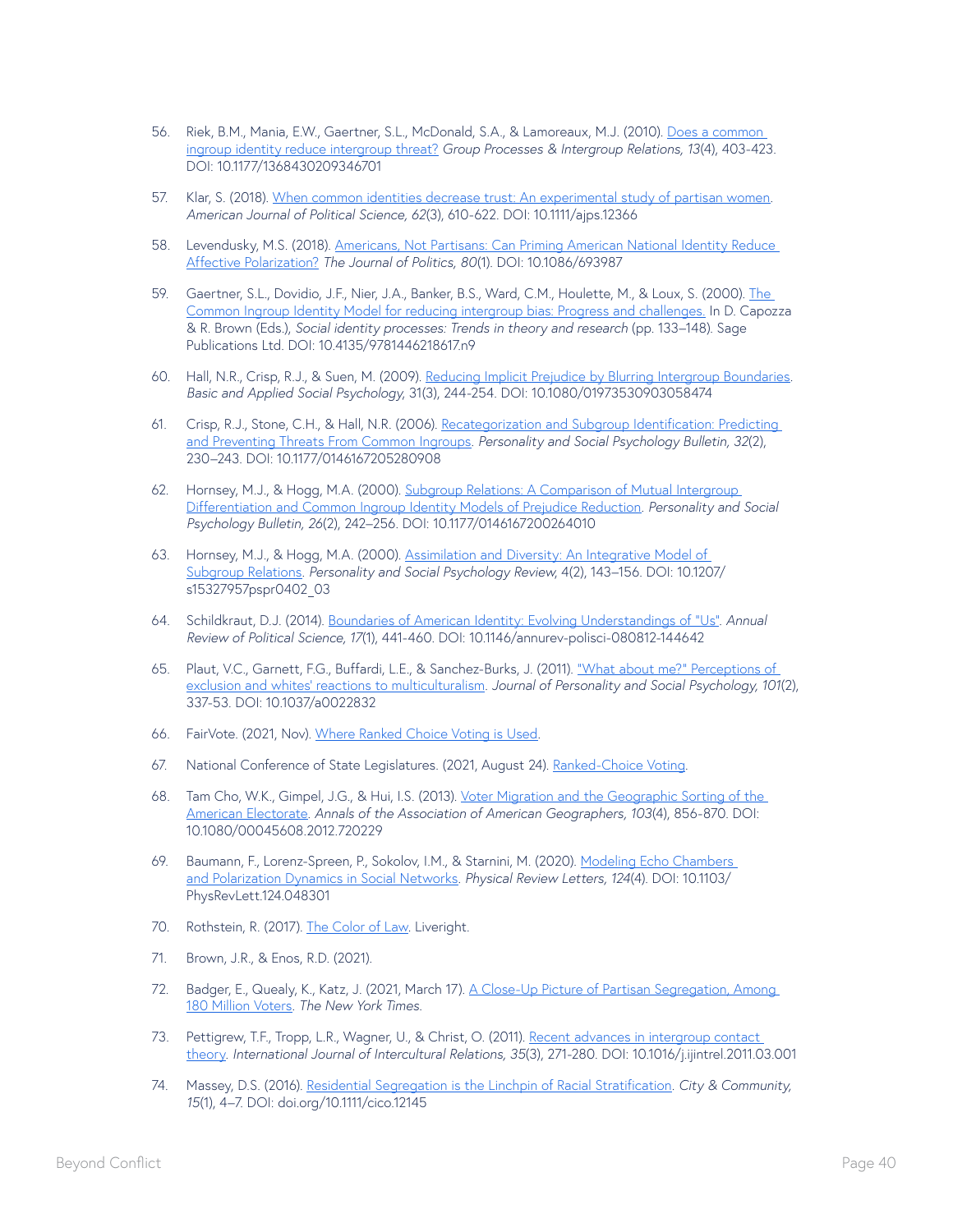- 75. Massey, D.S. (2020). [Still the Linchpin: Segregation and Stratification in the USA](https://link.springer.com/article/10.1007/s12552-019-09280-1#citeas). *Race and Social Problems, 12*(1-12). DOI: doi.org/10.1007/s12552-019-09280-1
- 76. Hahn, R.A. (2017, April-June). Racial and Ethnic Residential Segregation as a Root Social Determinant of [Public Health and Health Inequity: A Persistent Public Health Challenge in the United States.](https://www.prrac.org/racial-and-ethnic-residential-segregation-as-a-root-social-determinant-of-public-health-and-health-inequity-a-persistent-public-health-challenge-in-the-united-states-2/) *Poverty & Race Research Action Council*.
- 77. Ong, P., & Rickles, J. (2004). [The Continued Nexus between School and Residential Segregation](https://heinonline.org/HOL/LandingPage?handle=hein.journals/aslj11&div=18&id=&page=). In *Symposium, Rekindling the Spirit of Brown v. Board of Education*. 11 Asian L.J. 260. California Law Review.
- 78. Boustan, L.P. (2013). [Racial Residential Segregation in American Cities.](https://www.nber.org/system/files/working_papers/w19045/w19045.pdf) Working Paper 19045. In N. Brooks, K. Donaghy, & G. Knapp (Eds.) *Handbook of Urban Economics and Planning*. Oxford University Press.
- 79. Tam Cho, W.K., Gimpel, J.G., & Hui, I.S. (2013).
- 80. Voelkel, J.G., Ren, D., & Brandt, M.J. (2019, May 9). [Inclusion Reduces Political Prejudice.](https://psyarxiv.com/dxwpu/) DOI: 10.1016/j. jesp.2021.104149
- 81. Pettigrew, T.F., & Tropp, L.R. (2006). A meta-analytic test of intergroup contact theory. *Journal of Personality and Social Psychology*, 90(5), 751–783. DOI: 10.1037/0022-3514.90.5.751\
- 82. Tropp, L.R., Hawi, D.R., O'Brien, T.C., Gheorghiu, M., Zetes, A., & Butz, D.A. (2017). Intergroup contact and the potential for post-conflict reconciliation: Studies in Northern Ireland and South Africa. *Peace and Conflict: Journal of Peace Psychology, 23*(3), 239–249. DOI: 10.1037/pac0000236
- 83. Allport, G.W. (1954). [The nature of prejudice](https://psycnet.apa.org/record/1954-07324-000). Addison-Wesley.
- 84. Tropp, L.R. (2019). [Adaptation to diversity: Individual and societal processes.](https://www.pnas.org/doi/10.1073/pnas.1907380116) *PNAS Proceedings of the National Academy of Sciences of the United States of America, 116*(25). DOI: 10.1073/pnas.1907380116
- 85. Ramos, M.R., Bennett, M.R., Massey, D.S., & Hewstone, M. (2019). Humans adapt to social diversity over [time.](https://www.pnas.org/doi/abs/10.1073/pnas.1818884116) *PNAS Proceedings of the National Academy of Sciences of the United States of America, 116*(25), 12244–12249. DOI: 10.1073/pnas.1818884116
- 86. Tam, T., Hewstone, M., Kenworthy, J., & Cairns, E. (2009). [Intergroup Trust in Northern Ireland.](https://journals.sagepub.com/doi/abs/10.1177/0146167208325004) *Personality and Social Psychology Bulletin, 35*(1), 45–59. DOI: 10.1177/0146167208325004
- 87. Mousa, S. (2020). Building social cohesion between Christians and Muslims through soccer in post-ISIS [Iraq.](https://www.science.org/doi/pdf/10.1126/science.abb3153) *Science, 369*(6505), 866-870. DOI: 10.1126/science.abb3153
- 88. Dehrone, T., Burrows, B., Tropp, L. R., Bilali, R., & Morrisson, G. (2021). Twubakane: Contact-based programs to strengthen social cohesion in post-genocide Rwanda. In A. Nordstrom & W. Goodfriend (Eds.), *Innovative Stigma and Discrimination Reduction Programs* (pp. 87-100). Taylor & Francis.
- 89. Dixon, J., Tredoux, C., Durrheim, K., Tropp, L.R., Eaton, L., & Clack, B. (2010). Challenging the stubborn [core of opposition to equality: Racial contact and policy attitudes.](http://www.jstor.org/stable/41057667) *Political Psychology, 31*(6), 831-855.
- 90. Mutz, D.C. (2015). [Chapter 3. Effects on Public Perceptions of the Legitimacy of the Opposition.](https://www.degruyter.com/document/doi/10.1515/9781400865871-006/html) *In-Your-Face Politics: The Consequences of Uncivil Media* (pp. 46-72). Princeton University Press. DOI: 10.1515/9781400865871-006
- 91. Druckman, J.N., Peterson, E., & Slothuus, R. (2013).
- 92. Knowles, E.D., Tropp, L.R., & Mogami, M. (2021).
- 93. Baumann, F., Lorenz-Spreen, P., Sokolov, I.M., & Starnini, M. (2020). Modeling Echo Chambers [and Polarization Dynamics in Social Networks](https://journals.aps.org/prl/abstract/10.1103/PhysRevLett.124.048301). *Physical Review Letters, 124*(4). DOI: 10.1103/ PhysRevLett.124.048301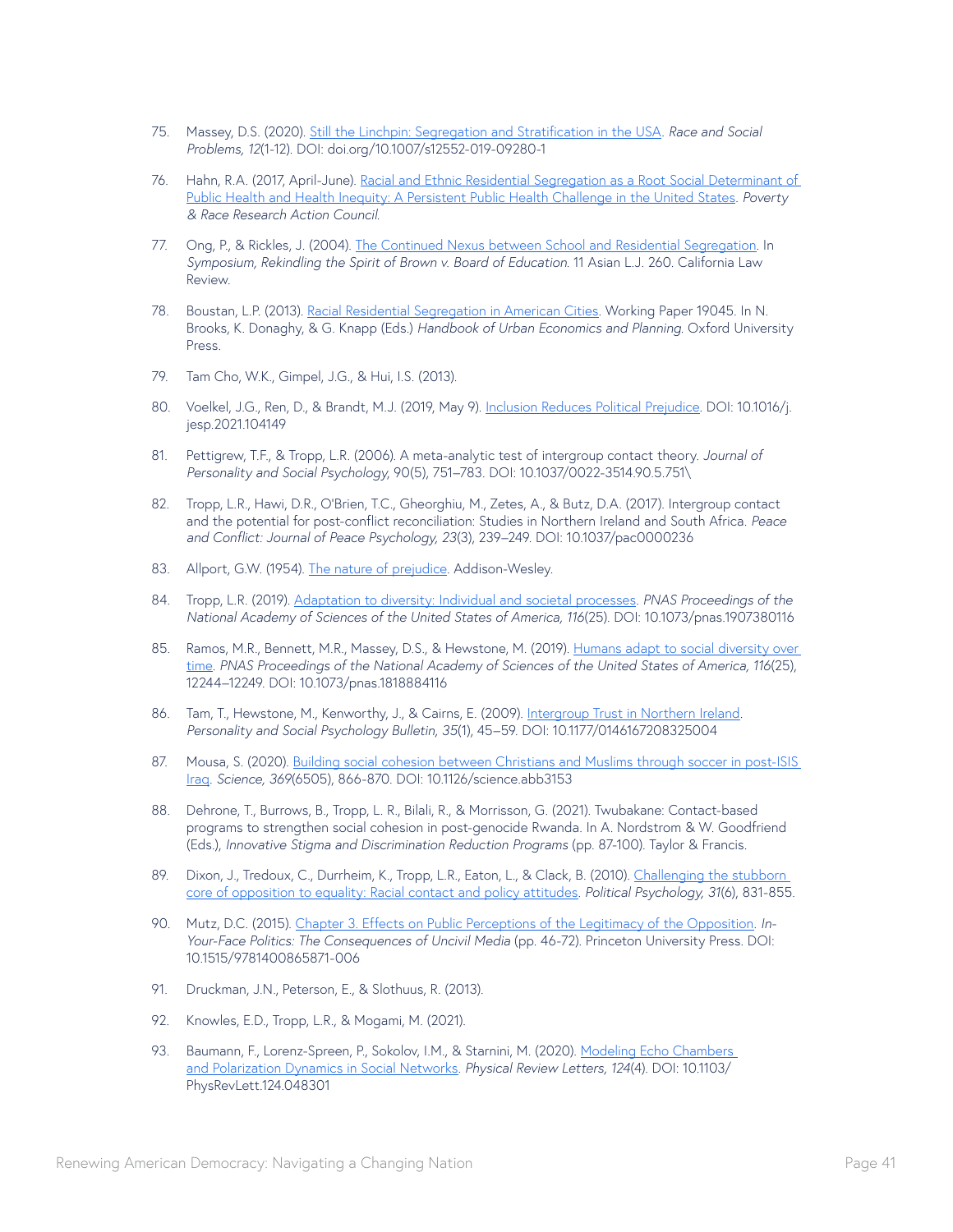- 94. Jerit, J., & Zhao, Y. (2020). [Political Misinformation.](https://www.annualreviews.org/doi/10.1146/annurev-polisci-050718-032814) *Annual Review of Political Science, 23*, 77-94. DOI: 10.1146/annurev-polisci-050718-032814
- 95. Beyond Conflict. (2020, June). America's Divided Mind: Understanding the Psychology that Drives Us [Apart.](https://beyondconflictint.org/wp-content/uploads/2020/06/Beyond-Conflict-America_s-Div-ided-Mind-JUNE-2020-FOR-WEB.pdf)
- 96. Lewandowsky, S., & van der Linden, S. (2021). Countering Misinformation and Fake News [Through Inoculation and Prebunking.](https://www.tandfonline.com/doi/abs/10.1080/10463283.2021.1876983) *European Review of Social Psychology, 32*(2), 348-384. DOI: 10.1080/10463283.2021.1876983
- 97. Van Bavel, J.J., Harris, E.A., Pärnamets, P., Rathje, S., Doell, K.C., & Tucker, J.A. (2020, September 17). [Political psychology in the digital \(mis\)information age: A model of news belief and sharing.](https://psyarxiv.com/u5yts/) DOI: 10.31234/osf.io/u5yts
- 98. Lees, J., Cikara, M. (2020) Inaccurate group meta-perceptions drive negative out-group attributions in [competitive contexts](https://www.nature.com/articles/s41562-019-0766-4). *Nature Human Behavior, 4*, 279–286. DOI: 10.1038/s41562-019-0766-4
- 99. Ruggeri, K., Većkalov, B., Bojanić, L. et al. (2021). [The general fault in our fault lines](https://www.nature.com/articles/s41562-021-01092-x#citeas). *Nature Human Behavior, 5*, 1369–1380. DOI: 10.1038/s41562-021-01092-x
- 100. Ahler, D.J. (2014, July). [Self-Fulfilling Misperceptions of Public Polarization](https://www.journals.uchicago.edu/doi/10.1017/S0022381614000085). *The Journal of Politics, 73*(3). DOI: 10.1017/S0022381614000085
- 101. Ahler, D.J. & Sood, G. (2018). [The Parties in Our Heads: Misperceptions about Party Composition and](https://www.journals.uchicago.edu/doi/epdf/10.1086/697253)  [Their Consequences](https://www.journals.uchicago.edu/doi/epdf/10.1086/697253). *The Journal of Politics*, 80(3). DOI: 10.1086/697253
- 102. Yglesias, M. (2019, April 1). [The Great Awakening](https://www.vox.com/2019/3/22/18259865/great-awokening-white-liberals-race-polling-trump-2020). *Vox*.
- 103. Oliphant, J.B. (2017). Views about whether whites benefit from societal advantages split sharply along [racial and partisan lines.](https://www.pewresearch.org/fact-tank/2017/09/28/views-about-whether-whites-benefit-from-societal-advantages-split-sharply-along-racial-and-partisan-lines/) *Pew Research Center*.
- 104. Dovidio, J.F., Gaertner, Samuel L., Ufkes, E.G.. Saguy, T., & Pearson, A.R. (2016). [Included but Invisible?](https://spssi.onlinelibrary.wiley.com/doi/10.1111/sipr.12017)  [Subtle Bias, Common Identity, and the Darker Side of "We".](https://spssi.onlinelibrary.wiley.com/doi/10.1111/sipr.12017) *Social Issues and Policy Review, 10*(1), 6–46. doi:10.1111/sipr.12017
- 105. Ripley, A. (2019, January 11). [Complicating the Narratives.](https://thewholestory.solutionsjournalism.org/complicating-the-narratives-b91ea06ddf63) *The Whole Story*.
- 106. Watson, A. (2021, Oct 13). [Level of trust in national and local news in the U.S. 2017-2021, by source](https://www.statista.com/statistics/707507/national-local-news-trust/). *Statista*.
- 107. Darr, J. (2021, June 2). [Local News Coverage Is Declining—And That Could Be Bad For American](https://fivethirtyeight.com/features/local-news-coverage-is-declining-and-that-could-be-bad-for-american-politics/)  [Politics.](https://fivethirtyeight.com/features/local-news-coverage-is-declining-and-that-could-be-bad-for-american-politics/) *FiveThirtyEight*.
- 108. Mutz, D.C. (2015).
- 109. Pew Research Center. (2019, Dec 17). In a Politically Polarized Era, Sharp Divides in Both Partisan [Coalitions](https://www.pewresearch.org/politics/2019/12/17/in-a-politically-polarized-era-sharp-divides-in-both-partisan-coalitions/).
- 110. Hanks, A. & Weller, C.E. (2018). Systematic Inequality: How America's Structural Racism Helped Create [the Black-White Wealth Gap](https://www.americanprogress.org/article/systematic-inequality/). *Center for American Progress*.
- 111. Danbold, F., Onyeador, I.N., & Unzueta, M.M. (2022, January). [Dominant groups support digressive](https://www.sciencedirect.com/science/article/pii/S0022103121001360?via%3Dihub)  [victimhood claims to counter accusations of discrimination](https://www.sciencedirect.com/science/article/pii/S0022103121001360?via%3Dihub). *Journal of Experimental Social Psychology, 98*(104233). DOI: 10.1016/j.jesp.2021.104233
- 112. Metzl, J.M. (2019). *Dying of Whiteness: How the politics of racial resentment is killing America's heartland*. Basic Books.
- 113. Eibach, R. P., & Ehrlinger, J. (2006). "Keep Your Eyes on the Prize": Reference Points and Racial [Differences in Assessing Progress Toward Equality.](https://journals.sagepub.com/doi/10.1177/0146167205279585) *Personality and Social Psychology Bulletin, 32*(1), 66–77. DOI: 10.1177/0146167205279585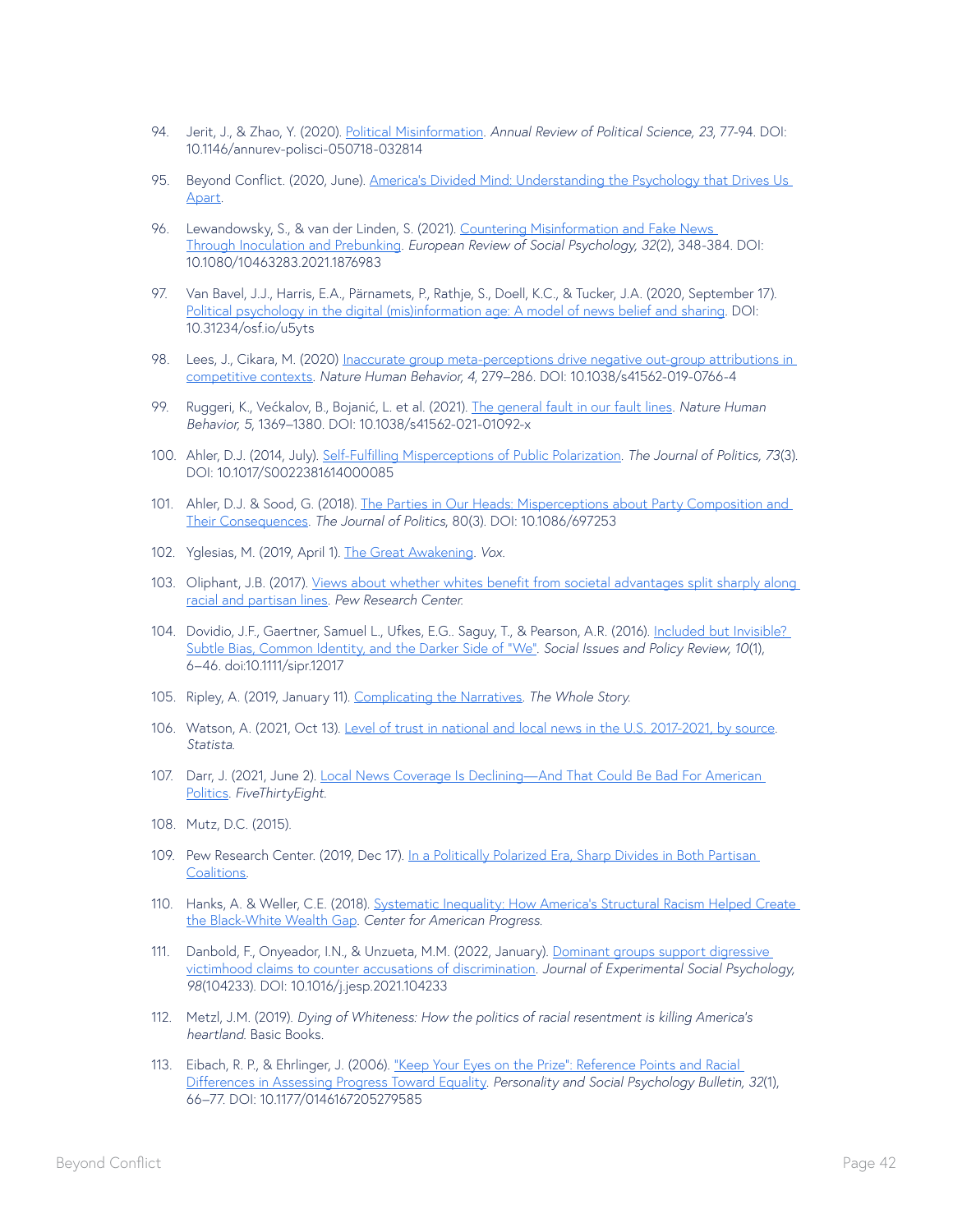- 114. Johnson, T.R. (2022, February). [The Role of Racial Resentment in Our Politics.](https://www.brennancenter.org/our-work/analysis-opinion/role-racial-resentment-our-politics) *Brennan Center for Justice*.
- 115. Ulug, O.M., & Tropp, L.R. (2021). [Witnessing racial discrimination shapes collective action for racial justice: Enhancing](https://onlinelibrary.wiley.com/doi/10.1111/jasp.12731)  [awareness of privilege among advantaged groups.](https://onlinelibrary.wiley.com/doi/10.1111/jasp.12731) *Journal of Applied Social Psychology, 51*(3), 248-261. DOI:10.1111/ jasp.12731
- 116. Plaut, V.C., Garnett, F.G., Buffardi, L.E., & Sanchez-Burks, J. (2011). ["What about me?" Perceptions of exclusion and](https://doi.apa.org/doiLanding?doi=10.1037%2Fa0022832)  [Whites' reactions to multiculturalism](https://doi.apa.org/doiLanding?doi=10.1037%2Fa0022832). *Journal of Personality and Social Psychology, 101*(2), 337–353. DOI:10.1037/ a0022832
- 117. Bastian, B., & Haslam, N. (2005). [Psychological essentialism and stereotype endorsement](https://www2.psy.uq.edu.au/~uqbbast1/Bastian%20&%20Haslam%20JESP%202006.pdf). *Journal of Experimental Social Psychology, 42*, 228-235. DOI:10.1016/j.jesp.2005.03.003
- 118. Richeson, J.A. (2020, September). [Americans Are Determined to Believe in Black Progress.](https://www.theatlantic.com/magazine/archive/2020/09/the-mythology-of-racial-progress/614173/) *The Atlantic*.
- 119. Dovidio, J.F., Gaertner, S.L., Niemann, Y.F., & Snider, K. (2001). [Racial, Ethnic, and Cultural Differences in Responding to](https://spssi.onlinelibrary.wiley.com/doi/abs/10.1111/0022-4537.00207)  [Distinctiveness and Discrimination on Campus: Stigma and Common Group Identity](https://spssi.onlinelibrary.wiley.com/doi/abs/10.1111/0022-4537.00207). *Journal of Social Issues, 57*(1), 167- 188. DOI: 10.1111/0022-4537.00207
- 120. Santoro, E., & Brookman, D.E. (2021). [The short-term, circumscribed, and conditional effects of cross-partisan](https://osf.io/km3q2/download)  [conversation.](https://osf.io/km3q2/download)
- 121. Saguy, T., Tausch, N., Dovidio, J. F., & Pratto, F. (2009). The irony of harmony: Intergroup contact can produce false [expectations for equality.](https://journals.sagepub.com/doi/10.1111/j.1467-9280.2008.02261.x) *Psychological Science, 20*(1), 114-121. DOI: 10.1111/j.1467-9280.2008.02261.x
- 122. Hässler, T., Ullrich, J., Sebben, S., Shnabel, N., Bernardino, M., Valdenegro, D., ... Pistella, J. (2020, April 1). Needs [satisfaction in intergroup contact: A multi-national study of pathways toward social change.](https://psyarxiv.com/f9mwv/) DOI: 10.1037/ pspi0000365
- 123. Becker, J.C., Wright, S.C., Lubensky, M. E., & Zhou, S. (2013). Friend or Ally: Whether Cross-Group Contact Undermines [Collective Action Depends on What Advantaged Group Members Say \(or Don't Say\)](https://journals.sagepub.com/doi/abs/10.1177/0146167213477155?casa_token=72tAnRKRGZ4AAAAA%3A-5QdyK4AH_4TJ4tXd38qo-AYJMJpEztl3Q9QJqBe-BOt_0aDLoTFpq98IpFmFL059l8WiWnjRIrG&journalCode=pspc). *Personality and Social Psychology Bulletin*, 39(4), 442–455. DOI: 10.1177/0146167213477155
- 124. Tropp, L.R., Ulug, O.M., & Uysal, M.S. (2021). How intergroup contact and communication about group differences [predict collective action intentions among advantaged groups.](https://www.sciencedirect.com/science/article/abs/pii/S0147176720302005) *International Journal of Intercultural Relations*, 80, 7-16. DOI: 10.1016/j.ijintrel.2020.10.012
- 125. Pettigrew, T.F., & Tropp, L.R. (2008). [How does intergroup contact reduce prejudice? Meta-analytic tests of three](https://onlinelibrary.wiley.com/doi/abs/10.1002/ejsp.504)  [mediators](https://onlinelibrary.wiley.com/doi/abs/10.1002/ejsp.504). *European Journal of Social Psychology, 38*, 922-934. DOI: 10.1002/ejsp.504
- 126. Tropp, L.R. (2008). The role of trust in intergroup contact: Its significance and implications for improving relations between groups. In U. Wagner, L.R. Tropp, G. Finchilescu, & C. Tredoux, C. (Eds.), *Improving Intergroup Relations: Building on the Legacy of Thomas F. Pettigrew* (pp. 91-106). Blackwell Publishing. DOI: 0.1002/9781444303117.ch11
- 127. Pettigrew, T.F. (1997). [Generalized Intergroup Contact Effects on Prejudice.](https://journals.sagepub.com/doi/10.1177/0146167297232006) *Personality and Social Psychology Bulletin, 23*(2), 173–185. DOI: 10.1177/0146167297232006
- 128. Brewer, M. (2008). [Deprovincialization: Social Identity Complexity and Outgroup Acceptance.](https://onlinelibrary.wiley.com/doi/10.1002/9781444303117.ch11) In U. Wagner, L.R. Tropp, G. Finchilescu, & C. Tredoux, C. (Eds.), *Improving Intergroup Relations: Building on the Legacy of Thomas F. Pettigrew*. Blackwell Publishing. DOI: 0.1002/9781444303117.ch11
- 129. Morgan, S.L., & Lee, J. (2018). [Trump Voters and the White Working Class.](https://sociologicalscience.com/download/vol-5/april/SocSci_v5_234to245.pdf) *Sociological Science, 5*, 234-245. DOI: 10.15195/v5.a10
- 130. McDermott, M., Knowles, E., Richeson, J.A. (2019). Class Perceptions and Attitudes Toward Immigration and Race [Among Working-Class Whites](https://spcl.yale.edu/sites/default/files/files/McDermott_et_al-2019-Analyses_of_Social_Issues_and_Public_Policy(1).pdf). *Analyses of Social Issues and Public Policy, 0*(0), 1-32. DOI: 10.1111/asap.12188
- 131. Steele, C. (1988). [The Psychology of Self-Affirmation: Sustaining the Integrity of the Self.](https://www.sciencedirect.com/science/article/abs/pii/S0065260108602294) *Advances in Experimental Social Psychology, 21*, 261-302. DOI: 10.1016/S0065-2601(08)60229-4
- 132. For more evidence-informed recommendations on how to communicate about history, see the Frameworks Institute's Reframing History resources at <https://www.frameworksinstitute.org/reframing-history/>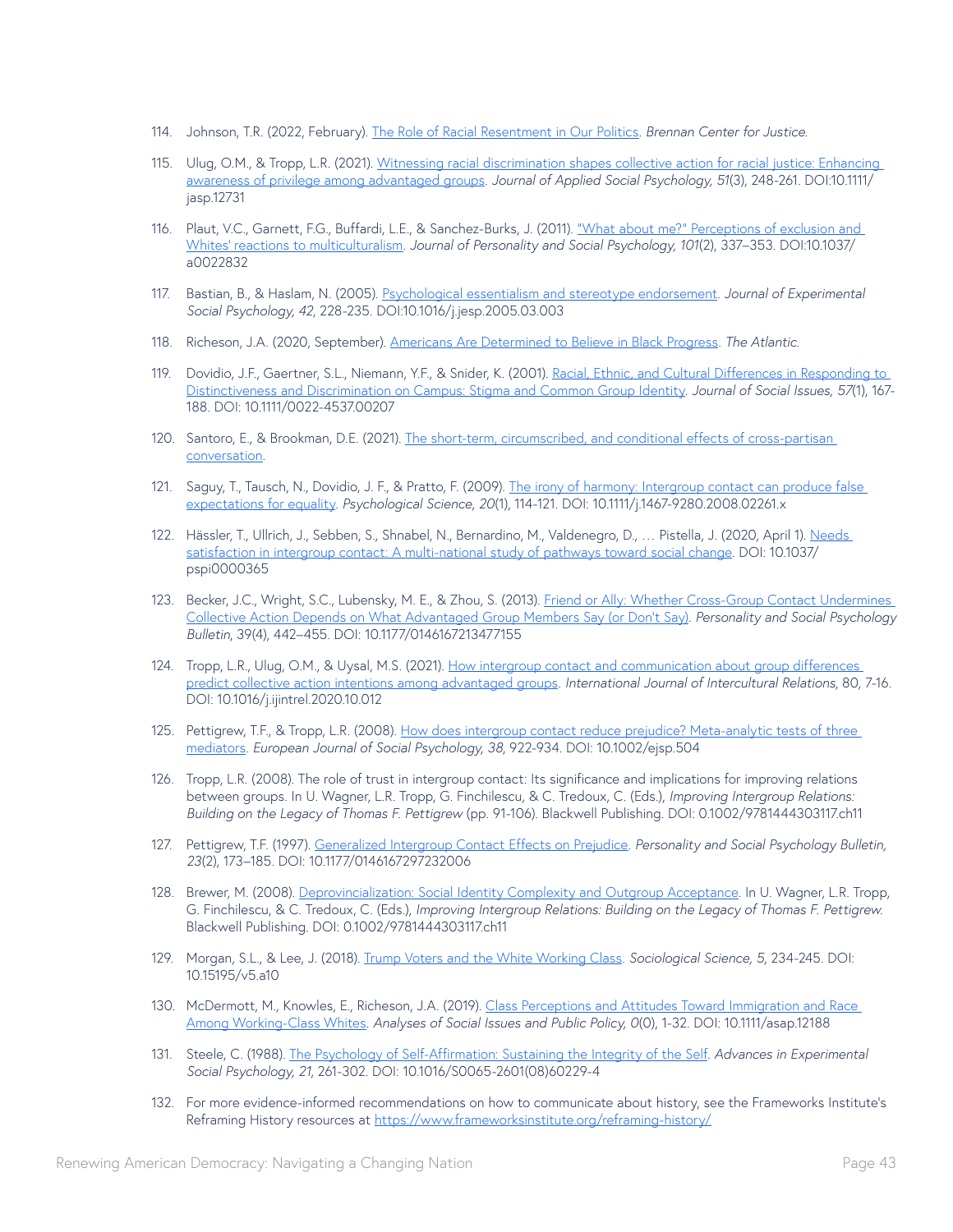- 133. Miller, T.L., Volmert, A.V., L'Hote, E., Aassar, M., & Callen, A. (2022, Feb). Making History Matter: From [Abstract Truth to Critical Engagement.](https://www.frameworksinstitute.org/wp-content/uploads/2022/02/Reframing-History-Report.pdf) *Frameworks Institute; American Association for State and Local History*.
- 134. Ryback, T., Ellis, M., & Glahn, B. (2021). [Contested Histories in Public Spaces](https://www.ibanet.org/contested-histories). *International Bar Association*.
- 135. Milligan, K., Zerda, J., & Kania, J. (2022, January 18). *The Relational Work of Systems Change*. Stanford Social Innovation Review.
- 136. Mason, L. (2018, June 6). [Trump's 'Winning' Is America's Losing](https://www.nytimes.com/2018/06/06/opinion/trump-winning-america-.html). *The New York Times*.
- 137. Menendian, S., Gambhir, S., & Gailes, A. (2021, June). [The Roots of Structural Racism](https://belonging.berkeley.edu/roots-structural-racism). *Othering & Belonging Institute*.
- 138. Miller, T.L., Volmert, A.V., L'Hote, E., Aassar, M. & Callen, A. (2022, Feb). [Making History Matter: From](https://www.frameworksinstitute.org/wp-content/uploads/2022/02/Reframing-History-Report.pdf)  [Abstract Truth to Critical Engagement.](https://www.frameworksinstitute.org/wp-content/uploads/2022/02/Reframing-History-Report.pdf) *Frameworks Institute; American Association for State and Local History*.
- 139. Kraus, M.W., Rucker, J.M., & Richeson, J.A. (2017). [Americans misperceive racial economic equality](https://www.pnas.org/doi/10.1073/pnas.1707719114). *PNAS Proceedings of the National Academy of Sciences of the United States of America, 114*(39). DOI: 10.1073/pnas.1707719114